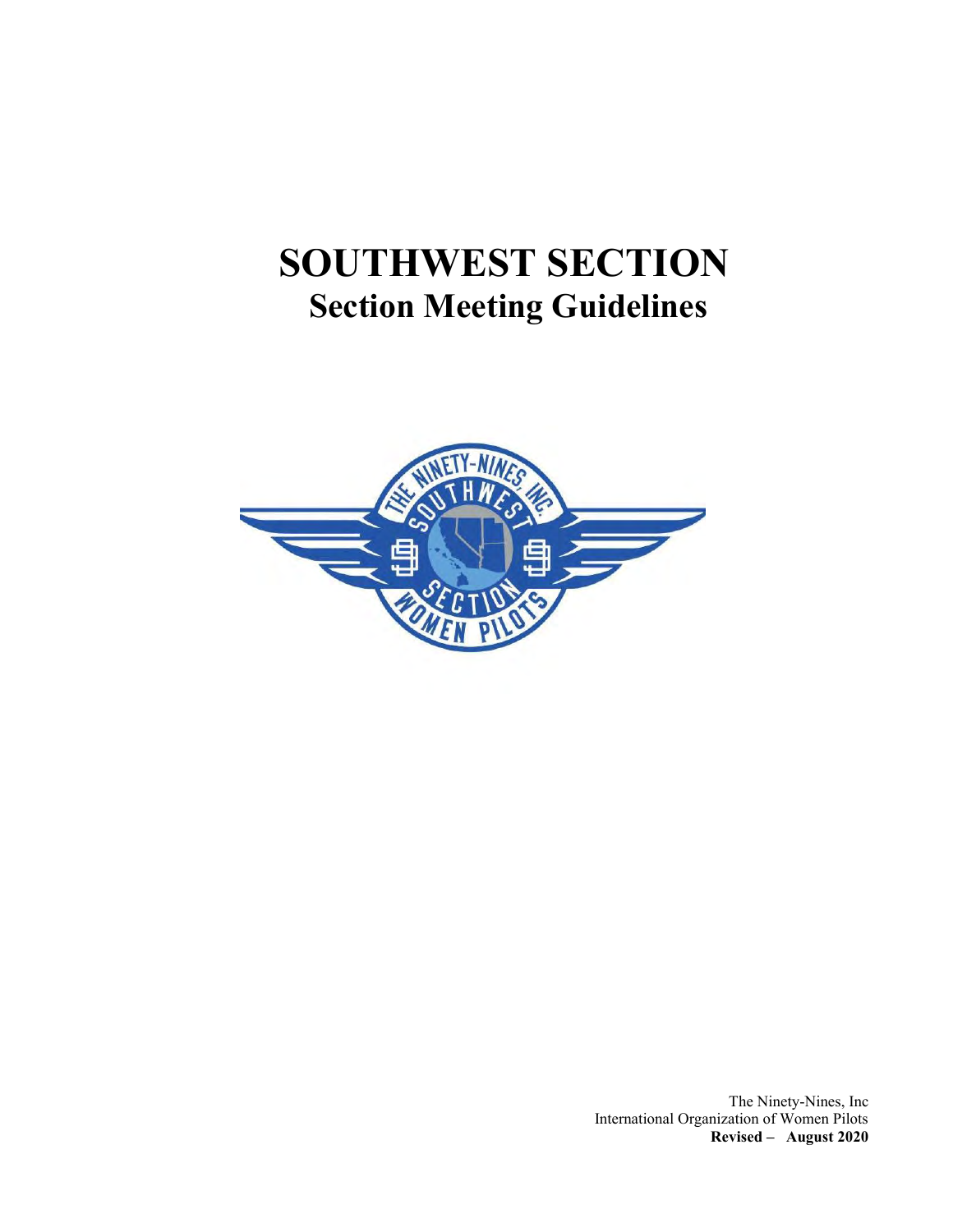**Dear Potential Section Meeting Host,**

**Congratulations, You are going to Host a Southwest Section Meeting!**

**It is a challenging and demanding, yet an immensely rewarding experience. Good organization in the beginning and a wise choice of chairmen and delegation of authority can go a long way toward making this a very positive and strengthening experience for your Chapter. Here is a great chance for closely located chapters or small chapters to work together and to recruit. Successful Section meetings have been given by chapters of all sizes. In cooperating to organize this meeting your Chapter will reap unexpected benefits.**

**Facilitating this event will be an optimal exercise in teamwork and when it is all over you can congratulate yourselves for a job well done together.**

**These "Guidelines" are meant to "guide" you through the process, and is a** *working* **document. It is not "carved in stone" but will help you, and revisions are encouraged to make it easier for the next Section Meeting Host Chapter.**

**Work hard, good luck and enjoy the challenge.**

**Your Southwest Section Vice Governor**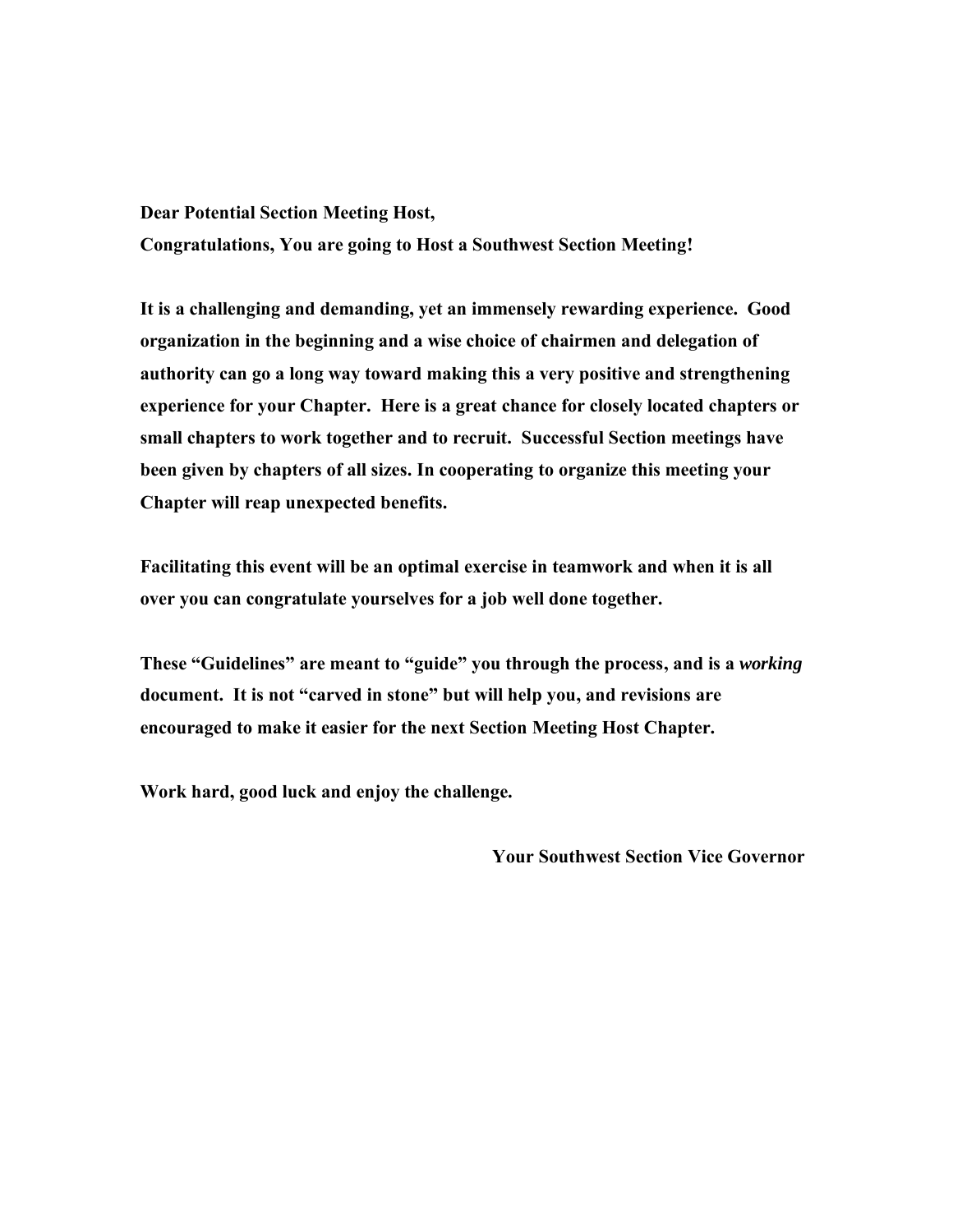## **Table of Contents**

|           | Administration                                         |  |
|-----------|--------------------------------------------------------|--|
|           |                                                        |  |
|           |                                                        |  |
|           |                                                        |  |
|           |                                                        |  |
|           | Committees                                             |  |
|           |                                                        |  |
|           |                                                        |  |
|           | Donations/Sponsors/Silent Auction/Goodie Bags11        |  |
|           |                                                        |  |
|           | Entertainment and Speakers/Program13                   |  |
|           |                                                        |  |
|           |                                                        |  |
|           |                                                        |  |
|           | Meals and Meetings /Hotel Liaison18                    |  |
|           |                                                        |  |
|           |                                                        |  |
|           |                                                        |  |
|           |                                                        |  |
|           |                                                        |  |
|           |                                                        |  |
|           |                                                        |  |
|           |                                                        |  |
|           | Supply List to Pass On to the Next Hosting Chapter  29 |  |
| $\bullet$ | Exhibit A-Meeting Site Selection Checklist 30          |  |
| $\bullet$ |                                                        |  |
| $\bullet$ | Exhibit C- Sample Section Meeting Details Checklist38  |  |
| $\bullet$ | Exhibit D - Post Section Meeting Report/DeBrief45      |  |
| $\bullet$ |                                                        |  |
|           |                                                        |  |
|           |                                                        |  |
|           |                                                        |  |

.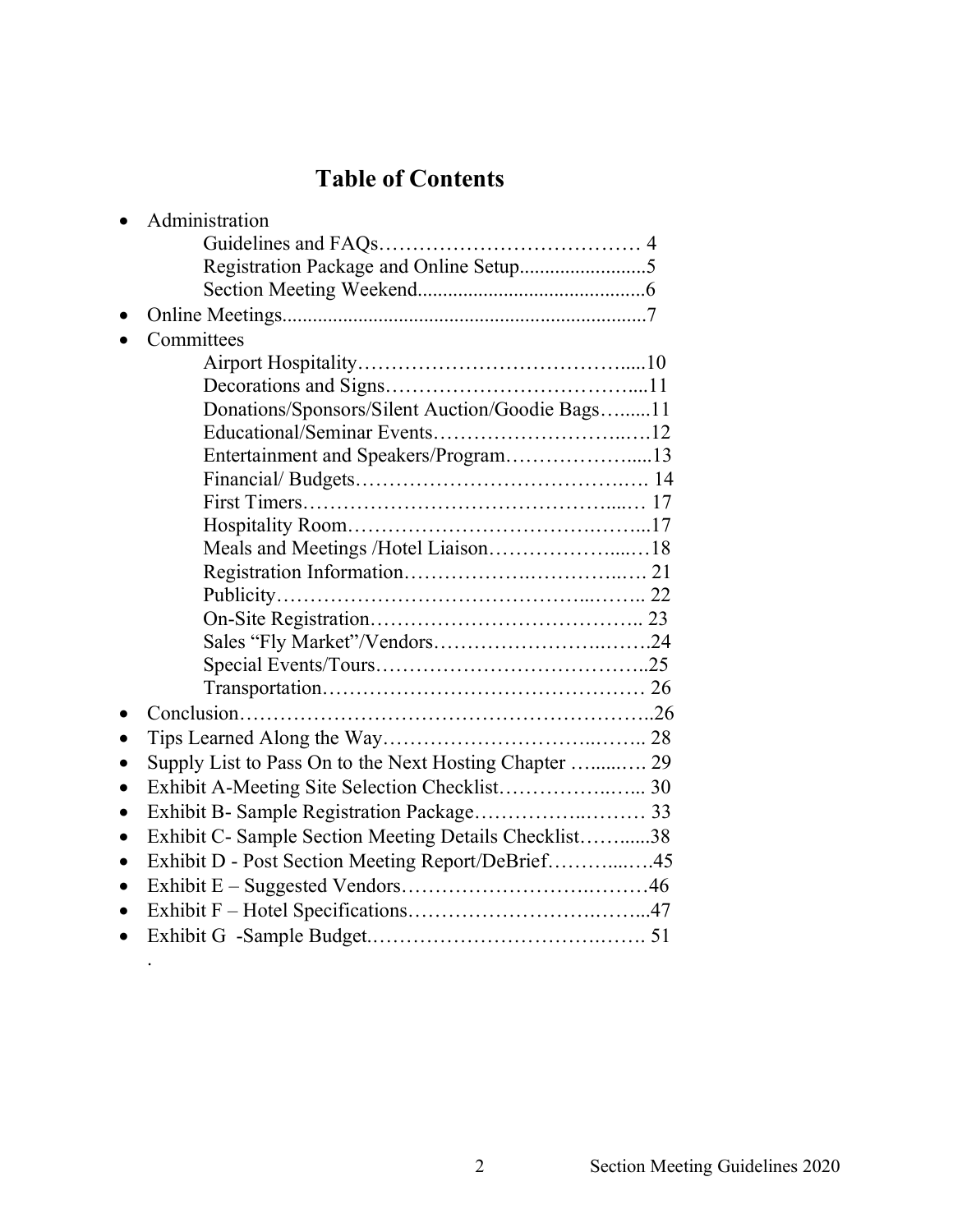## **ADMINISTRATION**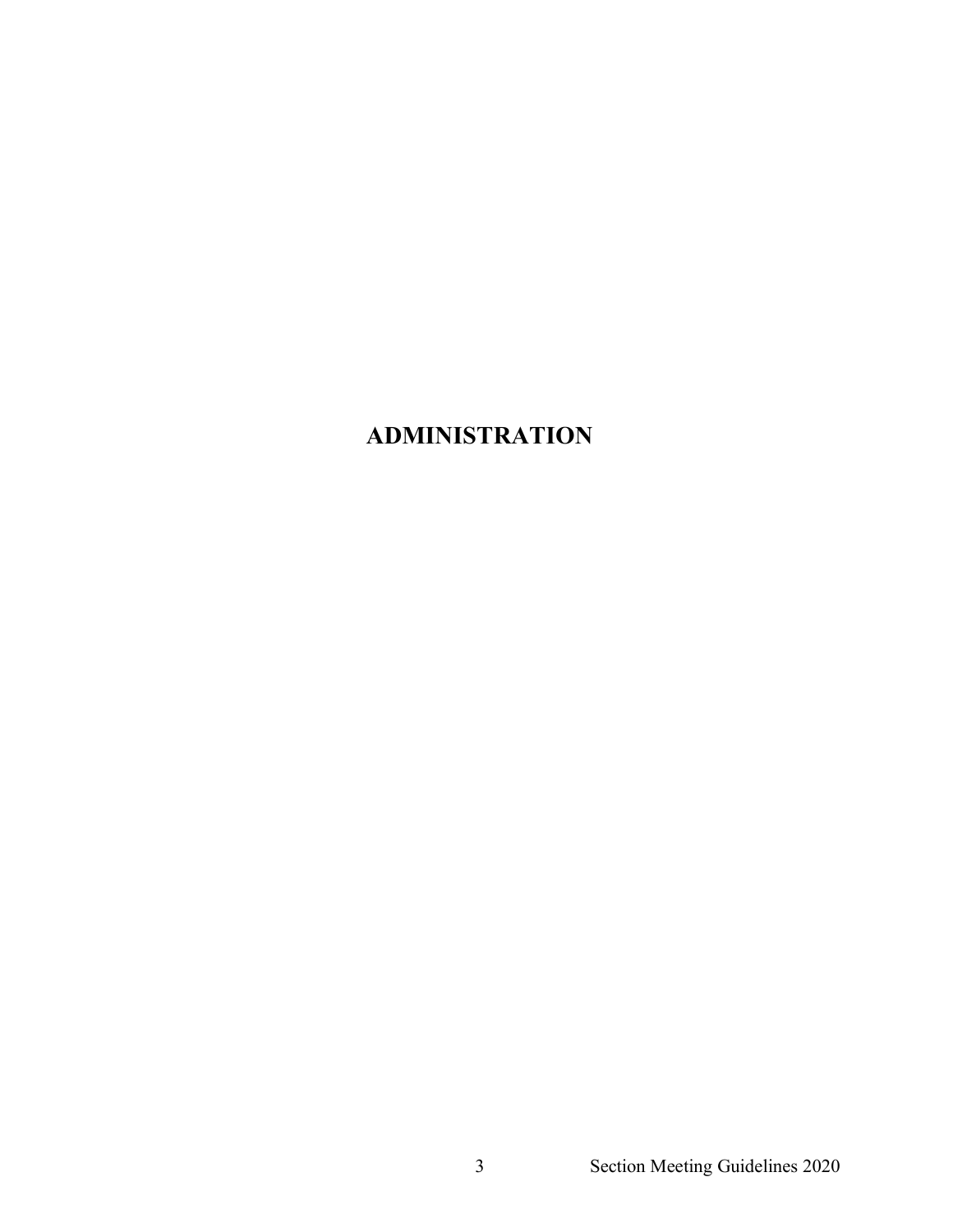### Guidelines and FAQs

- Choose the Committee Chairman (use people with a positive attitude for chairmen). Encourage attendance at intervening Section Meetings. *Section Meeting Chair should remain free to do coordinating and not commit for a committee.*
- Choose a date. Usually, you should start looking ahead about three years to determine a date.

Suggested list of dates to avoid: **Spring Section Meetings Mothers Day Easter Sunday Fall Section Meetings Air Races Jewish High Holidays 99s Int'l BOD Meeting (first week of November)**

Confirm with the Vice-Governor. She will be your advisor and liaison with your Chapter for the Section Meeting and will put you in contact with the registration webmistress to develop the on-line registration site.

• Contact facilities in the area to see what is available on those dates. Decide which facility to use. Remember that things which may seem "old hat" to local members may be very interesting to the rest of the Section. Try to include something, a unique location, tour, speaker or aviation/aerospace education that you can publicize and which will be a "draw." Nice to have a theme.

Make reservations as soon as possible. Negotiate rates, taking into consideration the annual CPI, and be sure to get it in writing. Be sure prices are current, consider percent of increase for future dates, and include tax and tip. Hotel expenses and room rates should be arranged at least 2 years ahead, factoring an agreed upon max possible increase, and verified in writing.

• The contract shall be sent for review then approved by legal counsel before signing.

*See Meals & Meetings Committee for what rooms to reserve.*

Contact the Governor to determine her needs and explain the arrangements you have made before her arrival. Add little touches that will make her feel special.

*See Financial Committee and set up budget.*

- Call a general planning meeting and educate members. Hand out copies of duties for particular committees so that members have a little time to decide on what they want to do.
- Get a calendar or agenda as a reminder of the deadlines*.* Use whatever organizational tool or method you find most efficient.
- Try to determine the number of planning meetings needed. It is possible to do most of the planning at regular chapter meetings, without additional Section Planning meetings. Meetings can be held every two weeks or details can be handled one-to-one. *Minutes should be recorded at every meeting.* Organization is a must and will save time and anxiety. Keep legible, accurate files so that responsibilities can easily be transferred in case of an emergency.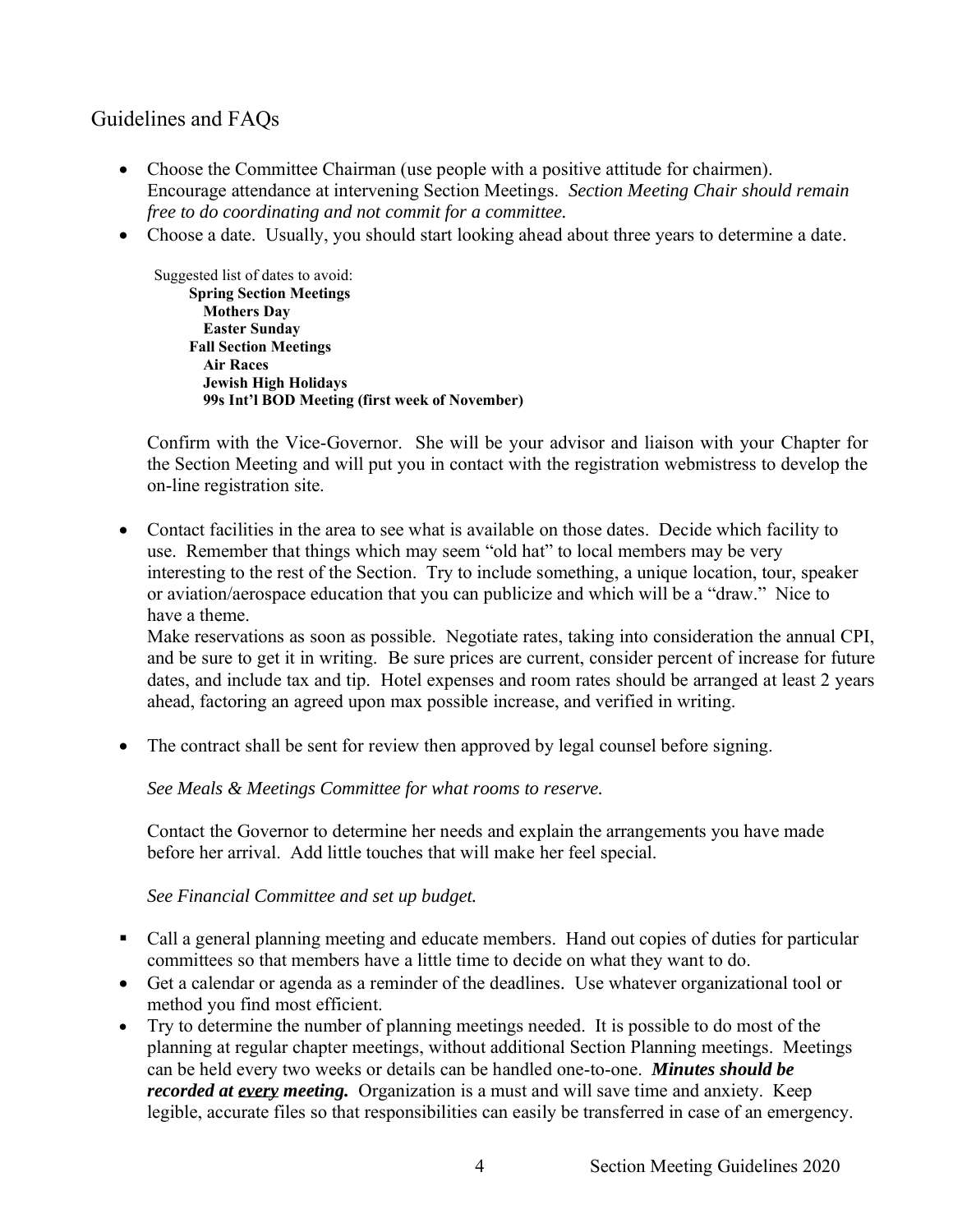Keep copies of all correspondence. Keep continuous list of those who should receive Thank You notes to be sent promptly after the Section Meeting.

#### Registration Package Distribution

• Registration information should be available at the prior Section Meeting. Plan on preparing a web-based version with a print version available. The hosting chapter should appoint a committee member to work with the Section registration webmistress to design and launch the on-line registration process.

Registrants will need to know the cost of registration, hotel, airport, etc.

#### *See Online Registration Instructions for further information*

- Invite members of the International Board, even if they are members of the Section. An International Board member will attend the Business Meeting to deliver the International Report. The SWS covers the cost of their registration and two nights at the hotel for this Board representative. The Board member will pay her costs and get reimbursed by the SWS Treasurer. *There is no cost to the hosting chapter for this item.*
- Determine deadlines with the Southwesterly Editors referencing publications and postcard announcements. The chapter Registration and Printing Committees are responsible, but the Chair should be the consultant. Have confirmation of the speaker, entertainment, donor, and sponsors by this time.

#### Section Meeting Weekend

- Assign someone to meet and greet VIPs/First-Time Attendees.
- Delegate jobs during Section Meeting week-end. Meeting chair should be available to handle unexpected problems.
- Section Meeting Debriefing is usually held with the Vice-Governor on Sunday morning. The debriefing should also include the Chairmen of the two upcoming Section Meetings. Try to make notes during the week-end of information to pass on to the Vice-Governor and the principals of the upcoming Section Meetings.
- Pass on the Section Meeting "Welcome Banner" and the left over ribbons, lanyards, signs, etc. at this meeting.
- Collect reports from the Committee Chairmen during the following week.
- Prepare the Section Meeting report and forward the original and SWS 10% donation check to the Vice-Governor within a month.
- Congratulate each other on the great job you've done as a team.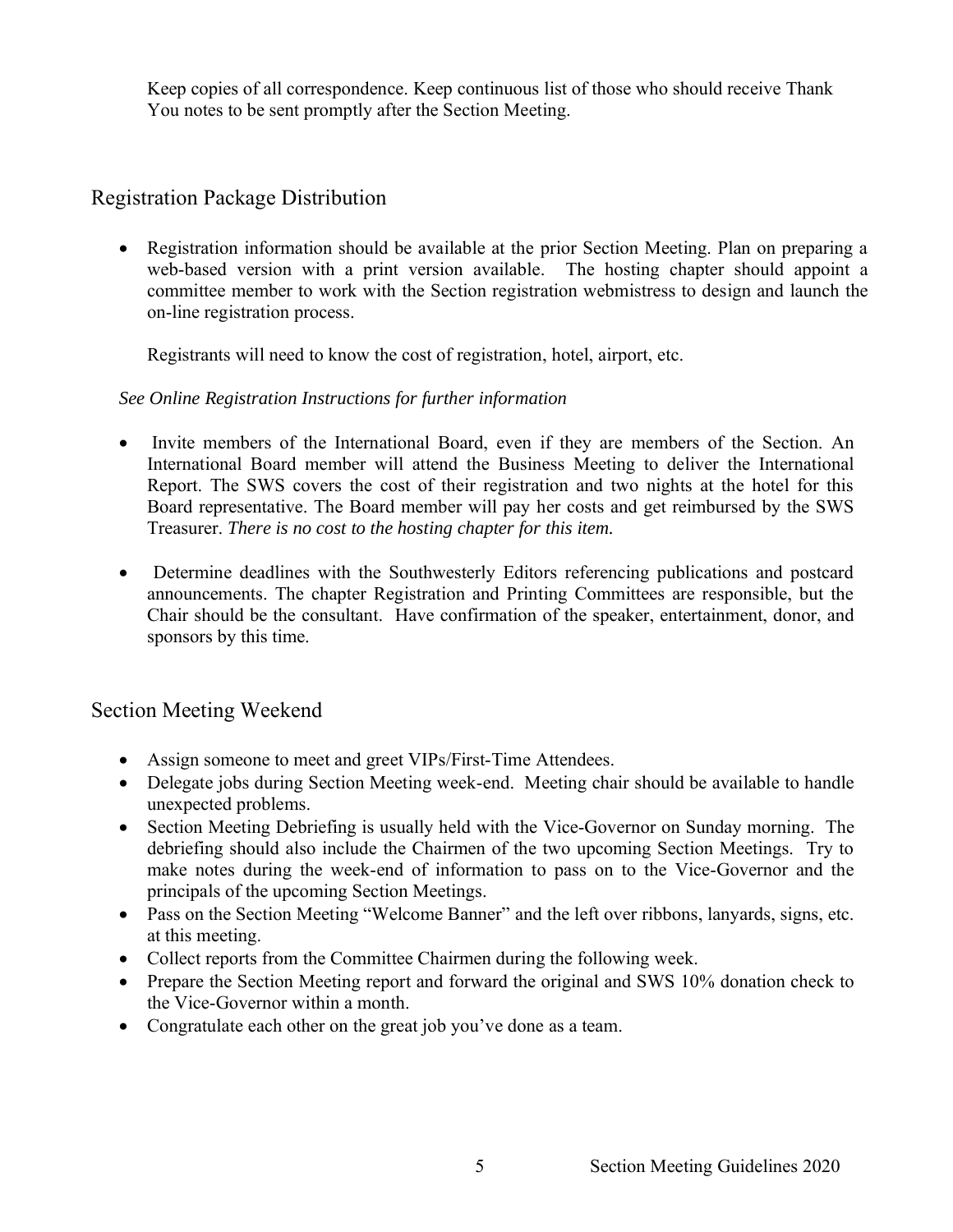# **ONLINE BUSINESS MEETINGS (Due to Unforeseen Events)**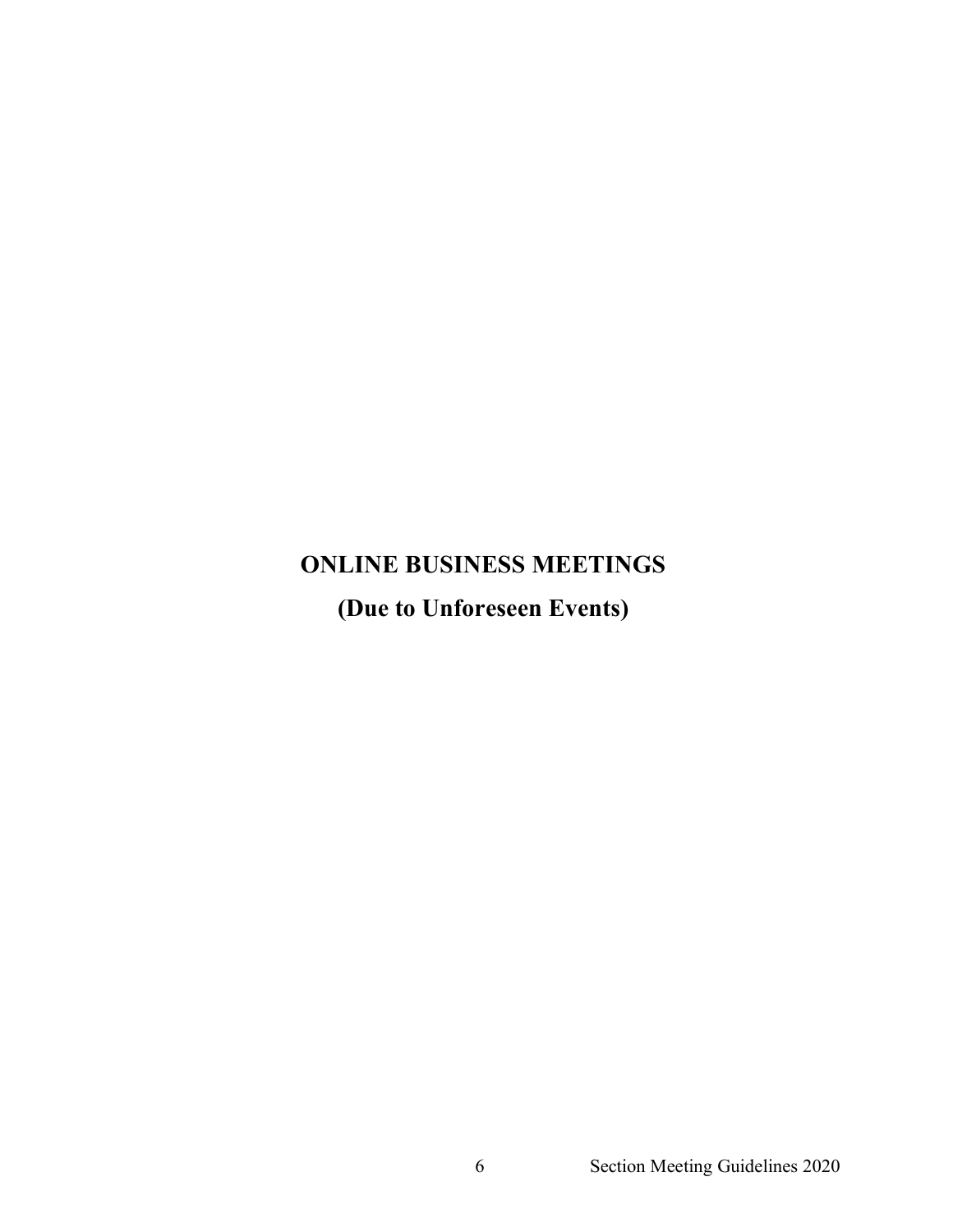#### **How to conduct a SWS Business Meeting via Zoom**

- 1. Alert the section members ahead of time if the meeting will be virtual rather than in-person. Send them the details on how to access the virtual meeting; what audio and video equipment they'll need.
- 2. Establish a Zoom Account (several members have accounts and the section has at this time two Zoom Pro accounts.
- 3. Appoint someone to Host the meeting as the Zoom Techie
- 4. Send out notices/announcements just as you would for an in-person meeting, following the Section Standing Rules and Bylaws (Zoom Techie sends Zoom invite to Governor for distribution)
- 5. Set up the meeting in Zoom with the following settings:
- a. Mute everyone upon entry
- b. Enable waiting room
- c. Disable screen share for all except SWS Board
- d. Enable Host Video
- e. Enable Telephone and Computer Audio
- f. Enable CHAT
- g. Enable File Transfer in Chat
- h. Allow Host to assign co-hosts
- i. Enable Whiteboard
- j. Allow participants to rejoin
- k. Allow users to select 'original sound'
- 6. Check with Governor regarding any other settings as they may vary from meeting to meeting.
- 7. Be sure to have someone assigned to monitor the Chats, someone to monitor attendance, someone to handle share screen for presentations, someone to act as timer, and someone to introduce the meeting protocols (i.e., stay muted unless speaking, how to chat, etc.)
- 8. Meetings will be automatically recorded; decide how the recordings will be archived.

Here are some things you need to know in order to attend:

- 1. Any 99 can attend this meeting; prior registration is not required and there is no charge for the business meeting.
- 2. You can log on with a computer, ipad, laptop, phone, Android, etc. Any device with audio and a camera will do, although a camera is not mandatory.
- 3. You will be placed in a 'waiting room' upon entry and must wait to be admitted to the meeting by the meeting Host. Please be patient as many people will be logging on at the same time.
- 4. You will be set to MUTE upon entry to the meeting. Please stay muted during the meeting unless you are called upon to speak. If you are to speak, you can 'temporarily' unmute yourself by holding down the space bar on your device. Once you let go of the space bar you will again be muted. You can also unmute by clicking on the microphone icon. It can toggle off and on (mute and unmute).
- 5. You may be asked to use the 'rename' button if your actual name does not appear on the Participants list. We will want you to enter your first and last name and chapter.
- 6. If you are logging on using only a cell phone, you will be asked to provide your phone number so we can verify your identity.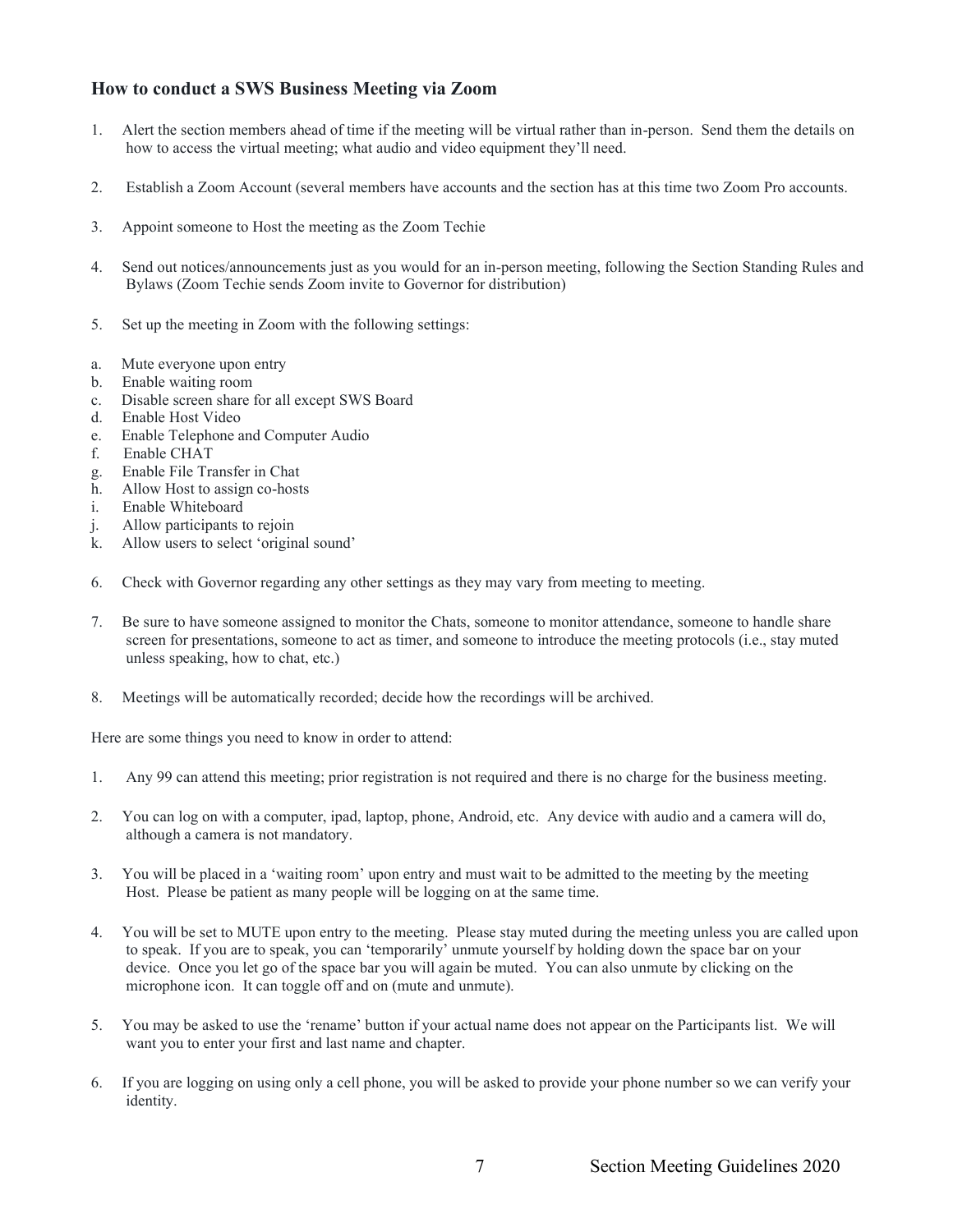- 7. If your household bandwidth is weak or unstable, it's best to log on with Audio ONLY. Video affects the bandwidth.
- 8. The key speakers will sometimes be highlighted and appear in a large box on your screen. Otherwise, gallery view is your best option for seeing people. You might have to scroll through a number of screens depending on how many attend.
- 9. If you have questions, comments or announcements use the CHAT function to enter them rather than interrupting the meeting. Someone will be monitoring CHAT for content that needs to be passed on to the speaker(s).
- 10. If you are unfamiliar with Zoom, please contact Pat Gregory [plowers@pacbell.netw](mailto:plowers@pacbell.net)ell before the meeting for a short lesson on Zoom etiquette and familiarization with the icons. If you inadvertently get disconnected, please start over and log on again using the original supplied link. You will be placed in the waiting room and the HOST will admit you again.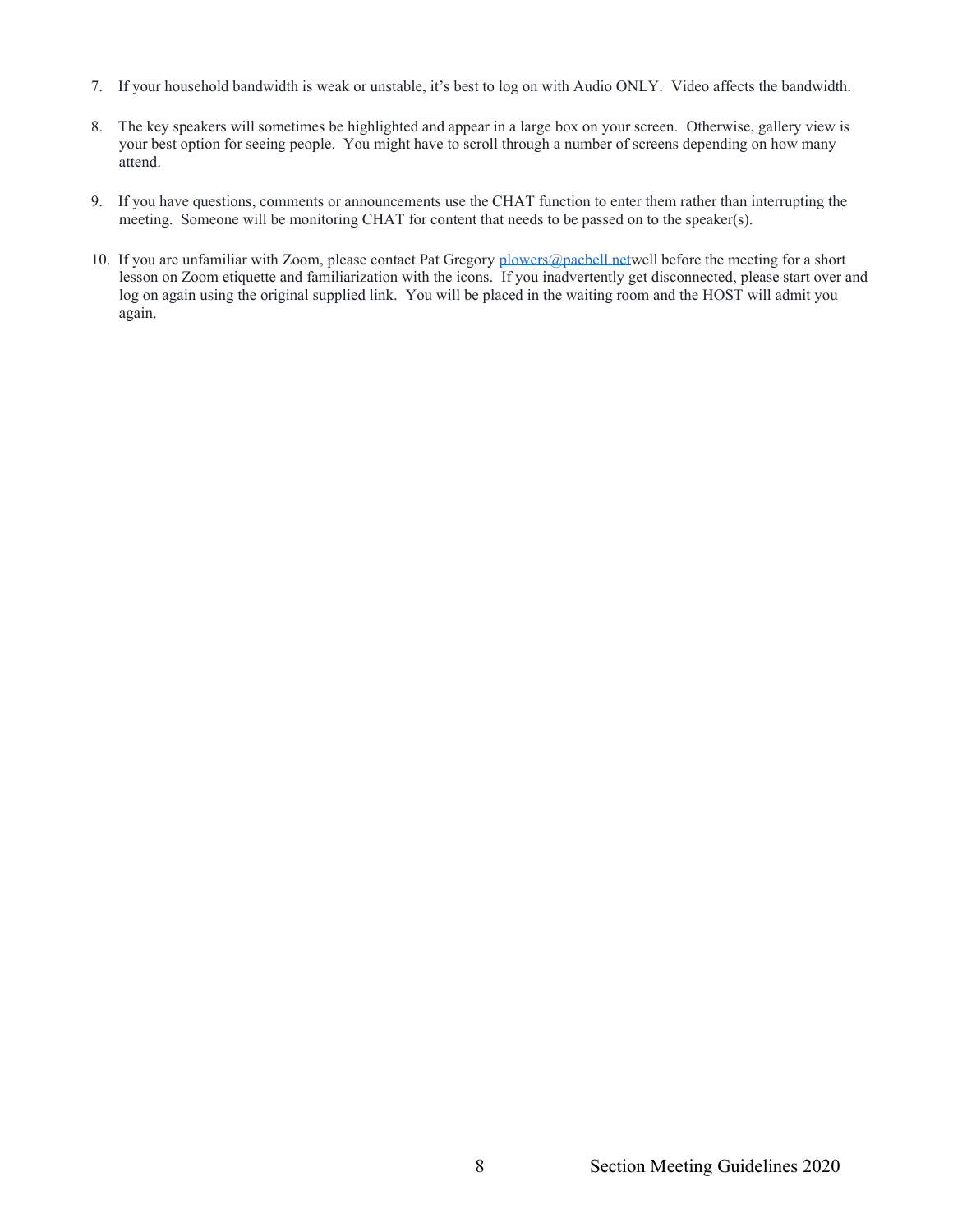## **COMMITTEES**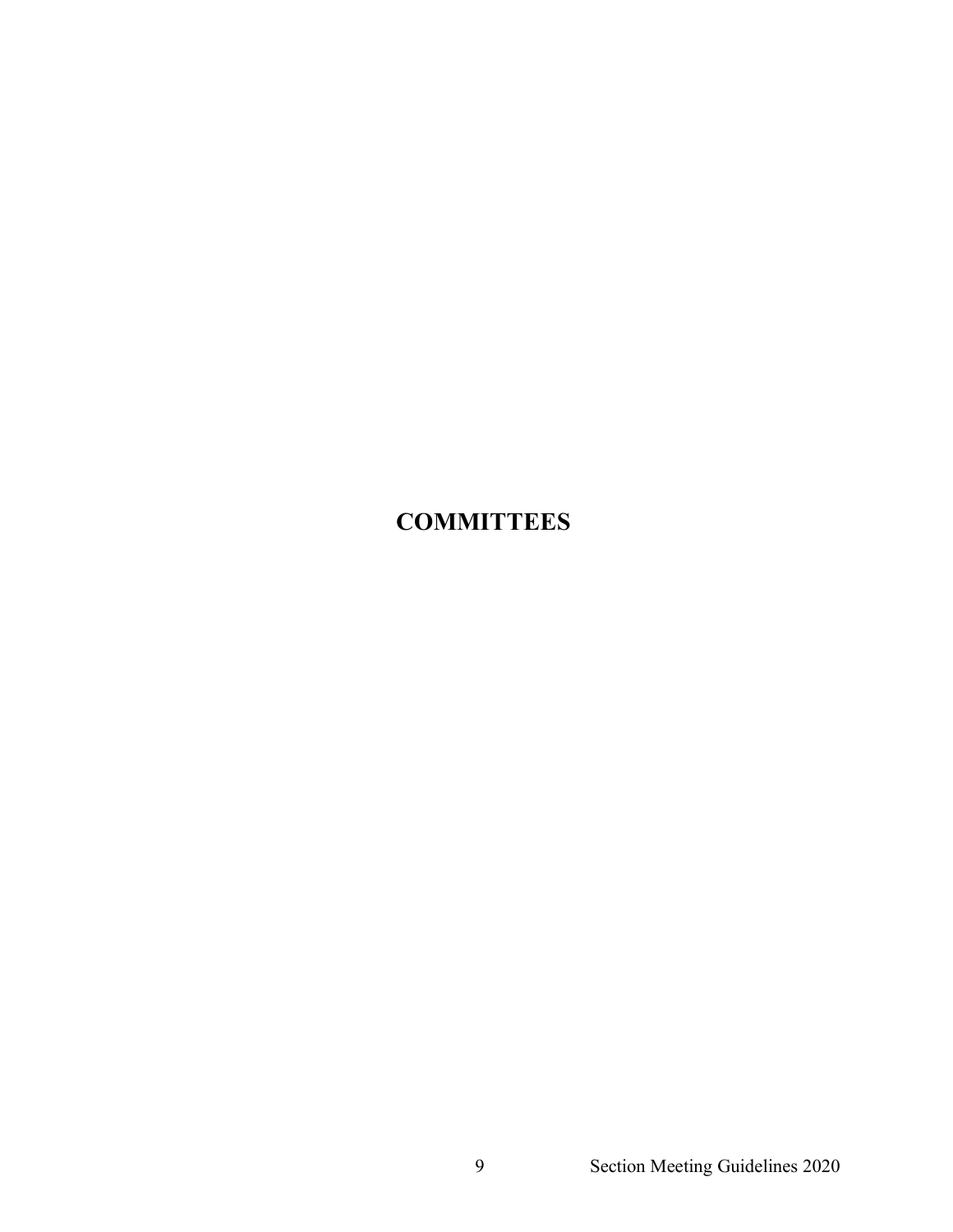## **AIRPORT HOSPITALITY COMMITTEE**

Arrangements for ground handling, identification and parking should be made early and instructions included in the Registration Package.

- Obtain records of expected arrival times from Registration Committee.
- 7 days and 48 hrs before the first date of the section meeting, confirm expected arrival times by email. Exchange cell phone #s to communicate ETAs.
- Record the actual arrival times which may be used to award door prizes, and etc. Special transportation to the hotel should be provided for those scheduled for early tours.
- Have light refreshments available on arrival
- Have two radios available to monitor both tower and ground.
- Confirm arrangements with Airport Manager periodically. One early meeting and one close to the Section Meeting date.
- If tie-down fees are waived or discounted, have a copy in writing to show airport security.
- Coordination with the Transportation Committee is essential
- Keep continuous list of those who should receive Thank You notes to be sent promptly after the Section Meeting.
- Report to Section Meeting Chairman, as soon as possible, the number of airplanes flown in so she can report it to the Section.

Other Considerations:

- Reminders for closing and filing flight plans
- Special arrangements for fueling must be made if the field is not open 24 hours a day
- Transportation from the airplane to the terminal and hotel/motel. Be sure to have contact information available when Hospitality is closed.
- Baggage handling
- Change for vending machines
- Try to have a mechanic contact available at all times, especially during arrival and departure times.
- Publicize hours the Airport Hospitality will be staffed.
- Arrange for a photographer for arrivals if possible.
- Tie-downs available and staff to help with parking, tie-down and untying
- Consider asking other aviation groups in the area to help with some of the airport duties. They may be able to donate water, snacks, and etc.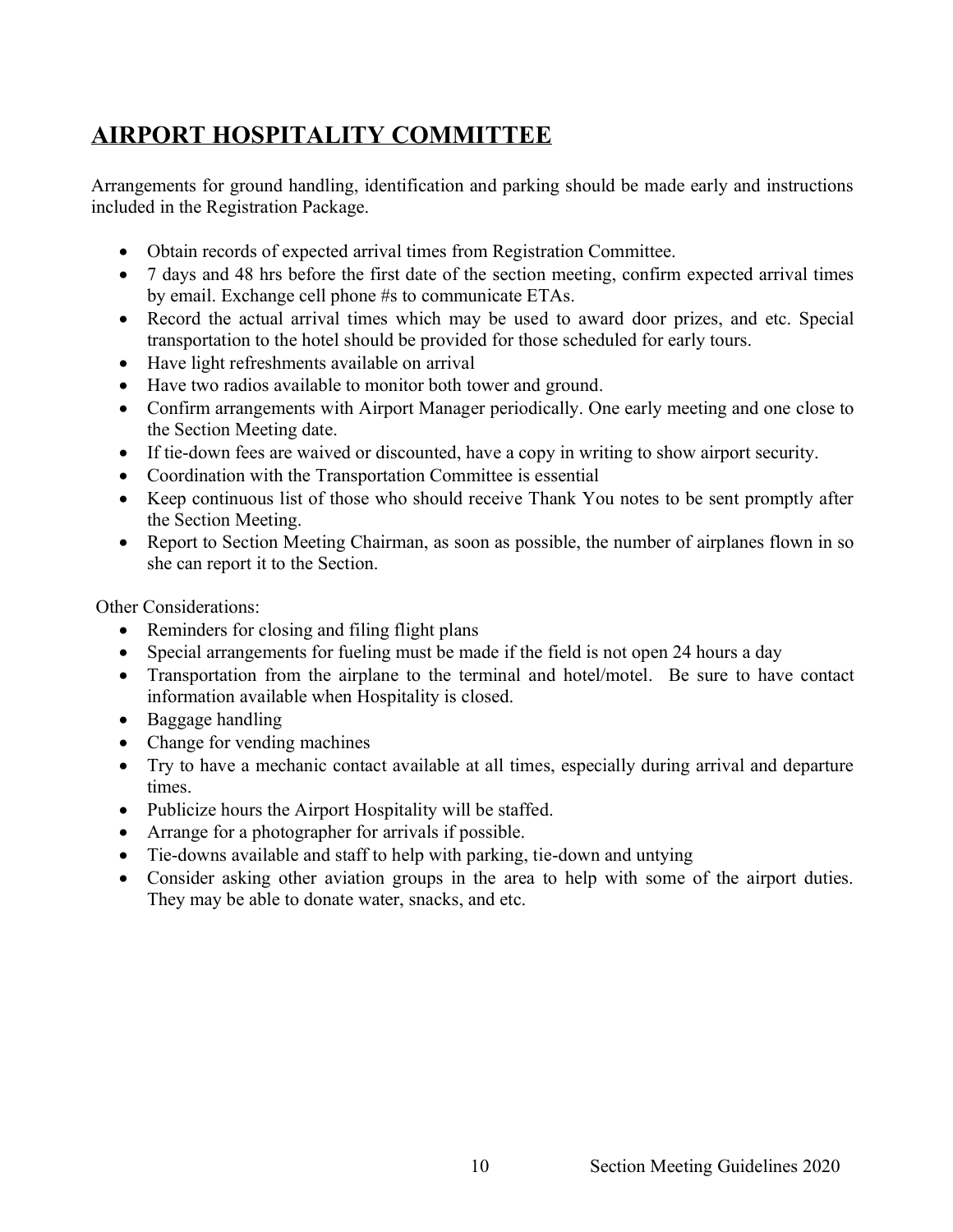## **DECORATIONS AND SIGNS COMMITTEE**

- Chapter should decide Section Meeting theme early; and any special themes for special events, such as for the Friday evening reception and dinner, or Saturday evening banquet.
- Graphics develop logo early. It will be used on various items, including registration materials, name badges, forms, signs, etc.. Finalize layout for all printed items, including meal tickets. These can be done on the computer to save money.
- Prepare and distribute signs to committee chairmen.

Easels are needed for:

Section Meeting Schedule Fly-Market and Hospitality Room directions Seminar topics/times on easel next to door for Seminars and Fly-Market Message board

• Southwest Section Banner(s) should be displayed in a prominent, public place at the hotel if possible.

## **DONATIONS/SPONSORS COMMITTEE**

- START EARLY! Determine a specific purpose when soliciting for donations. Is it for the Goodie Bags, a Raffle, Silent Auction, a specific event, or whatever?
- Use quality stationery and carefully polish your letter of appeal for donations. Introduce Ninety-Nines in the letter, state that you are on the Donations Committee and that "approximately xxx women pilots from all across the Southwest are expected to attend." Asking for specific donations (i.e. headset, knee-pad, 10 gallons of fuel) seems to be more successful. Be sure to include a contact telephone and where the donation should be sent. Keep track of each donation and be sure to send Thank You notes at the end of the meeting or even as donations arrive.
- Contact aviation manufacturers and suppliers, especially those located on and near the airport. Keep in mind that some chapters have had to contact as many as 75-100 of these individuals and businesses to secure sufficient numbers of items for use as door prizes and raffle sales. Also remember that it is not required to give door prizes and have raffles.
- Contact local businesses and area Chambers of Commerce for printing, goodie bags, welcome banner, tourism brochures, and food and beverages for your Hospitality Room or for Goodie Bags. Your chapter might prefer to buy Hospitality Room refreshments instead of soliciting donations.
- You may promote or give credit for donors and sponsors by placing their names on the back of the programs of the awards banquet, on signs, etc.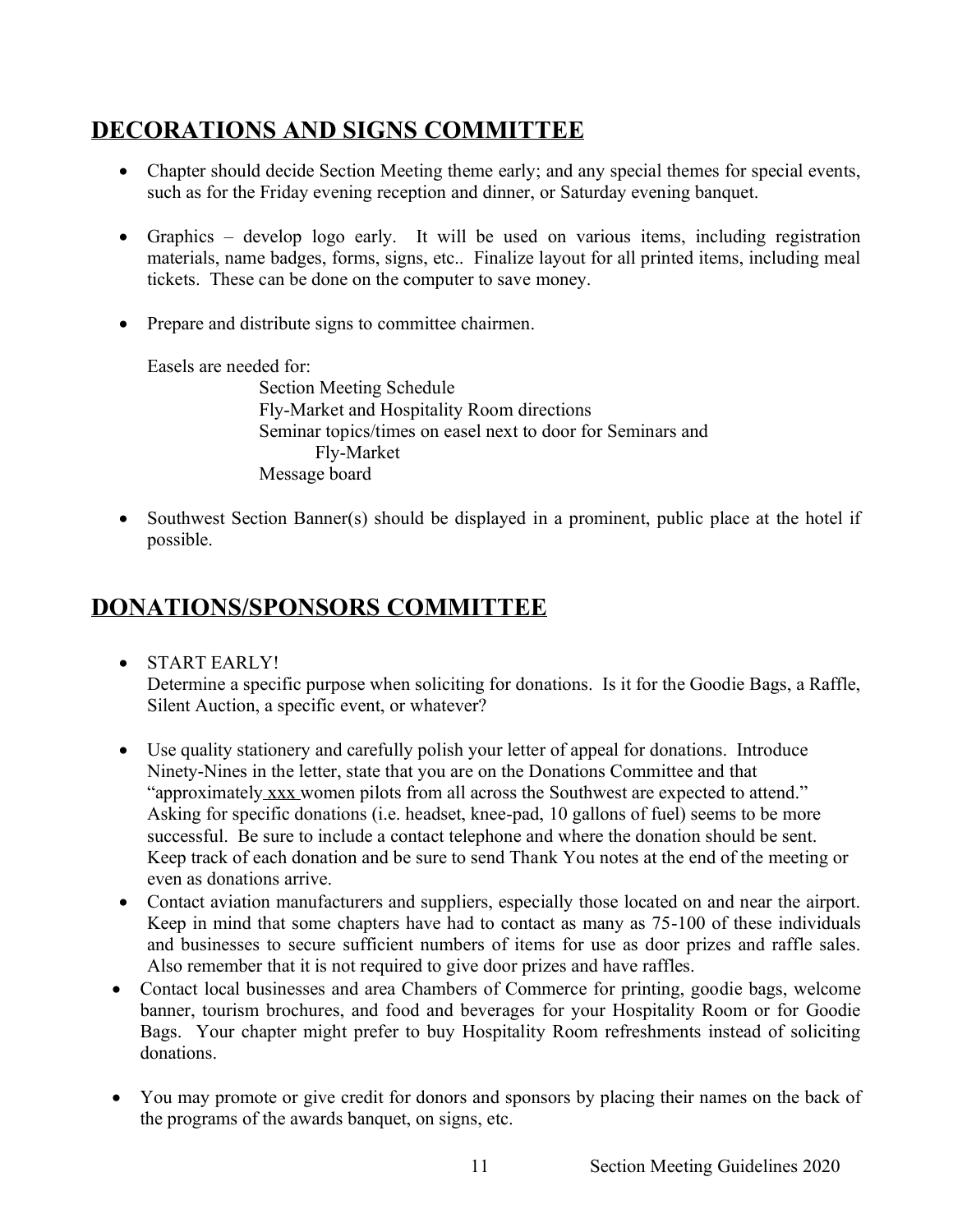### **EDUCATIONAL/SEMINAR EVENTS COMMITTEE**

- Arrange for educational programs. Usually two to four seminars are enough and they may be run concurrently, probably on Saturday afternoon, after the business meeting. Involve your entire chapter in brainstorming about what Section members would enjoy.
- Coordinate times with Registration Committee. Schedule far enough ahead so Registration Committee can include information.
- Coordinate room/space with your chapter's hotel liaison.
- As meeting date approaches, confirm that Presenters have dates and times straight. Set a time limit in advance. Make sure the Presenter knows that the time limit is "carved in stone." Be prepared to signal that "time's up" in a discreet way if necessary.
- Arrange for chairs, tables, extension cords, projectors, internet access etc. with hotel liaison. Assign someone to check on room preparation before meetings, introduce the speaker and be available to solve problems.
- Publicize extensively, both prior to the meeting and with signs, and etc. at the Section meeting.
- Consider inserting a description sheet about the educational activities into each member's packet.
- Contact exhibitors if they are to be used.
- Coordinate with Presenters as early as possible at the Section Meeting to assure they have proper equipment, lighting, etc. Allow enough time to make adjustments, if necessary, before the presentations are scheduled to begin.
- Keep a list of people to whom Thank You notes are to be sent and send them promptly after the Section Meeting.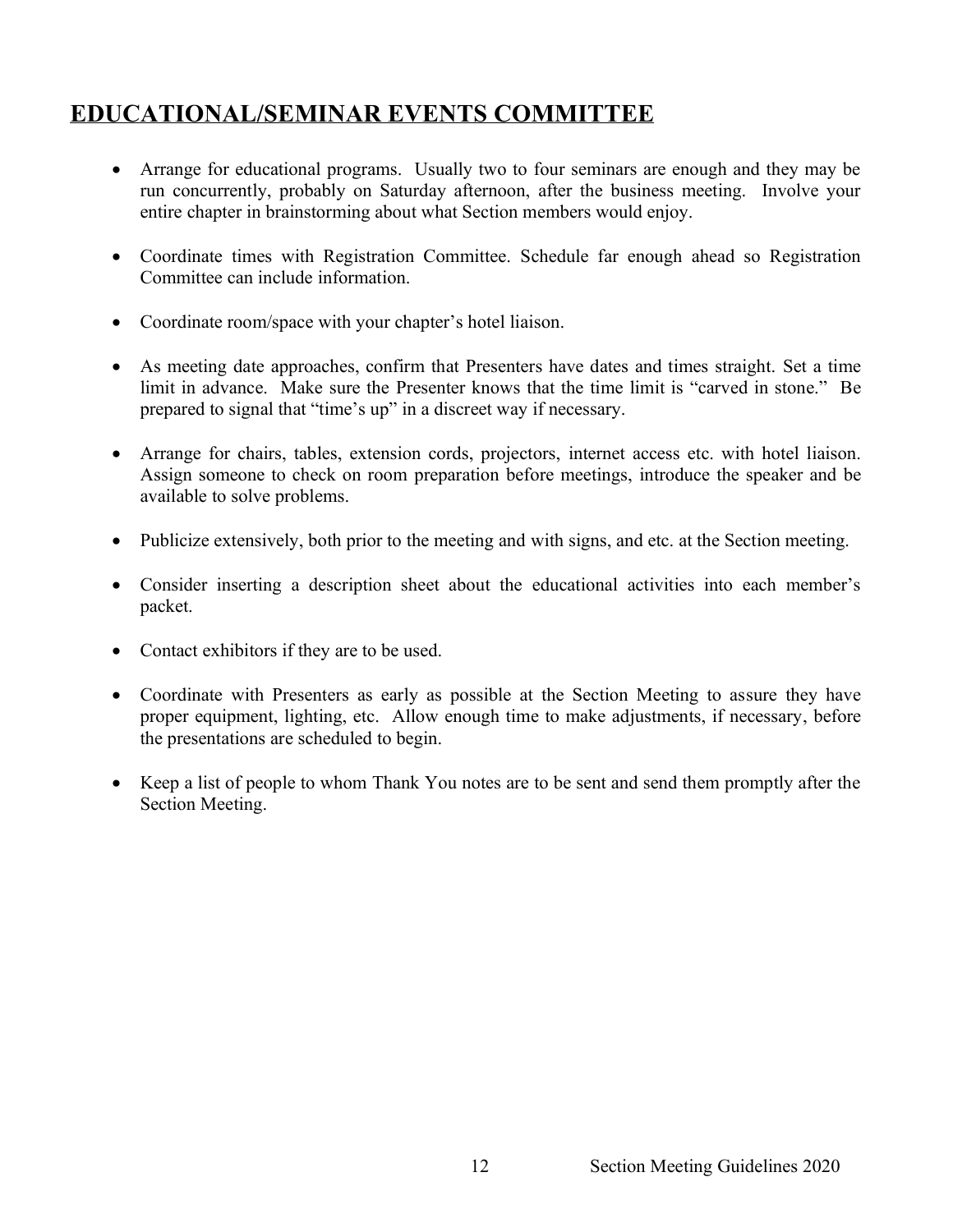### **ENTERTAINMENT AND SPEAKERS/PROGRAM COMMITTEE**

- Find speakers whose field of interest/expertise coincides with the theme of the Section Meeting.
- Consider budget when deciding whether and how much to pay for speakers and entertainment. Many 99s are polished speakers and talented entertainers; various aviation organizations will provide representatives for a nominal reimbursement.
- Ask for an outline of materials especially if your members haven't heard a speaker before. The outline will also allow you to prepare information for the registration/information packets.
- Make sure the subject and delivery will be interesting and not offensive. Get a biography well in advance to help in preparing a polished introduction.
- Set a time limit in advance. Make sure the speaker knows that the time limit is "carved in stone." Thirty minutes should be max and they must be finished within the allotted time. Be sure to allow time for the awards.

Be prepared to signal that "time's up" in a discreet way if necessary.

• Determine presenter benefits such as free registration, lunch/dinner, some sort of small gift, etc.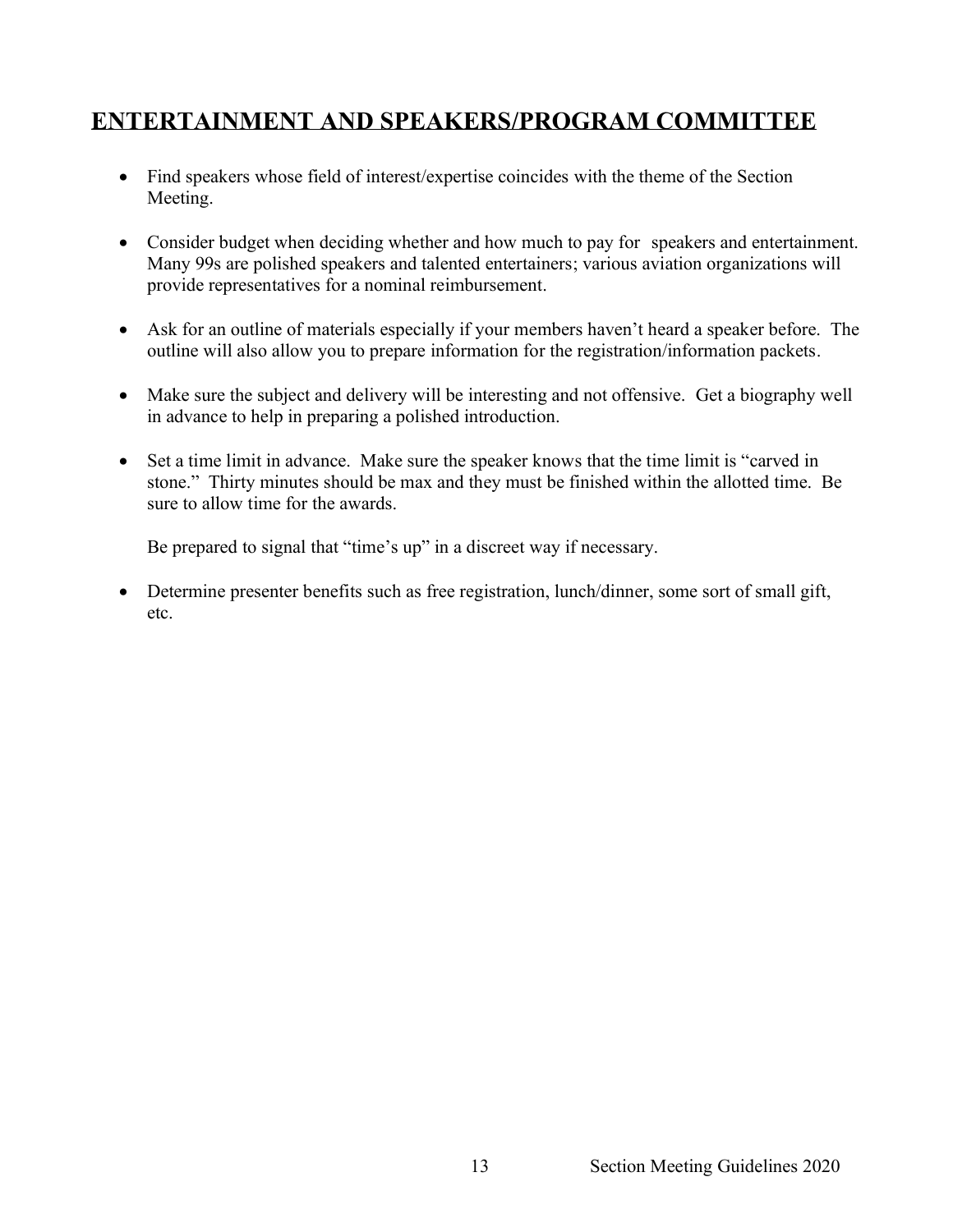### **FINANCIAL/BUDGETS COMMITTEE**

## **See Exhibit G**

Items to **Budget** for:

- Administration Headquarters room (if needed) Posters, signs Office supplies
- Airport Hospitality Refreshments Tie-downs and tie-down fees
- Decorations and signs
	- Chapter's Specific Section Uniform, if used Banquet/Centerpieces Registration table Meeting Rooms Special events
- Education Printing, signs, etc.
- Financial checking account service fees (as a nonprofit, ask the bank to waive these). Deposit checks as soon as they come in. There will be calls asking if they were received, so keep accurate records of received checks.
- First Timers

Welcome notes, if used

Identifying stamp for registration packets, prizes and mementos, photos.

• Hospitality

Door prizes (try to get donated), but they are not necessary Refreshments

• Meals and meetings **(Hotel liaison should get everything in writing from the start)** Friday Dinner Saturday Morning Full or continental Breakfast Saturday Evening Banquet Meeting Rooms (Chairmen's Meeting, Governor's Board, Business Meeting)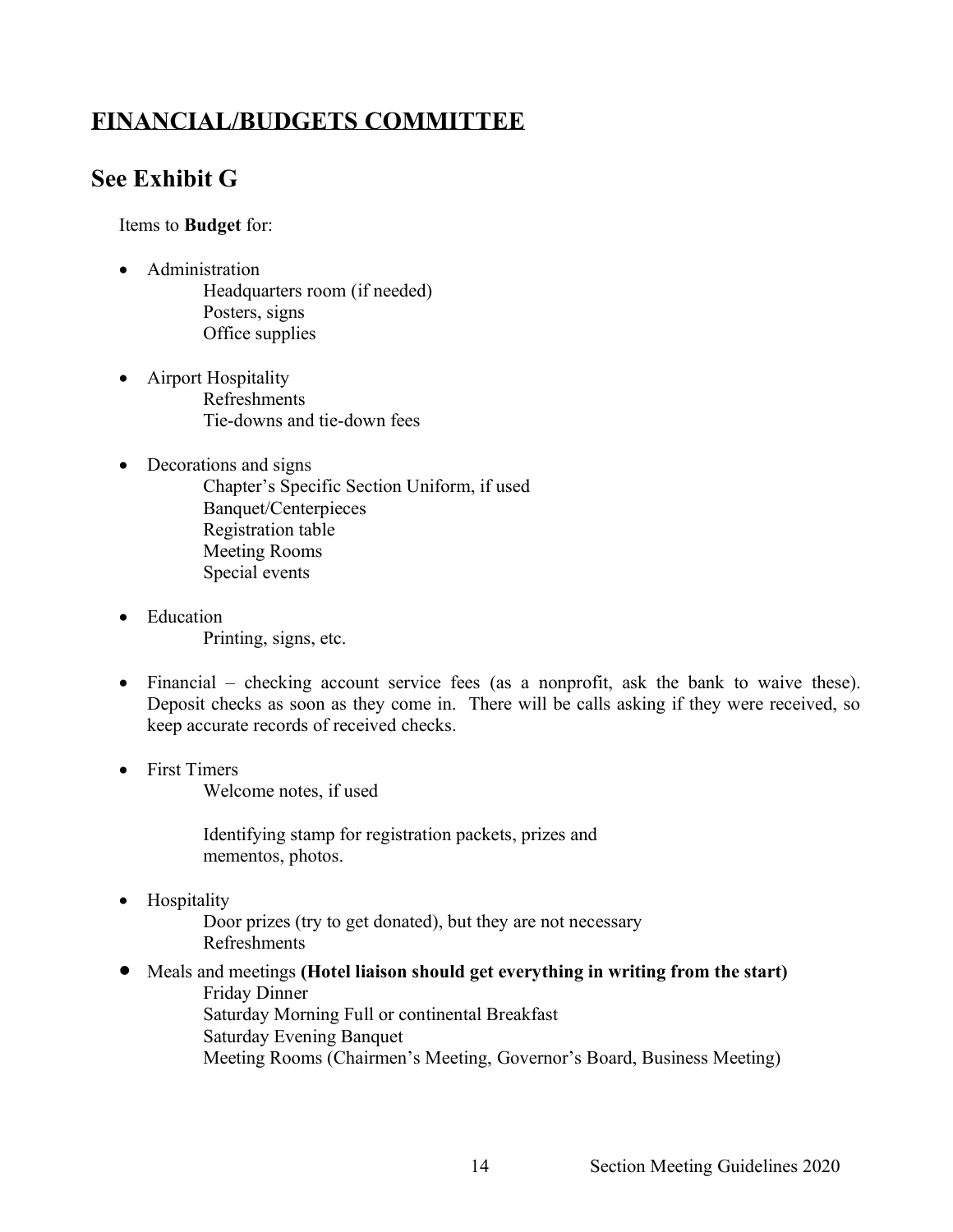### **FINANCIAL/BUDGETS COMMITTEE** (continued)

#### • Audio-Visual Rentals

(Allow for complimentary tickets to meals for Master of Ceremonies, speakers, local dignitaries and others as you see fit. Be sure to make arrangements for how and when to pay for meals and other items, and who is to collect tickets. There may be a requirement to guarantee a certain number of meals.)

• Governor's Suite

 Complimentary room - confer with the Governor ahead of time to be sure the arrangements are suitable for business meetings and receptions. Then personally handle the reservation with the hotel. Make sure they have the Governor's name and arrival time. The Governor's Suite is complimentary, covered by the Host Chapter. Usually 3 nights.

- Printing and Mailing Promotion at prior Section Meetings **Tickets** Programs (banquet) Thank You notes Postage for Thank You notes
- Publicity Signs
- Registration Name tags Goodie bags
- Special Events Flying event, tours and activities **Supplies** Prizes which maybe donated
- Transportation Bus or van rentals/Tips Fuel
- VIP Baskets or Flowers

The Chapter can open a separate Section Meeting Bank Account to keep monies separate. The Section Meeting Financial Chairman does not necessarily have to be the Chapter Treasurer. Keep accurate and timely records of deposits and disbursements and make periodic reports at planning meetings. The Section Meeting chairman will need a final income and expense report as well as the section Vice Governor.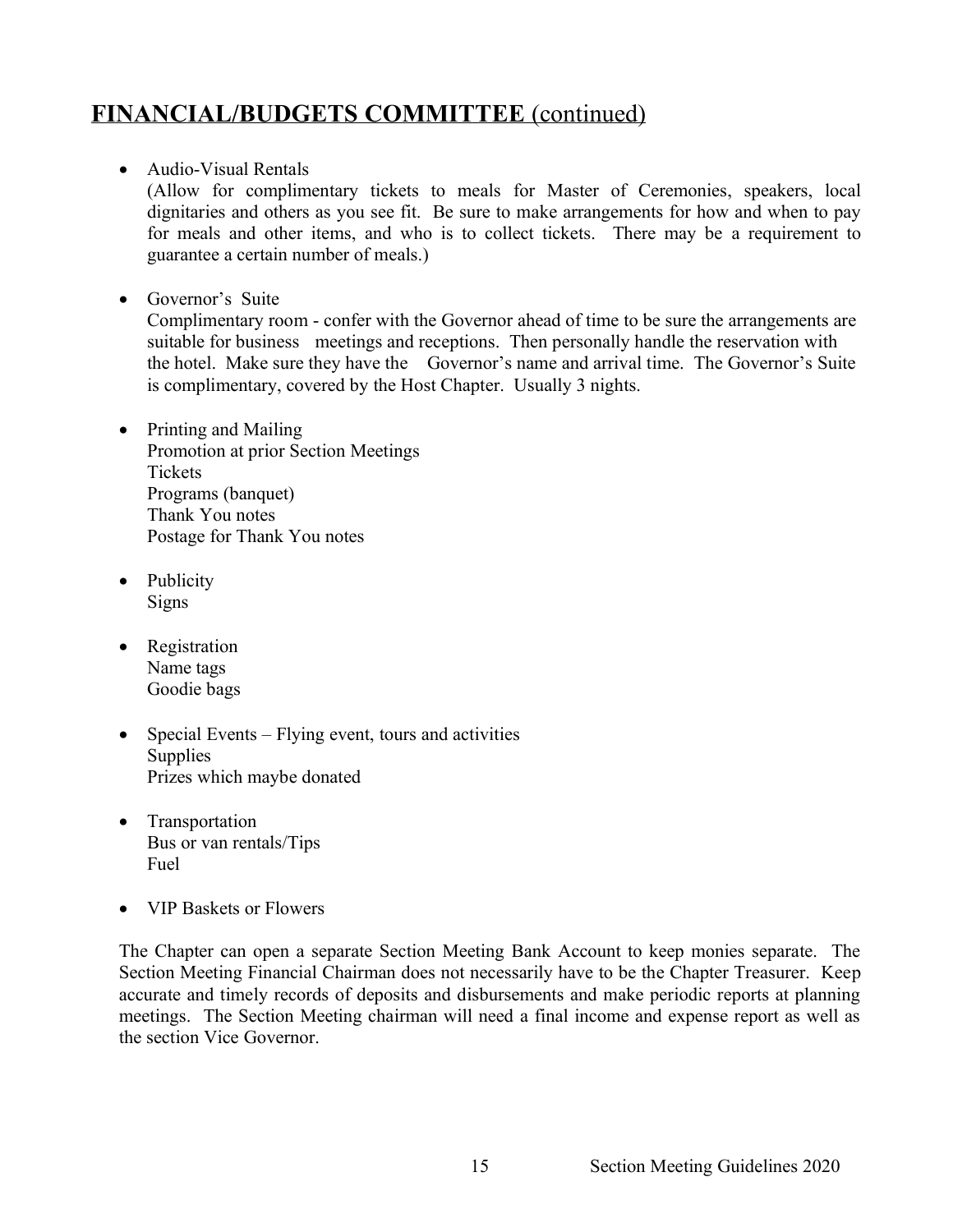#### **BUDGET PREPARATION**

The BUDGET is one of the earliest and highest priorities! Research what attendance has been at several recent Section Meetings Section meeting reports filed by previous Section Meeting Chairs are available on the SWS website).

Historically, attendance has been estimated at between  $100 - 150$  people. Plan on the "worst case" scenarios. Project what your fixed costs will be. These fixed expenses include anything that you will have to spend, no matter how many register. Then divide this total overhead by the lowest registration you realistically may have. This becomes your "per head" overhead which you then increase by the cost of meals and any other expenses that you will cover for each registrant.

If you're going to have two-tier or three-tier pricing based on early and late registration, the lowest registration fee must cover these fixed expenses plus all extras like meals and included tours.

Have a committee check these figures carefully. A few dollars here and there add up. Careful consideration of a realistic section meeting budget will ensure that your chapter won't be "left in the hole" at the end of your Section Meeting.

Make the package price and incentives as attractive as possible, since the more packages are sold, the better the Chapter will come out in the end. Consider giving a free or extra raffle ticket with each package and perhaps an extra continental Breakfast in the Hospitality Room on Sunday, or free drink tickets. Make the package look irresistible, even if someone feels she may have to miss some of the events.

Check with the Chairman of the previous Section Meetings and note the figure for overhead. It will probably be somewhere between \$3.00 and \$5.00, depending on the number of extra goodies. KEEP THE PRICE OF REGISTRATION AS LOW AS POSSIBLE WITHOUT HAVING TO SUBSIDIZE FROM CHAPTER FUNDS. Plan to make money on raffle and goodies for sale, and cover your expenses on the registration fee. There should be a two or three tier registration (i.e., early bird, regular, late). All receptions where alcohol is served are "no host." Do not include the cost in the registration fee

Southwest Section's policy is to grant "Seed Money" to hostess chapters. The amount at this time is \$1000.00. Hotels may need a deposit before the registration checks start being received. Chapters may be able to "loan" the Section Meeting Fund any advance monies that are needed. If the Chapter treasury is low, they may be able do some creative thinking about how to increase it. Registration monies start coming in at the previous Section Meeting, (expect 10-20 pre-registrations) but may not be enough to cover Southwesterly printing and/or hotel advance deposits. REQUEST THE SEED MONEY FROM THE SECTION TREASURER AT LEAST A MONTH BEFORE IT IS NEEDED. It is customary for seed money to be returned to the Section treasury shortly after final accounting has been done for the Section Meeting. BE SURE TO **INCLUDE** THE 10% OF THE PROFIT FROM THE SECTION MEETING THAT ALSO GOES BACK TO THE SECTION TREASURY.

There should be a price for the entire package or a Saturday only. Individual tickets should add up to the minimum price of the entire package.

Assure that final financial accounting includes these items which have been paid to the Section Treasury.

1. Return of \$1000.00 seed money from Section.

2. Also include the 10% of the profit from the Section Meeting back to the Section Treasury.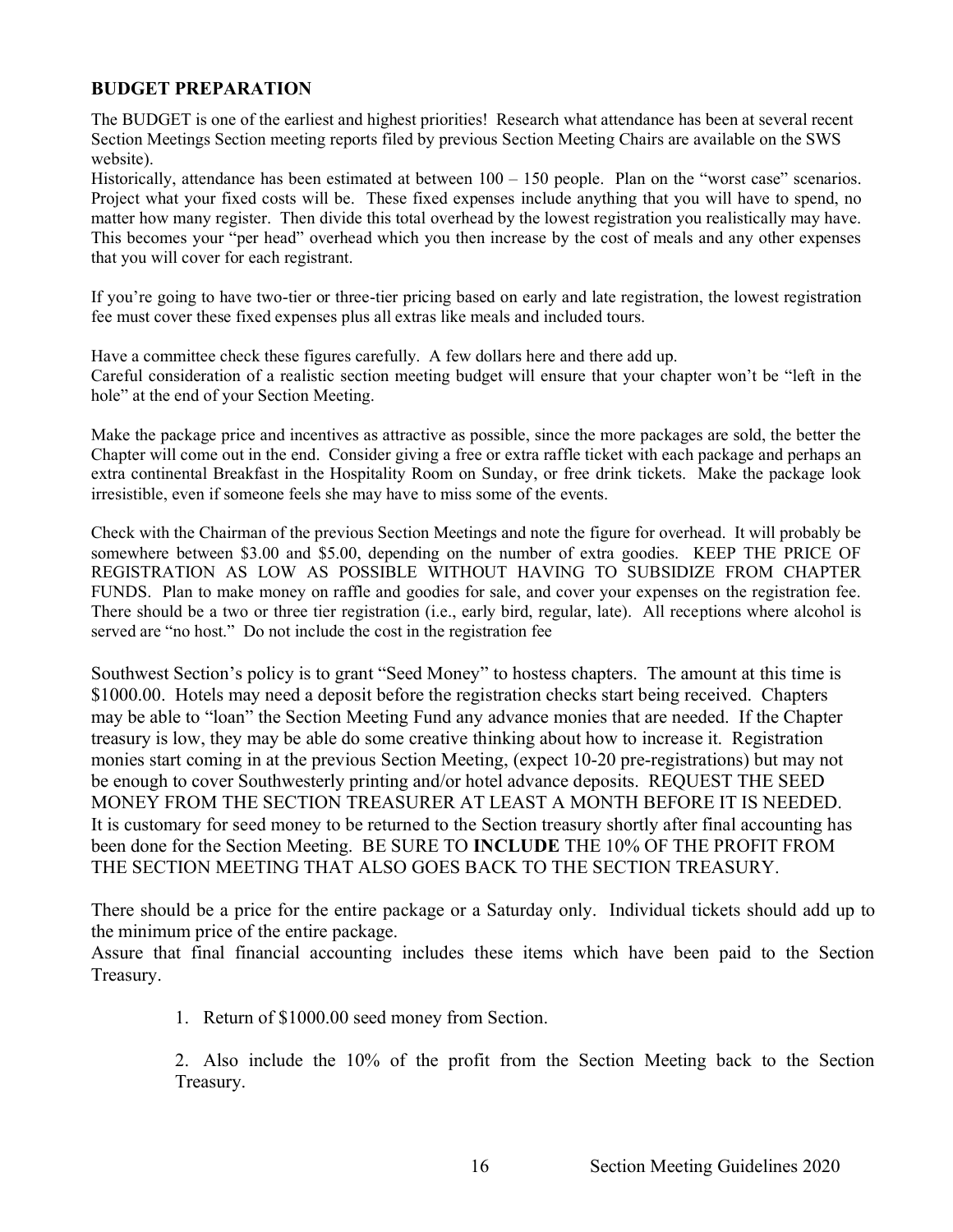## **FIRST TIMERS COMMITTEE**

- Identify FIRST TIME Section meeting attendees through the registration form (there should be a box to check on the registration form)
- Get a list of those pre-registered, so they can be sent a welcome note. You may want to send a request for general information about them. If so, provide a stamped, return envelope or can possibly be done by e-mail. This information may be helpful in arranging some special activities for them.
- There should be a "First Timer" board/easel in the registration area. Take an instant photo of each person as she arrives and post on the board/easel. Put it next to the information they may have submitted. It would be ideal if photos could be taken at the plane when they arrive.
- There should be FIRST TIMER identifying ribbons ready at registration with their name badge. Their registration packet should be marked to indicate "FIRST TIMER" so they are given a hearty and warm welcome!
- Invite them to join a group of "mentors" for breakfast on Saturday morning. You might suggest they bring a friend, to make them feel more comfortable. They might also be given a special memento at this time. The next hosting chapter sponsors and handles the breakfast.
- Recognize the FIRST TIMERS at the Business Meeting and the Saturday evening banquet.

## **HOSPITALITY ROOM COMMITTEE**

- Establish and publicize opening and closing times and location in the hotel.
- Refreshments may be provided. Some hotels do not allow food to be brought in from outside, some do not mind. Keep the snacks simple. The Hospitality Room is not intended for a meal. Snacks and drinks can be provided by the Chapter members or by the hotel. Remember to budget. If members bring food, remember storage containers, serving carafes/pots, dishes, cups, and etc.
- Door prizes may be given, but not required.
- There should be a Lost and Found in a central area and a First Aid Kit.
- Maps of the area may be provided.
- Provide telephone numbers of the airport, tower, FAA, weather, etc.
- Determine a base of operations and/or storage area for goodie bags, door prizes, and raffle items.
- Make a box for pencils, masking tape, staplers, marking pens, extension cords, scotch tape, clipboard, scissors, and etc.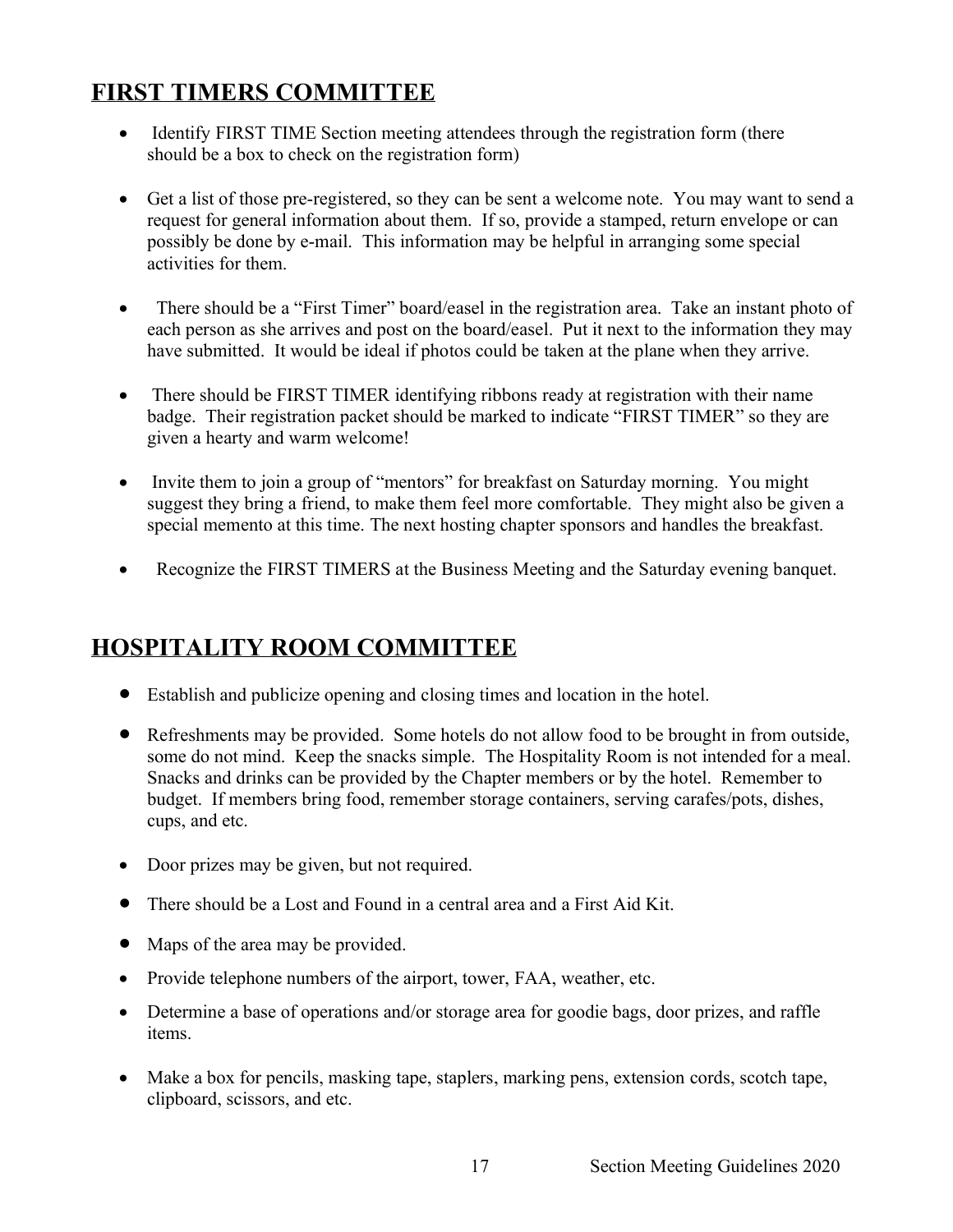• Have a personal computer and printer available.

You may wish to consider reserving the room next door to the hospitality room for the Section Meeting Chairman as an "overflow" or a place to get a "breather" for those staffing the hospitality room.

Keep a list of people to whom Thank You notes are to be sent, and send them promptly after the Section Meeting.

Hospitality Suites/Rooms vary greatly from meeting to meeting. Some rooms are comped/upgraded by the hotel. Ask before you sign the hotel contract. The purpose is to provide a comfortable place for members to meet each other and mingle. Simple refreshments are sufficient and not intended to provide a meal.

## **MEALS AND MEETINGS COMMITTEE - Hotel Liaison**

Make reservations well in advance. Ninety-Nines Headquarters can advise or assist you. It is best to have just one person dealing with the hotel. In many cases you can negotiate with the hotel to have some meeting and/or meal rooms donated/comped, based on how many room reservations are made by Section Members.

**GET EVERYTHING IN WRITING** (confirm telephone conversations in writing also)

- Rooms needed to be to reserved ahead
	- Governor's Suite International Board Representative Room Hospitality Suite Sales rooms Chapter Headquarters (if needed) Board meeting (may be held in Governor's Suite if large enough for 20) Chairmen's Meeting Room and Communications Session (open to everyone, check with Governor or Vice-Governor, usually 40 to 50 attendees) Business meeting (usually Saturday morning, check with Vice-Governor, 150 to 200 attendees) Education/Seminars Rooms (count on 40 to 50 attendees) Banquet (Saturday evening, about 200 attendees)
- Meals this is optional, but usually includes something like the following... Friday Dinner (often local specialties, usually casual, might have theme) Saturday Breakfast (held before Business Meeting) Sunday Breakfast (optional or Continental) Saturday Evening Banquet

Get prices committed in writing in time for the Financial Chairman to make up the final budget. BE SURE ALL PRICES INCLUDE TAX AND TIP; usually allow a minimum of 25%. Also include commitment on room rate.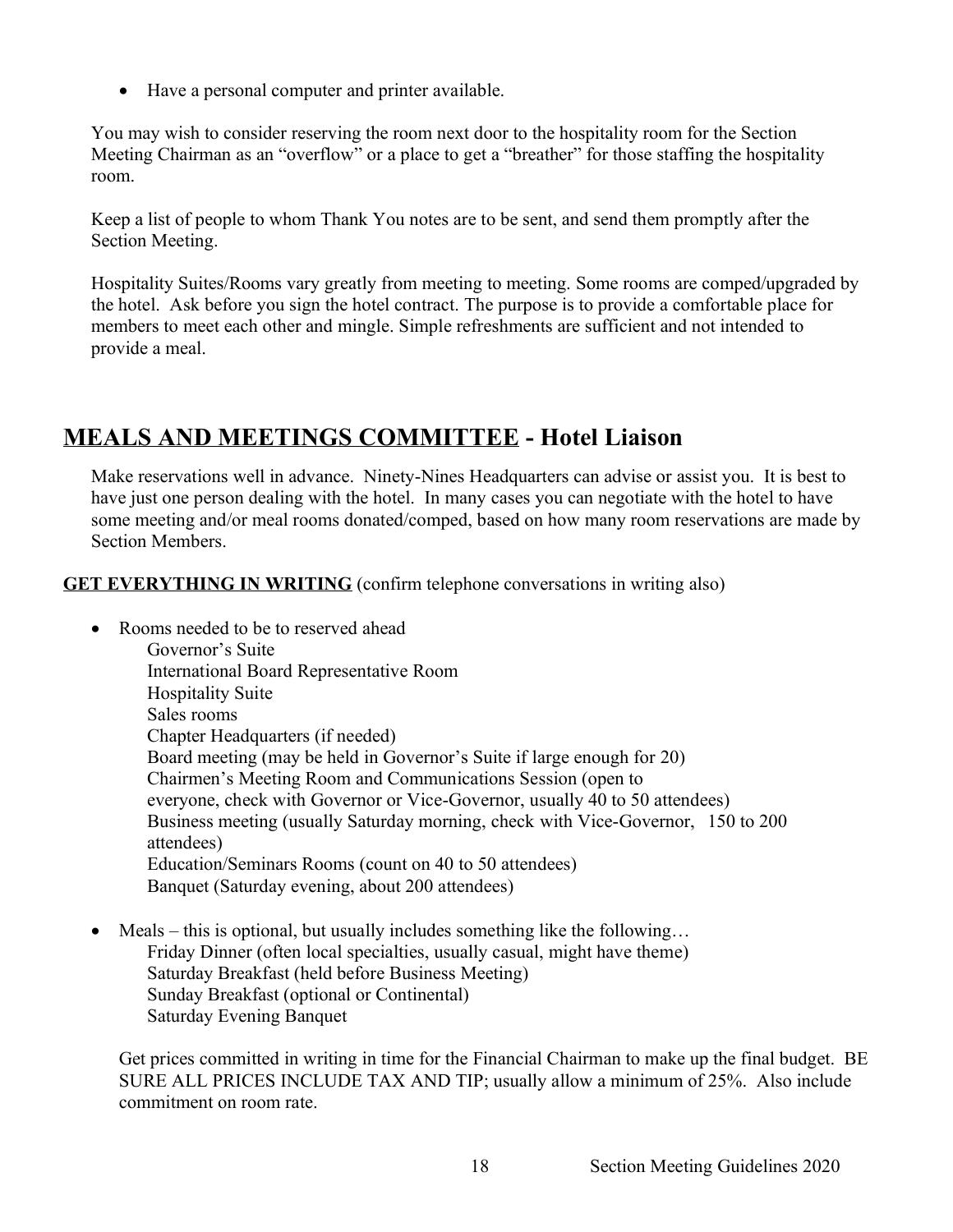#### • **Hotel contracts must be approved prior to signing by the International General Council.**

You need to reserve a suite for the Governor where she can hold conferences and possibly a reception, a Headquarters room for yourself, a Hospitality Room, or suite with bedroom, and a Fly-Market room.

#### **BANQUET**

- Encourage mingling; tables should not be assigned
- Head table or tables is optional. If used, get names from Section Meeting Chairman and put out place cards and "Reserved" signs as soon as tables are set. This should be handled by someone other than the Section Meeting Chairman. Check with Vice-Governor for any preference in seating arrangements for the head table, like risers for officers, etc.
- Favors, decorations, and programs should be laid out after the room has been set up.
- Check out the Audio-Visual, microphone/speakers, internet connections in advance. Most hotels allow us to bring our own AV equipment. Do ask out screens and if there will be any charges for equipment or tech. time. The hotel liaison and Master of Ceremonies should know how to adjust the volume, squelch, & etc.

If it is a big, flat room, find a platform or podium for the person at the lectern so that they can be seen easily by the group.

- Be sure to obtain an accurate count of how many are served by taking tickets or some other way. There can be a big difference in how many tickets have been sold and how many meals the kitchen says they served. Double count!
- People who will be seated at the head table should be notified ahead of time.
- You can have a sign-up board for seating and write the chosen table on the back of the banquet ticket, and place on the table upon arrival in the banquet room.
- Chairs should NOT be tipped up to reserve a place. It is very dangerous.
- Have suitable words written out for an invocation in case the expected person is not available.
- Plan for storage of door prizes, awards, etc. Seat speakers, etc. with convenient access to the microphone. Consider traffic flow, and remember that if the room is filled to capacity, it will be crowded.
- Photographs should be taken by someone with expertise in that area. Consult Publicity Chairman. Consider and visualize where people will be standing when awards are presented. Perhaps a "99" sign of some kind can be hung in a position that will show up in photos. (Get permission from the hotel and be careful not to damage the wall surface).
- The Master of Ceremonies should have current anecdotes about people at the head table and possibly mention events that have happened previously during the meeting. Indicate when it is time to start eating after invocation. Introductions can be done after the meal.
- Designate someone to handle the projector, lights, and prizes, etc. if needed.
- Raffle drawings should be done before and announce only winners and pick up area for prizes.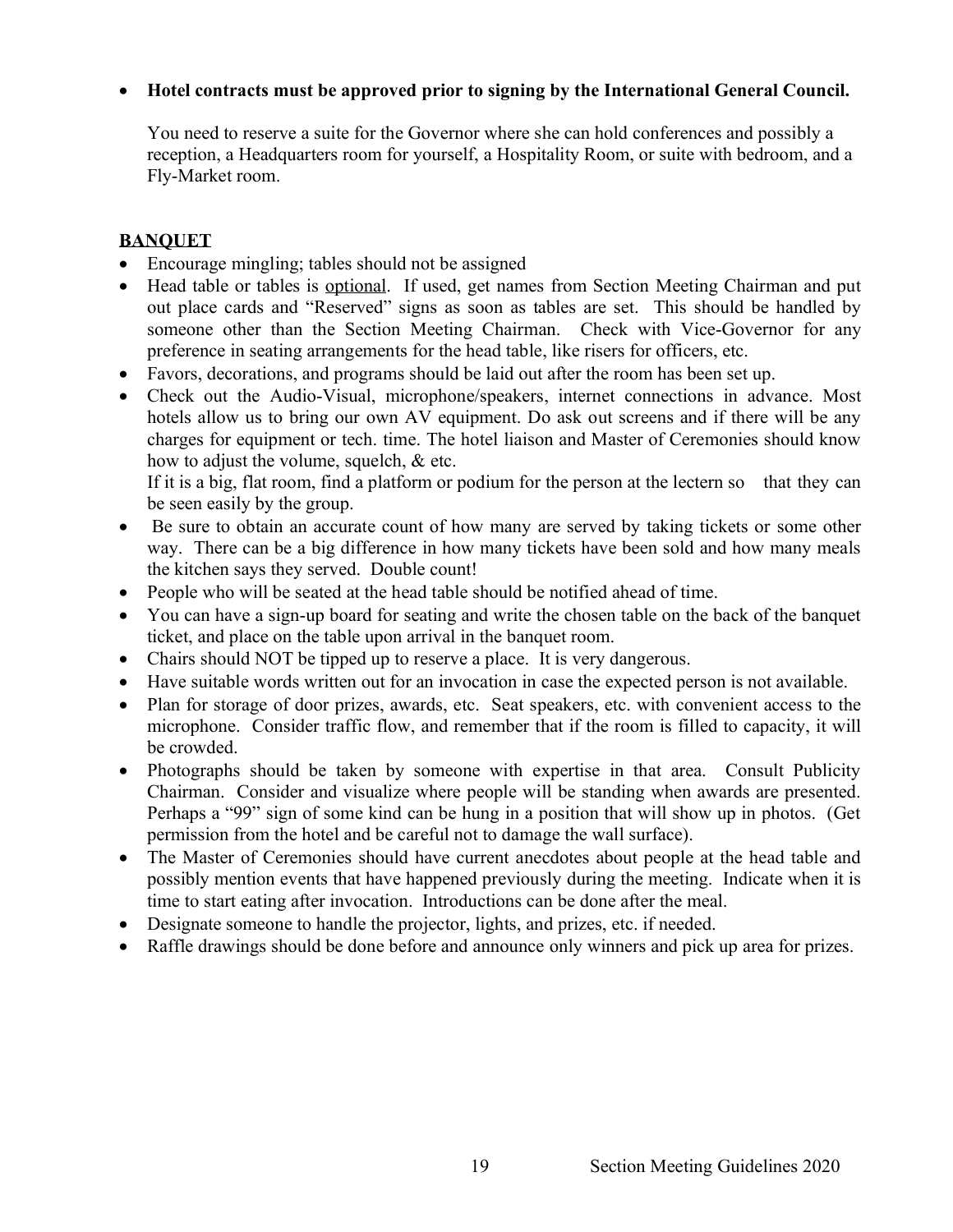## **OTHER MEALS – Hotel Liaison (cont'd)**

- Attempt to make arrangements that do not require firm commitments too far in advance.
- If no program for Saturday lunch, notify restaurants close to the meeting site that they may experience increased demand.
- Determine if a head table is needed. Check with the Vice-Governor for her preferences.
- Designate someone to take tickets and determine a count. Two reasons.
- (1) To be sure people don't slip in with out a ticket
- (2) Make sure the kitchen doesn't charge for meals that aren't served
- Some flexibility is good when planning breakfasts.
- Keep a list of people to send Thank You notes and send them promptly after the Section Meeting.
- In determining the rate to charge for meals, use the hotel's price for the most expensive, for all the meals, plus tax(es) and tips.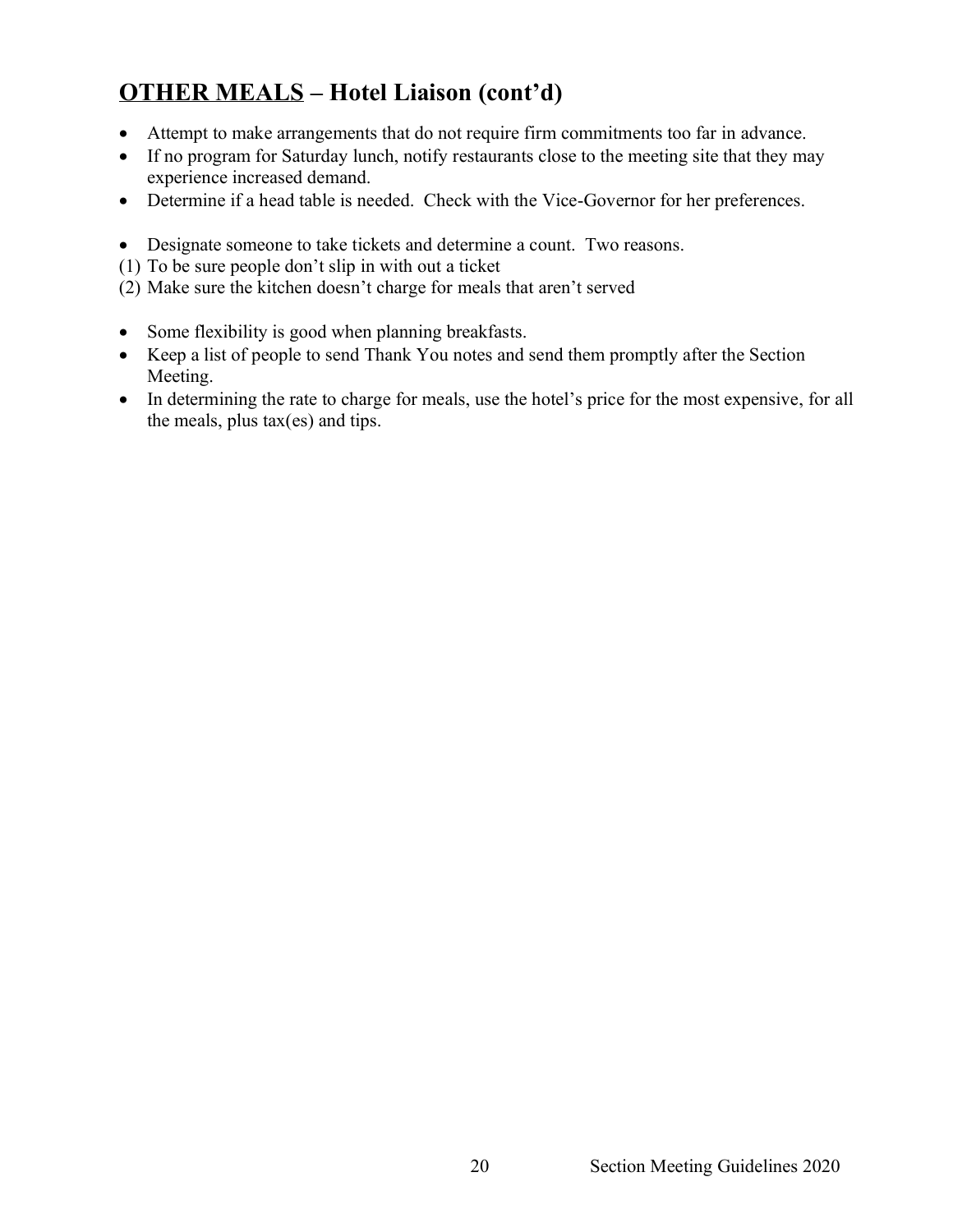## **REGISTRATION INFORMATION COMMITTEE**

## **See Exhibit B**

The success of the Section Meeting is largely dependent on getting the Meeting information and registration information to the members in a timely and effective manner. The Committee Chair who is in charge of the announcement and registration should be competent to work with the registration webmistress to prepare the on-line registration forms and information.

The Committee Chair should contact the registration webmistress early (minimum 6 months prior) to provide information to be posted on the website. Changes/updates can be made along the way.

• In the registration information, be sure to mention that this is a Ninety-Nines Section Meeting, the dates, city, hotel, and airport with arrival procedures. Layout a clear registration form with return address and directions for making out the check or registering online if possible. Outline events, prices, accommodations, registration procedures and whom to call/email with questions (two phone numbers if possible). Include a tentative schedule and specifically mention aviation aerospace education (for tax purposes). Indicate what time to arrive to participate in all activities. Mention special activities for 49 1/2s. List prices for individual

events and package price with any additional incentives. Indicate cut-off dates for registration, and cancellation and refund policy. There will be calls until the last day for reservations, but good planning will keep it to a minimum.

- **VERY IMPORTANT! Send a rough draft registration packet to the Section Vice Governor and Governor for proof reading.** The Governor will want to coordinate various meeting times and dates, such as the Board Meeting, Chapter Chairman's Meeting, and timing for the Business Meeting.
- If postcards or web blasts are used it should be clear that the registration website is the primary way to obtain information about the Section Meeting.**Several people should proof-read the registration information.** Include ETA's (for the Transportation Committee), aircraft "N" numbers (in case of aircraft damage, locating, etc), and hotel telephone numbers (for reservations and emergencies). Determining who already has ground transportation will help the Transportation Committee.
- Registration postcards are mailed about three months prior to the meeting. Thank-You notes should be designed well in advance. They should be printed, addressed and ready for the Committee Chairs to mail the day after the Section meeting is over.
- It has been a recent practice for the hosting chapter to take registration fee checks at the immediately prior Section Meeting. This very early registration fee is usually at a special early registration price.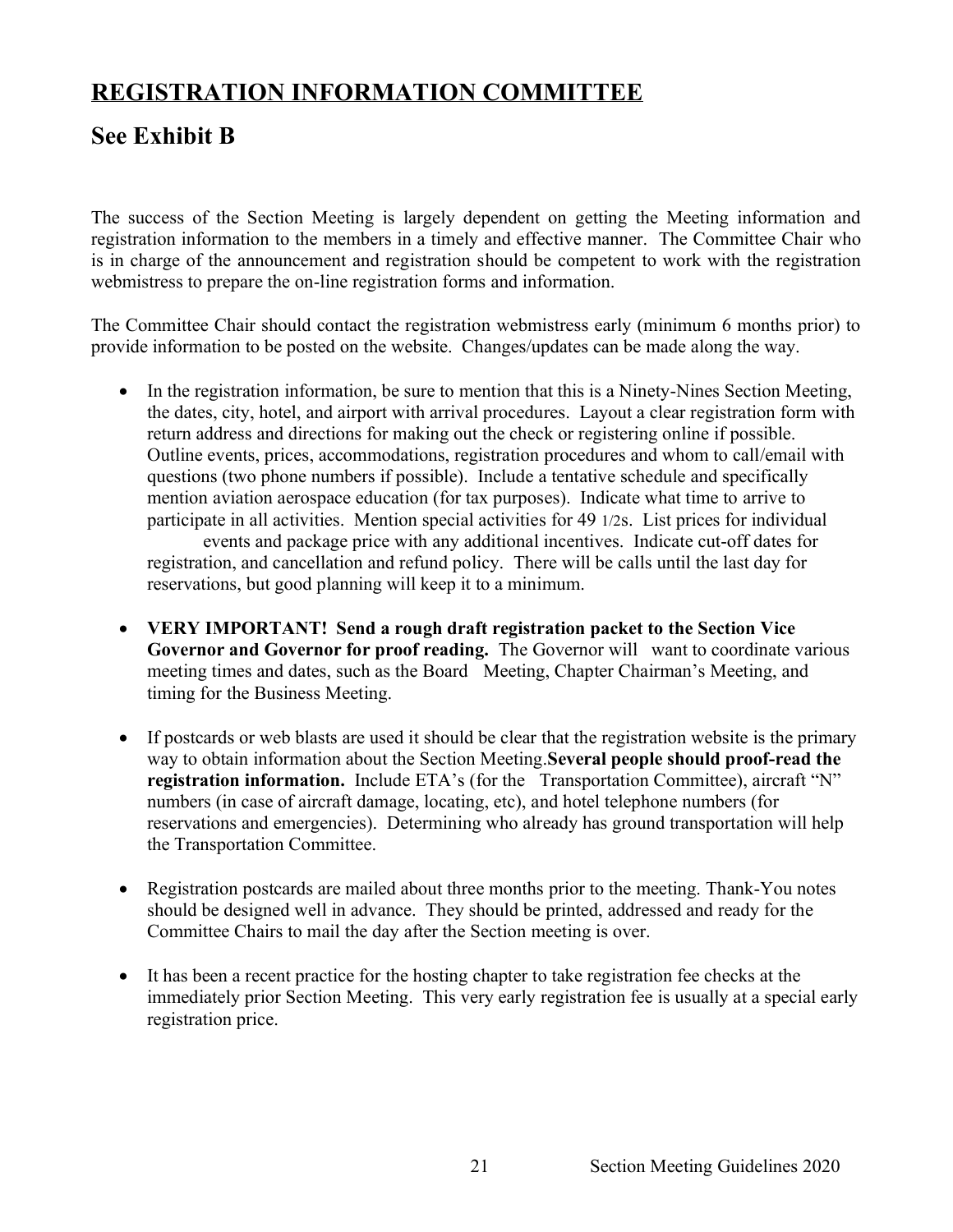## **PUBLICITY COMMITTEE**

#### **START PUBLICIZING THE SECTION MEETING AS SOON AS POSSIBLE**

- ADVERTISE the Section Meeting. Better attendance will provide a more successful meeting. Each reminder results in 10% more attendees.
- Use aviation calendars such as the Ninety-Nine news, Section Newsletter, Flying, and other pilot magazines and other media. Need to give three months notice.
- Some kind of advertising should go into the Ninety-Nines News each month. Include the name, address and telephone number of the Registration Chairman and additional general information.
- Send stories to aviation publications in the area.
- Contact the Airport Manager, Airport Board, FBO's, Chamber of Commerce, and other civic and aviation groups as soon as possible. Keep the community officials posted on available details, including expected attendance. They should be able to help with speakers, prizes, contacts, labor, and facilities.
- Contact all news media. Determine who should receive stories, if not the editor. Meet with the spokesperson and create a rapport which will be beneficial in obtaining coverage. Ask about the kind of photographs they want or offer them a flight to take their own. Stories with photos are always more interesting, but long wordy stories will probably be cut down or omitted all together.
- Press releases get more attention if sent by e-mail or FAX.
- Two or three weeks before the meeting send a preliminary press release to newspapers and radio/TV stations. The week before the Section Meeting send a new press release to all media. Include a short history of the Ninety-Nines and a short description of what this meeting will include. Assign a contact person (with e-mail and phone number) who can arrange coverage ahead of and during the meeting.

#### **PUBLICITY PLANNING**

• A brief general announcement or press release covering who, what, when, where, should be sent via e-mail, FAX, or regular mail, to local newspapers and TV stations about three weeks ahead of the meeting. Mention local civic and aviation groups cooperating. E-mail or FAX another press release about three days ahead of the meeting

Name the airport manager and the FBO's.

Name local 99s and guests.

Mention the program, speakers, and entertainment

- Arrange for a "proclamation" from your city/county, proclaiming "Ninety-Nines Week." Consider inviting local officials to the Friday evening event and/or the banquet.
- Obtain as much coverage as possible, particularly during the meeting.

For **RADIO** and **TV** coverage, try to have some public service time available. Arrange pre-meeting interviews and special guest interviews, if possible.

**TAKE PHOTOS** during the week-end for your own Chapter or Section Scrapbook. Obtain tear sheets from newspapers of publicity for Chapter and International scrapbooks and send them in.

#### **PUBLICITY IS A BIG JOB IF IT IS DONE RIGHTIT REQUIRES PERSISTENCE AND FOLLOW-UP**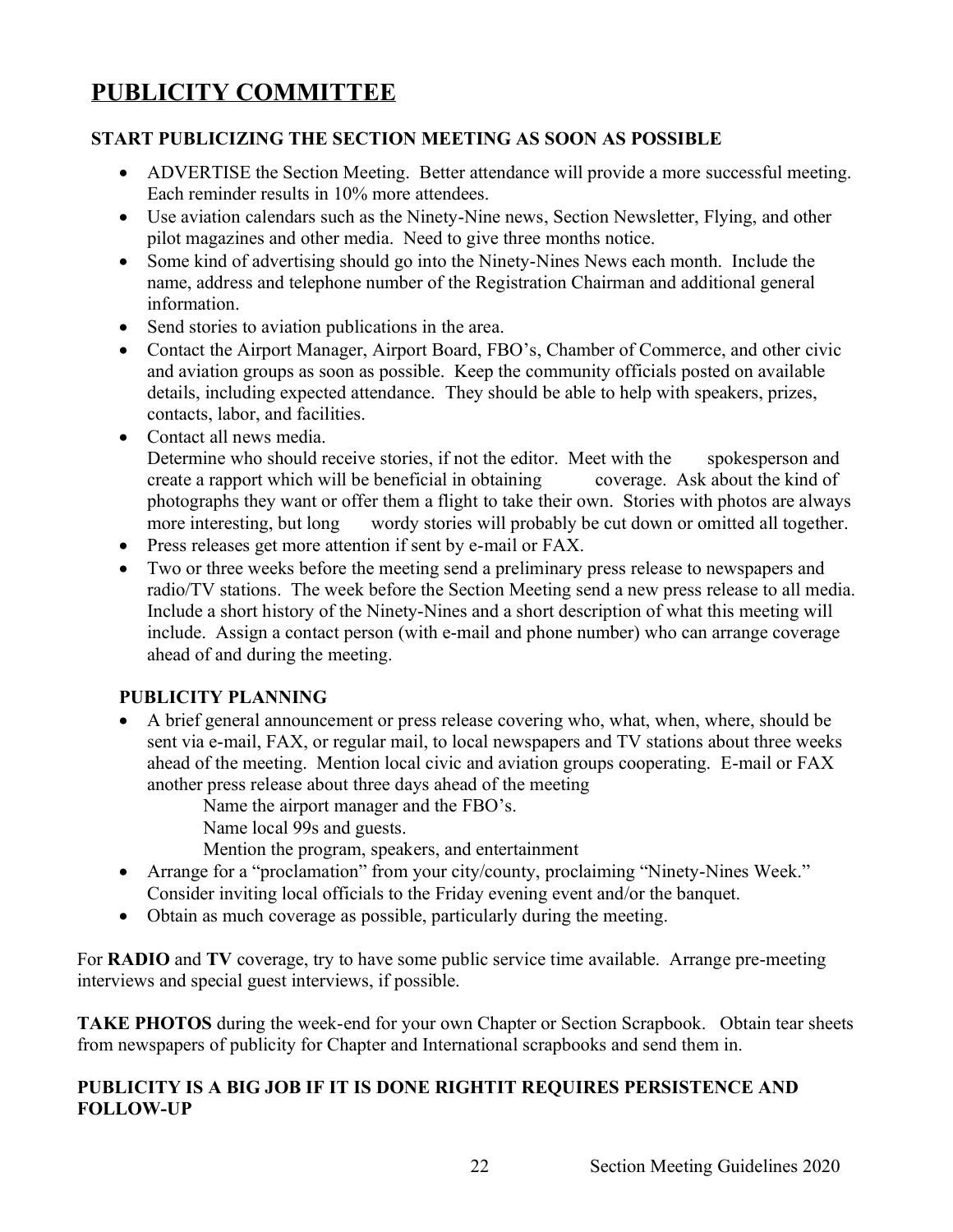## **ON SITE REGISTRATION COMMITTEE**

- Set hours of registration and assign times for members to check-in attendees.
- Assemble registration packets and goodie bags, if used. Include badges, program schedule for meetings and special events, and tickets for meals. A lightweight pocket size schedule is very convenient and easy to produce. Have paper hardcopies available for walk-ins to register.
- Make up packets for all complimentary guests, with drawing and event tickets included and marked "paid in full" on the Master Sheet. International and Section officers should register just like other members. It is not customary to "comp" any registrations for 99s.
- Send the Section Governor a list of registrants 2-3 weeks before the meeting. Sometimes she can assist in contacting members if registration levels are low.
- Attach copies of registration checks to the form and keep this at the registration desk with the master list. This can be very important.
- The Transportation Committee will need information from registration forms regarding arrival and departure times/cell phone #s, aircraft "N" numbers and aircraft type.
- Set up and maintain a Master sheet with for Name, Section, Chapter, Registration Fee, luncheon/dinner/tour tickets issued, transportation needed, and departure date. Check off and add names as people register.
- File meeting packets in alphabetical order to facilitate locating them as people arrive and register.
- Post a hotel map which identifies rooms, and a meeting schedule, with times and locations of events.
- Give a list and count of meal and special event registrants to the Finance Committee. Report to Section Meeting Chairman the total number attending the meeting and the total pre-registered. Give the count of meals to the hotel.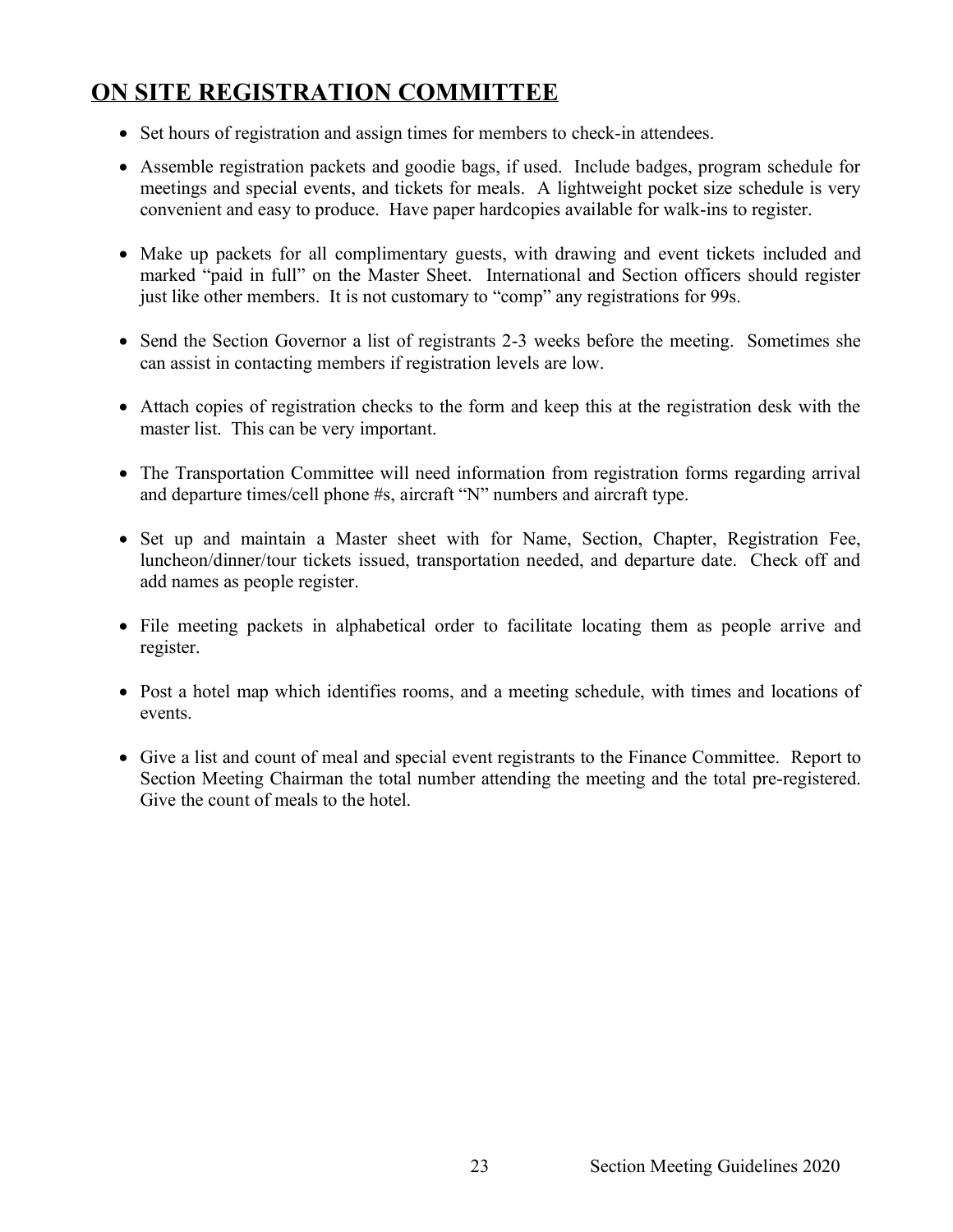## **SALES "Fly Market" COMMITTEE**

## **See Exhibit E**

- Coordinate with Meals and Hotel Committee when arranging for space.
- Determine the sales availability schedule.
- Fly Market vendors should register on the meeting website. Send a list of registered/paid vendors to the Fly market chair as they pay. A flat fee should be charged per table to reserve space. Also have place on sales sign up form for vendors to indicate how much floor space they will need, in addition to, or instead of the table space. (Charging a percent of gross sales discourages vendors). Require advance payment when the space is reserved. Assign, or offer vendor to choose space in the same order as their sign up money arrives.
- Sales Committee Chair serves as vendor liaison.
- See list of suggested vendors (Exhibit E).
- Request any special signs from the Decorations and Signs Committee.
- Require vendors to set up sales space before opening time and determine security procedures for vendors.
- Assign someone to monitor the space at all times and to open and close the area.
- Be sure space rental covers the cost of the room. It is not really necessary for the Chapter to make a profit on the sales area.
- Determine if 99s Trusts or special projects will be charged a fee for space or a table
- Some chapters will do a Silent Auction as a chapter fundraiser.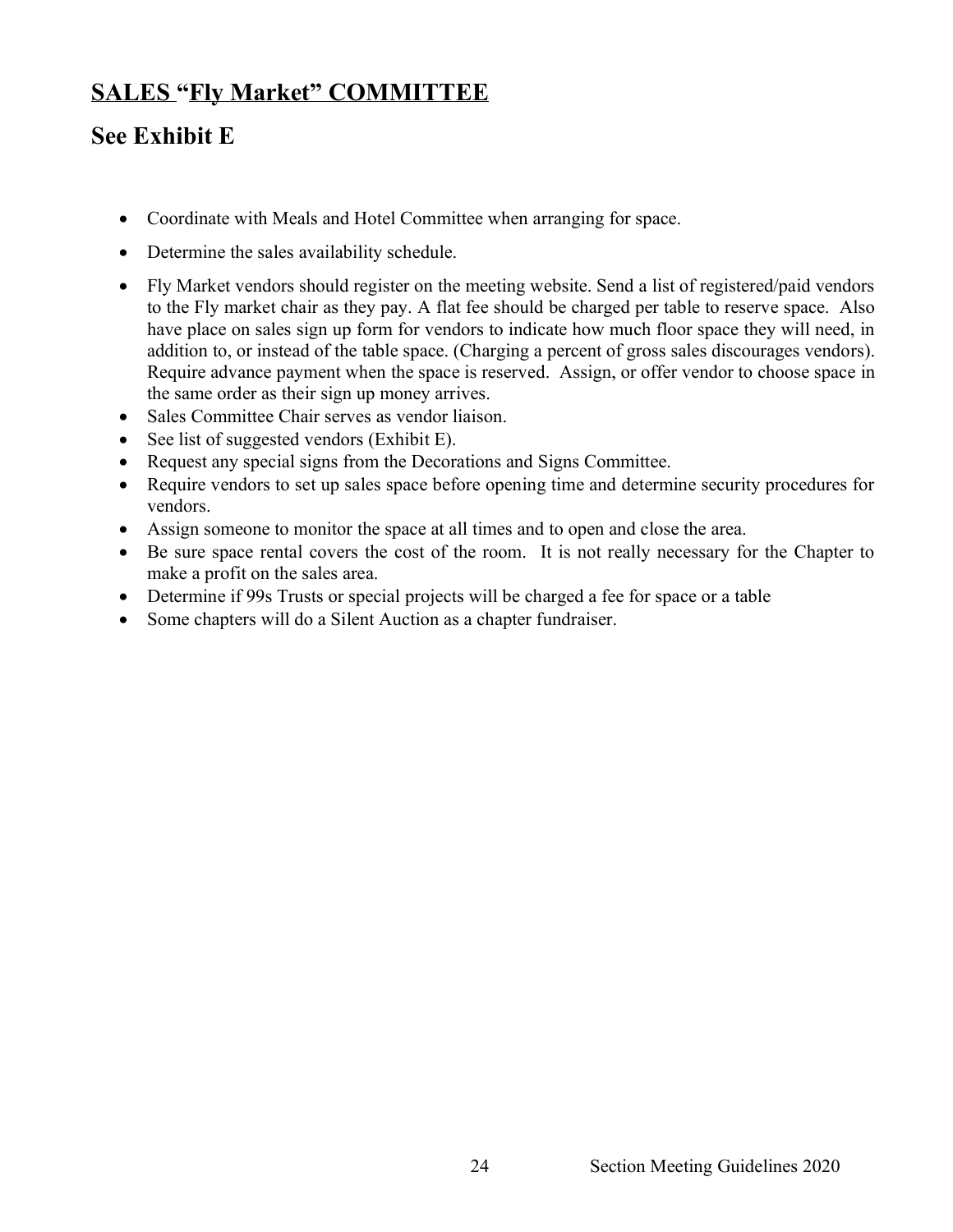## **SPECIAL EVENTS/TOURS COMMITTEE**

- Reserve transportation for tours well in advance.
- If charging for tours and buses is necessary, assume that the buses will only be half occupied. For budgeting purposes, divide half the number of available seats into the total cost for the buses. If more than half the seats are sold, there will be a profit. This will help to ensure that the tours will pay for themselves.
- Arrange for hostesses for buses if needed. Provide maps and travel brochures of the area to be toured, if appropriate.
- Drive tour routes ahead of time to verify traffic conditions, roads, time required.
- Bus loading time and departure times should be publicized and be on time.
- Verify parking arrangements at tour sites.
- Consider alternate plans in case of strike or other type of crisis.
- Make arrangements for collecting tickets.
- Have a coordinator at the hotel to see that people get on the right bus, etc.
- Keep the Hospitality Room staff informed as to plans and activities.
- Order signs from the Sign Committee and have someone available with proper materials to make last minute signs if needed.
- Registration Committee should receive information on Special Events in plenty of time to be included in the Registration Information. Give a description of the event, times, prices, transportation arrangements, etc.
- Keep a list of people to whom Thank You notes are to be sent and send them promptly after the Section Meeting.
- Report the total number taking the tour to the Section Meeting Chair.

#### **For Flying Events**

- Arrange for insurance through 99s International in advance
- Organize ground crews as necessary
- Send insurance and registration forms to potential participants. Follow up and remind two weeks before that they must have "proof of insurance."
- Staff table in registration area to collect entry fees and register pilots and passengers
- Obtain prizes and present them at the Saturday evening banquet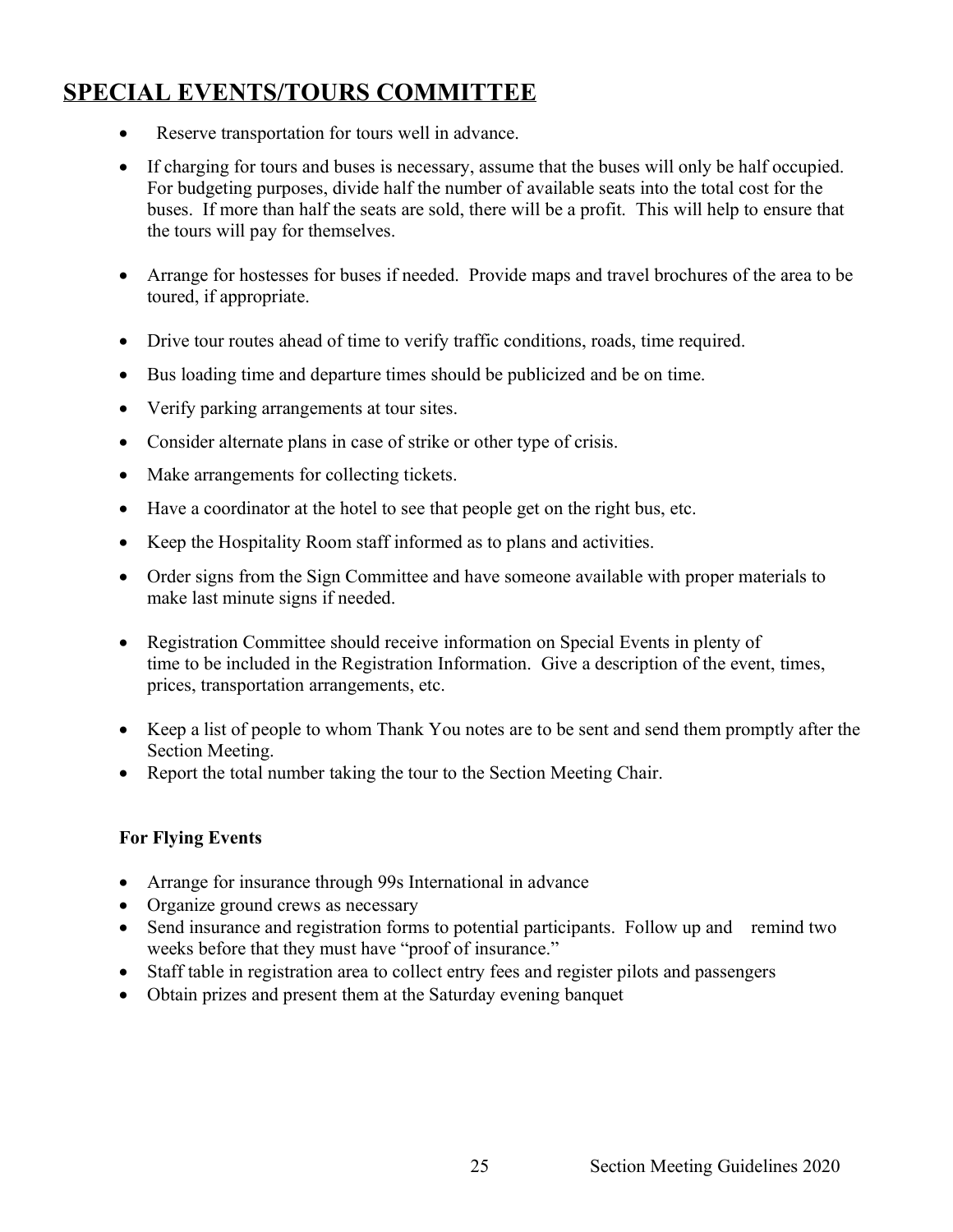## **TRANSPORTATION COMMITTEE**

- Advise Registration Committee regarding service, hangar fees, etc. for their posting.
- Make sure pick-up and delivery times are included in the registration information. Waiting for transportation is one of the biggest complaints about a Section Meeting.
- Obtain a list of arrival times/cell phones #s from the Registration Committee.
- Assign someone to meet and greet VIP's.
- Leave a contact number with the hotel where a committee member may be reached for late arrivals or early departures. This information may also be available at the registration table.
- Consider traffic flow at the hotel and the airport if private vehicles are used as official transportation.
- Check parking at the hotel, for both cars and buses and use of leading zones, etc.
- Order any special signs needed from the Signs Committee to identify vehicles that are official transportation.
- Verify liability insurance coverage of drivers of official cars.
- Charter/bus or van transportation:
- Make detailed arrangements for times of pick-up and deliveries
- Check total travel time with the bus company between your points of pick-up and delivery.
- Check numbers of people requiring this type of transportation with the Registration Committee.
- Make specific arrangements for payment of the bus/tips, and notify the Finance Committee. Arrange for pick up people who come in by commercial airlines.

Coordinate with Airport Hospitality Committee as necessary.

Keep a list of people to whom Thank You notes are to be sent, and send them promptly after the Section Meeting.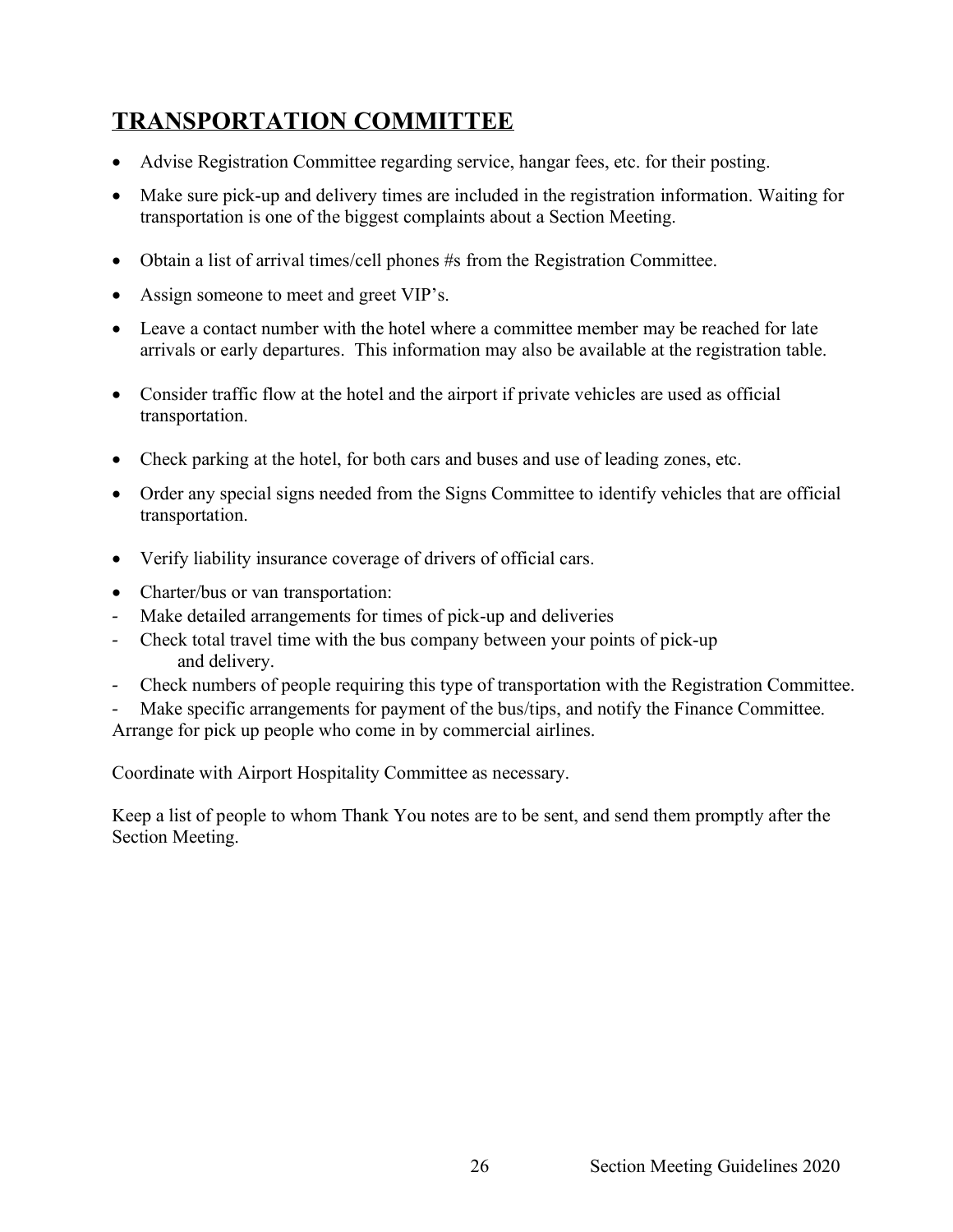### **CONCLUSION**

The Southwest Section appreciates the commitment each chapter makes in hosting a Section Meeting. Every member looks forward to the event and wants the meeting to be a success.

Hosting chapters are encouraged to contact the Section Vice Governor or Governor during the planning. The current Section Vice Governor is the official liaison throughout the entire process. If they can't provide the answers to questions, they can steer you in the right direction.

Encourage chapter members to attend prior Section meetings. Members will be able to determine what worked and what can be improved. They will be able to meet and draw from the other chapters who have hosted Section Meetings. Committee Chairs should attend the Sunday post Section Meeting debriefings.

The primary reason for our semi-annual meetings is to conduct the business of the Southwest Section. In the process it is always a successful gathering, no matter where or how the meeting is organized. Thank you is extended to all in continuing the smooth functioning of the organization.

Acknowledgements:

Author – Original Unknown, First Update Jan-98 by Karen Weitzel, Santa Maria Valley Chapter, Southwest Section

Revised 2007, Linda Mae Draper, Reno Area Chapter, Southwest Section Material Contributors/Editors: Diane Pirman, Santa Maria Valley Chapter, Southwest Section, Pat Rowe, Santa Maria Valley Chapter, Southwest Section Revised 2016, Jeannie Fenimore, San Fernando Valley Chapter, Southwest Section, Alice Talnack, Monterey Bay Chapter, Southwest Section Revised 2020, Dea Payette, Bakersfield Chapter, Southwest Section, Pat Gregory, Santa Clara Valley, Southwest Section, Alice Talnack, Monterey Bay Chapter, Southwest Section Material Contributors/Editor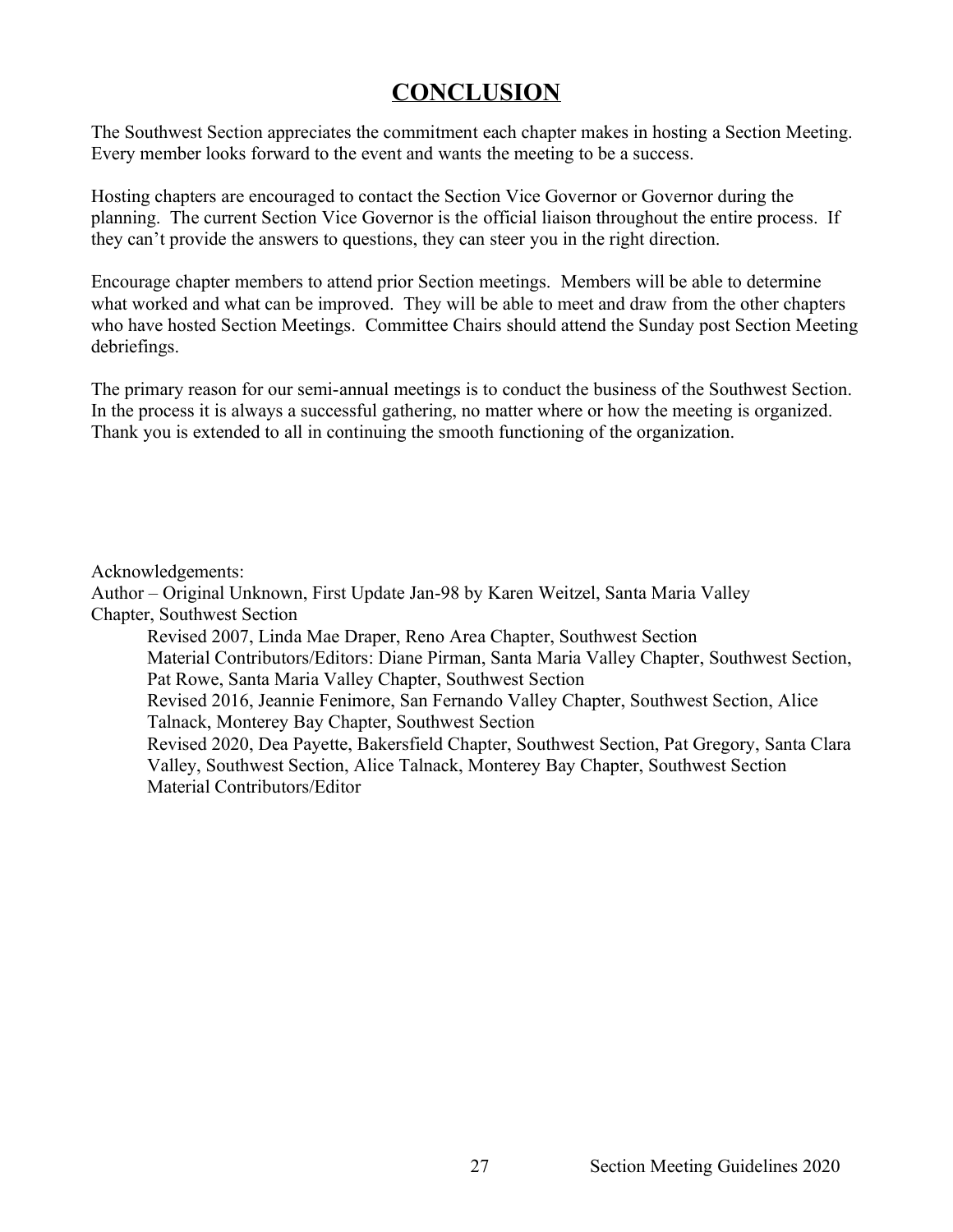### **TIPS LEARNED ALONG THE WAY** – contributed by hosting chapters at the DEBRIEF MEETINGS…

Try to have the Business Meeting and Banquet in the same room. Saves money if there are not two setups. Request two microphones, one for podium with ability to move to other Board members, one for floor for member participation.

Check with the hotel on their emergency procedures. Who on the staff to contact, cell phone #, instructions for 911, etc.

Throughout the registration period request room reservations, by name, from the hotel. Frequently members will call the registration committee with questions.

Confirm with the hotel serving times, start and finish. Reserved tables, and serving speaker(s) tables first.

Encourage 99s to book their rooms at the conference hotel, referencing the 99s. This helps the hotel count required for comped meeting rooms, etc.

Contact the next hosting chapter and let them know they are responsible for the First-Timers Breakfast.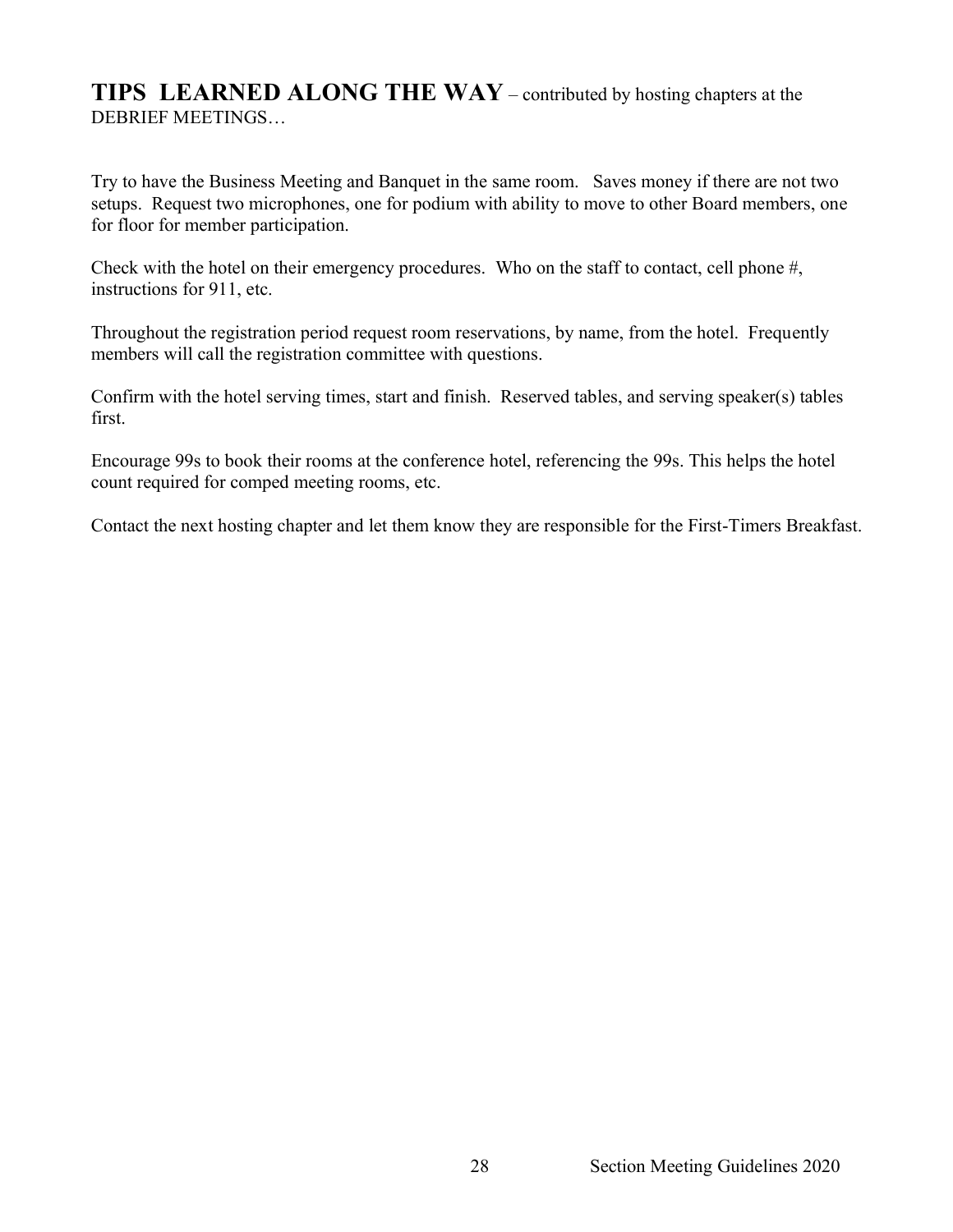### **SUPPLIES TO PASS ON TO THE NEXT HOSTING CHAPTER**

To recycle, save time, mailing costs, and unnecessary expenses, give the following items to the next hosting chapter chair, chapter designee, or Vice-Governor.

-SWS BANNER(S)

-SIGNAGE BAG

-DIGNITARY RIBBONS

-LANYARDS

-PILOT AIRPORT ARRIVAL BAG/SIGNS

-GOODIE BAGS

-REGISTRATION/CONFERENCE BINDERS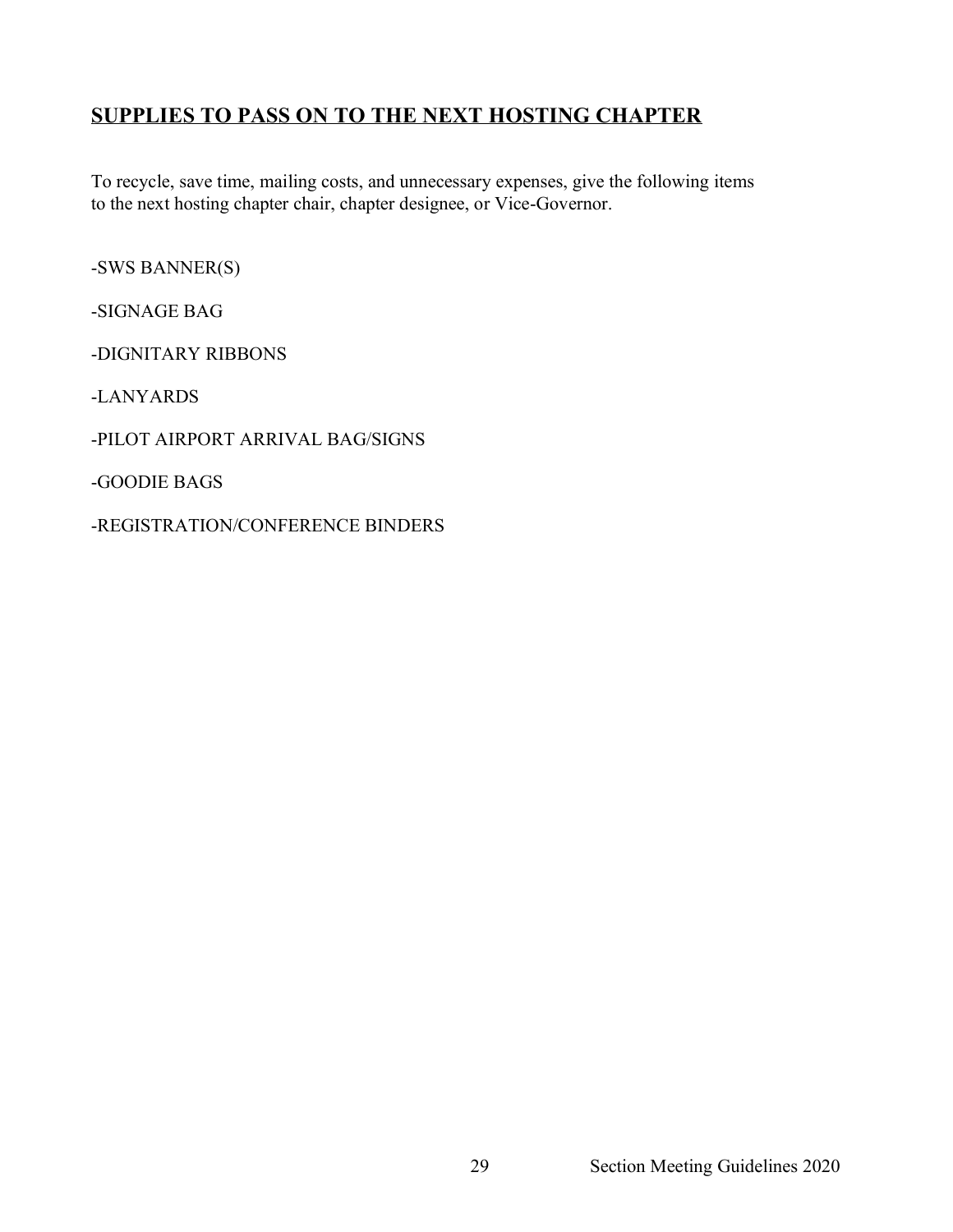#### **EXHIBIT A – Meeting Site Selection Checklist**

Following points should be given consideration in selecting an appropriate meeting place.

#### PROPOSED CITY LOCATION

#### **PROPOSED HOTEL\_\_\_\_\_\_\_\_\_\_\_\_\_\_\_\_\_\_\_\_\_\_\_\_\_\_\_\_\_\_\_\_\_\_\_\_\_\_\_\_\_\_\_\_\_\_\_\_\_\_\_\_\_\_\_\_\_\_**

**AIRPORT FACILITIES (**Name of proposed airport)\_\_\_\_\_\_\_\_\_\_\_\_\_\_\_\_\_\_\_\_\_\_\_\_\_\_\_\_\_\_\_\_\_ Is the airport controlled or uncontrolled? Necessary – Will the airport allow vans on the parking ramp area? Is there suitable parking for 75-85 single and twin aircraft? Does parking location afford security for all aircraft? Important Will the airport waive tie down fees? Or what are the tie down fees? Is there avionics and other maintenance service available on the week-end? Are there cold drinks, etc available at the FBO? (or will these be provided by the host chapter? Desirable - Nearest ILS Approach? Is there commercial airline service at the airport? Does FBO have pleasant "greeting" facilities? Aircraft parking – reasonable walking distance to transportation/hotel? Is there a nice restaurant on the field or nearby? **HOTEL ACCOMMODATIONS -** Approximate mileage from the designated airport to the hotel Will complimentary/upgraded rooms be given per number of reservations? Necessary - Are there enough rooms available (no. \_\_\_\_\_\_\_)? Group Rate \$\_\_\_\_\_\_\_\_\_\_\_\_\_\_\_\_\_\_\_\_ Is there an adequate fire escape system in the hotel? Is there adequate parking for cars? Important - Are there other hotel facilities nearby for additional rooms, if needed. Are there easy commercial flight connections to the area and the hotel? (View rooms personally for suitability) Is there an adequate Dining Room in the hotel? Is there an adequate Cocktail Lounge facility? Will the hotel allow personal foods, beverages served in the hospitality room? Is there wireless internet available? A Business Center. Can the hotel provide the necessary audio-visual equipment, screens, or can they suggest a rental source? Desirable - Is there a coffee shop in the hotel? Is the coffee shop suitable to accommodate the group for meals? Will the hotel provide a Hospitality Room at no expense/upgraded?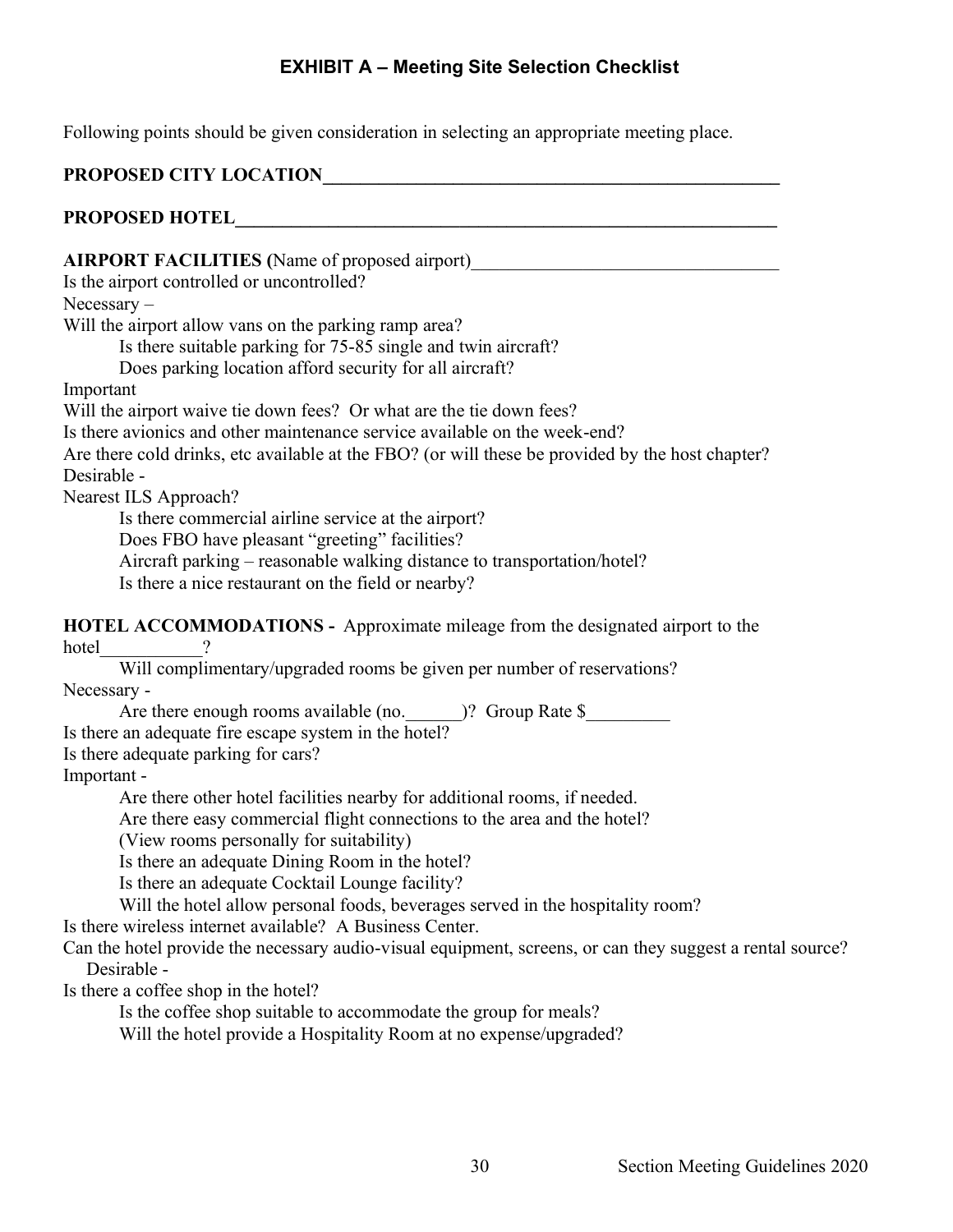#### **EXHIBIT A – Meeting Site Selection Checklist**

#### **BANQUET FACILITIES**

Are there adequate Banquet facilities available (for approximately people)? Is there a Band? Dance floor area available, if desired? Is the Banquet seating (rounds or long tables) suitable for your needs? Is the Banquet meal selection suitable for the group? Remember to accommodate vegetarians. Is the Banquet seating satisfactory (can everyone view guest speaker)? Does the hotel have a working banquet Audio system, Internet, etc.? Is the banquet room attractive, clean, and well maintained? Is there a choice of colored linens? Is there room for the entertainment/speakers? What are the needs of the speakers? Are there available audio-visual equipment such as projector, screen, etc.

#### **HOSPITALITY ROOM**

Will the hotel provide hospitality room at no charge/upgrade? Will the hotel allow food, drinks liquor, etc. not purchased through the hotel? Will the hotel provide free ice daily? Charge for coffee; by urn \_\_\_, by pot \_\_\_\_? Is there shopping nearby for liquor, drug store, etc.

#### **MEETING ROOM FACILITIES FOR SEMINARS/MEETINGS/EXHIBITORS**

Is there adequate area (booths or tables) to handle at least 15-20 exhibitors? Will hotel furnish exhibit tables and chairs, free of charge? Will the tables have table cloths? At what charge? Will hotel provide electrical cords, tape, etc. for exhibitors? Can the exhibit/sales area be locked for security? Meeting rooms for seminars-How many available? Number of seats available in each room? Room setup (tables and/or chairs) – is the room(s) suitable for Screen/Projector? General meeting room – needed technology Suitable for 200-250 people? Will the hotel provide risers, lectern, podium, PA system, etc? Audio-visual? Screen? What are the room set-up charges? What are the tech support charges?

Business meeting rooms - Executive Committee/ Section Committees Chapter Chairman – is the room suitable for 25-40 people?

#### **REGISTRATION AREA**

Is there adequate room in the hotel for registration? (Hallways are not usually acceptable or suitable)

Is there another location in the hotel for registration other than the lobby?

Is registration area suitable to accommodate a large number of people?

Is there room to sign up for tours, special activities, etc?

 Be sure to include adequate signage – what are the hotel restrictions on signage? Can signs be affixed to the walls?

Are there message boards available for the registration area?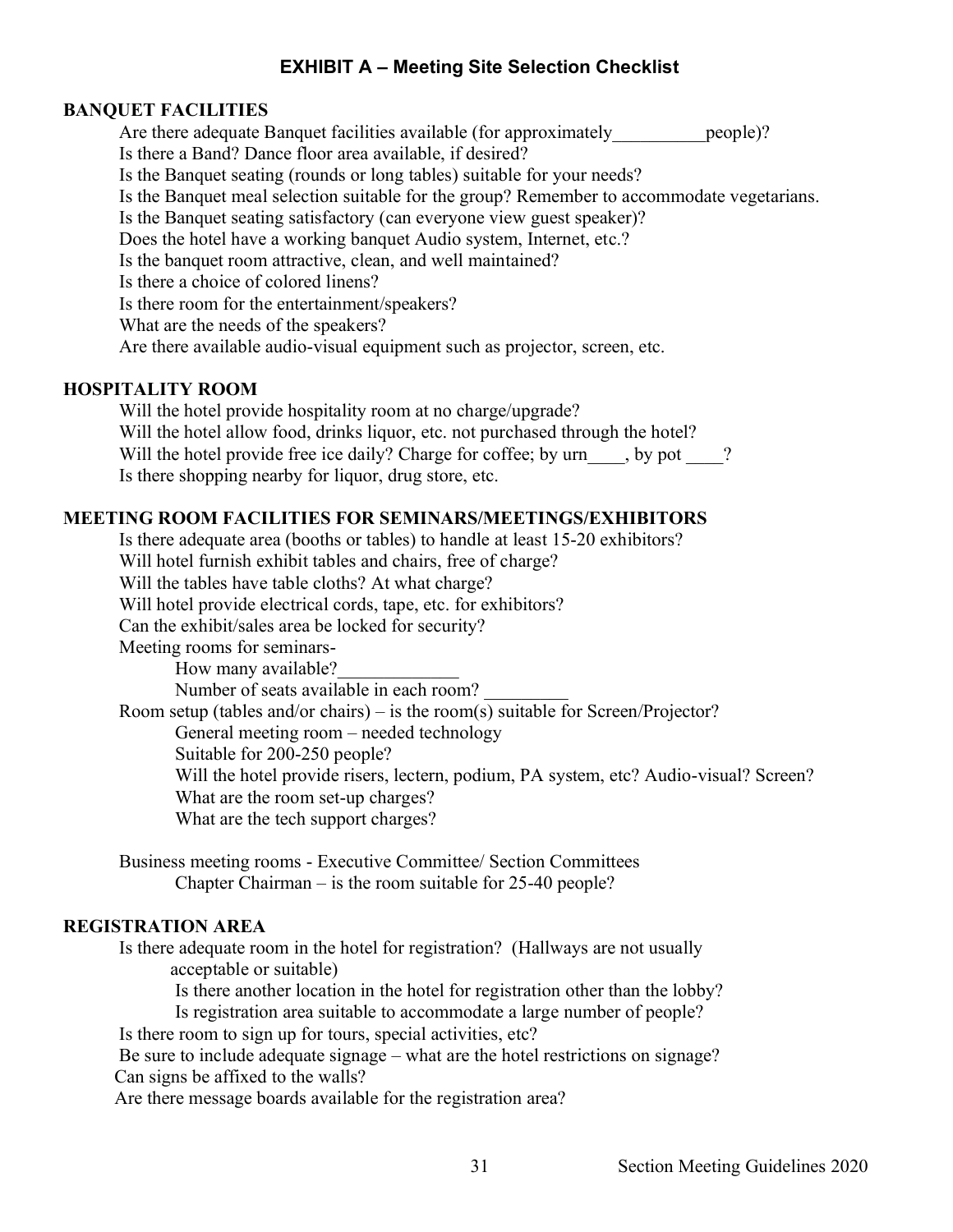#### **EXHIBIT A – Meeting Site Selection Checklist**

#### **TRANSPORTATION**

Will the hotel help provide airport transportation? Is there hotel transportation from commercial airport?

Is there shopping nearby for liquor, drug store, etc?

Is there a car rental service in the hotel/close by?

Is there tour bus service available, if needed?

Is there a city bus service from the hotel to downtown area/shopping area?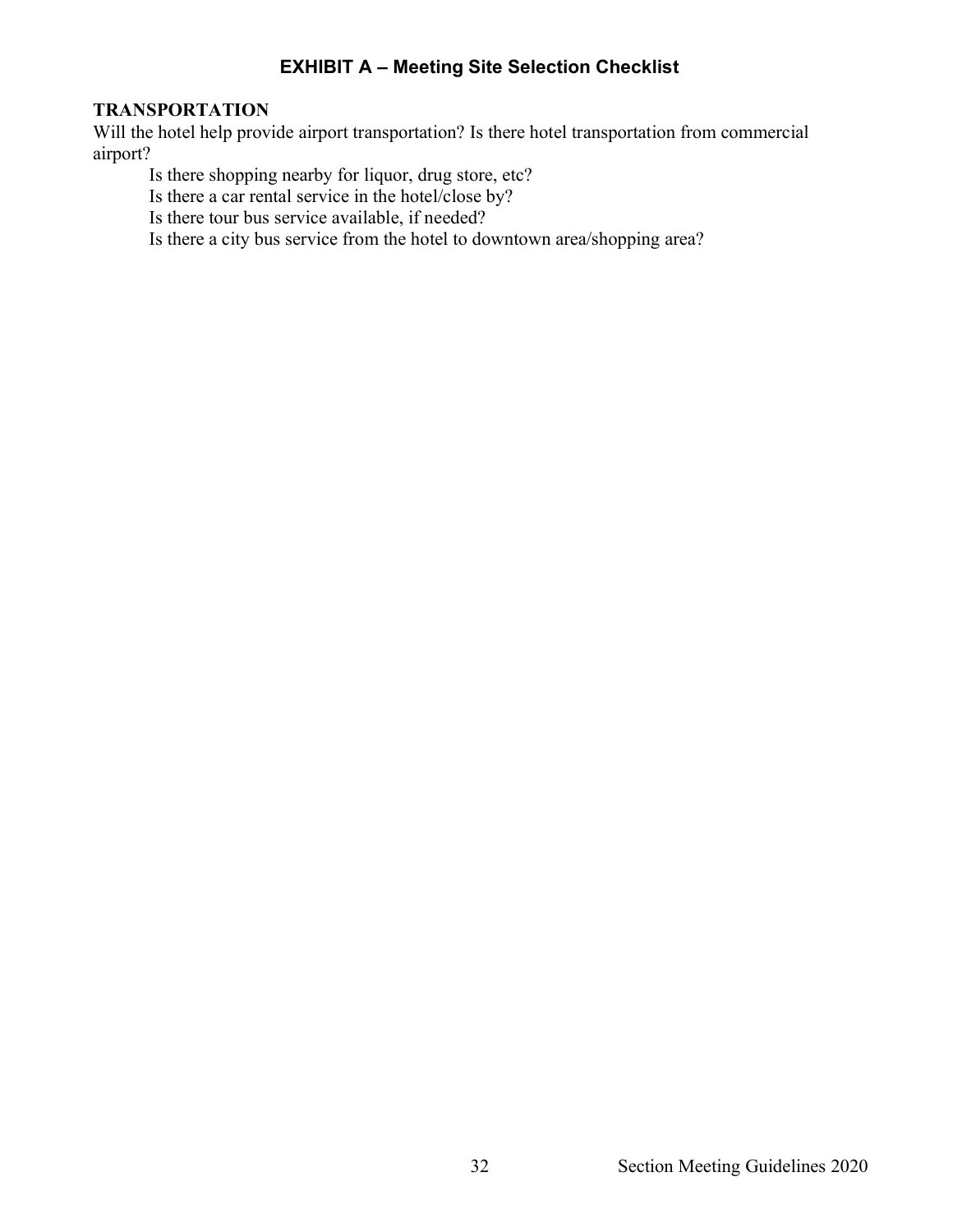#### **Why Attend a Southwest Section Meeting?**

Twice a year Southwest Section comes together for business and fun. The 'business' part of the weekend includes a meeting of the Southwest Section Board of Directors, a separate meeting of Chapter Chairmen and the General Business Meeting which normally is held on Saturday morning for three hours or so. These meetings bring together those who are instrumental in governing the Southwest Section, they are informative for those who are contributing as officers at the Chapter level and the general meeting keeps us all informed about SWS's activities, goals, committees and officers as well as the activities of individual chapters.

The rest of the weekend, we hang out together, trade flying stories, see the local sights, eat the local food, drink the local wines and network...and networking is many different things to different members.

If you're on the flying career track, you're able to personally share with those who have been encouraging you as you attain new ratings and apply for jobs in aviation. If you're involved in education programs in your chapter, you'll share information about Flying Companion Seminars, Expanding Your Horizons programs, FAA Safety Seminars, the Wings program and so many other innovative educational aviation programs that our various chapters present. If your chapter members live to fly, you will meet members from other chapters who will share their plans for flyouts for coming months.

If your exposure to our wonderful organization of women pilots has been only through your local chapter, you are looking at a wonderful view of women who aviate but you are seeing it through a small viewfinder. Come to a Southwest Section Meeting and experience the wider wonderful world of women who love to fly and who are Southwest Section 99s!

## **THE FOLLOWING PAGES ARE SAMPLE WORKSHEETS & P.R. ITEMS-**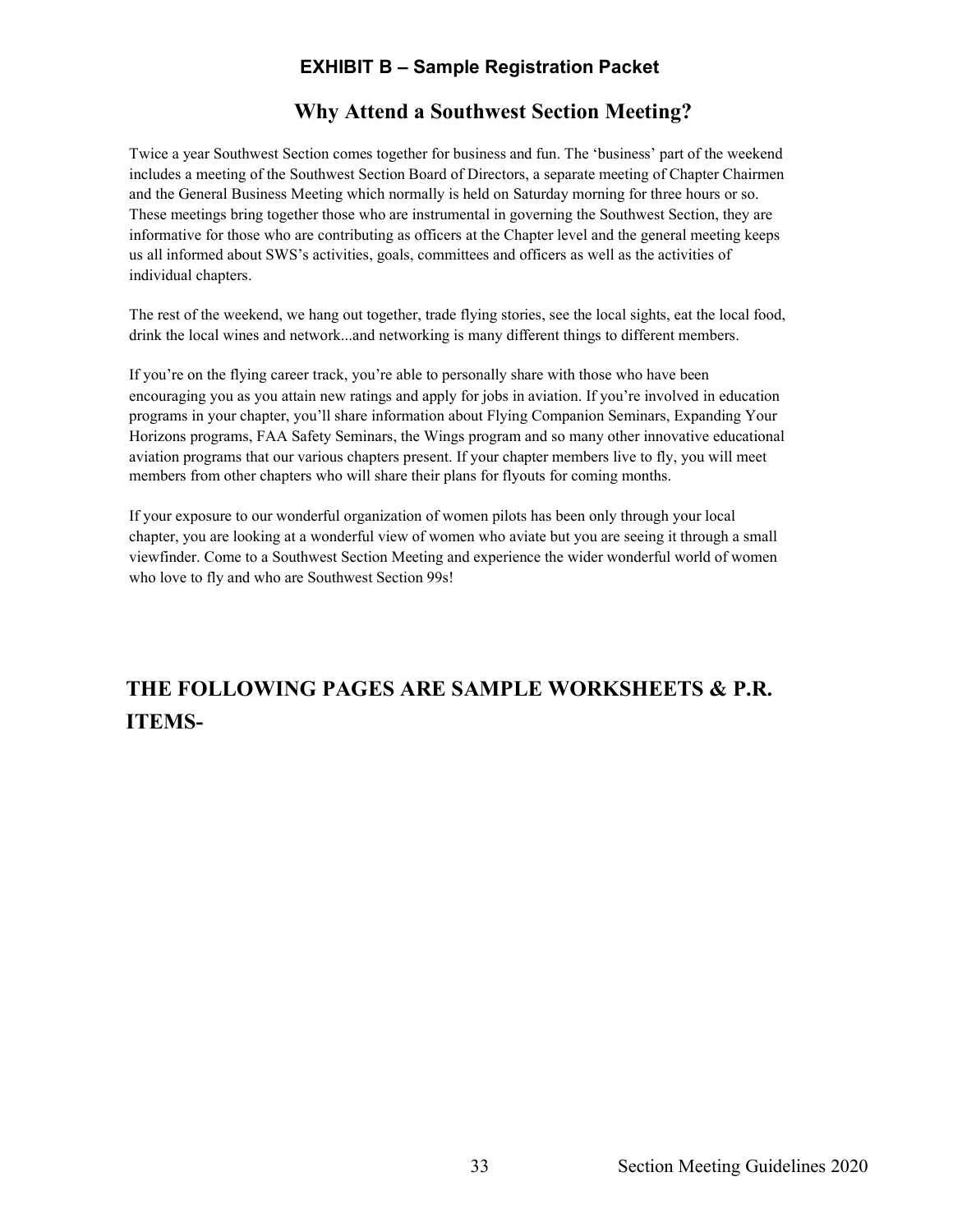### **Why Attend the Spring Southwest Section Meeting in Santa Maria?**

Our airport is located in the heart of the Central Coast of California. Our climate is mild; in May the sun quickly chases away morning clouds. The wind is usually right down runway 30 where you'll land and taxi straight to your parking area outside the Radisson Hotel, the base of operations for our weekend.

If you arrive by car, parking is a few short steps from the hotel's front entrance. If you arrive by commercial airline, there are several connections each day from LAX and baggage claim is just up the sidewalk from the Radisson. We'll be glad to meet you and escort you to hotel registration if that is your choice. In addition to the fine dining at the Radisson, the airport terminal has a popular Mexican restaurant as well as several choices of rental car operators.

Most 99s and guests will arrive Friday but if you want to come early or stay past Sunday, Highway 101 connects you to the beaches of Pismo to our north and the shopping at Solvang to our south and you'll pass some of California's best wineries in both directions.

The San Luis Obispo County Chapter and the Santa Maria Valley Chapter are your hostesses for your weekend at Santa Maria Airport. We have planned for you a weekend that includes not only meetings and seminars but also great fellowship, an exciting flying event on Saturday and our own Santa Maria Style BBQ served up in our local aviation Museum of Flight. Bring your checkbook to bid on our great Silent Auction items and Raffles and plan to spend time checking out the aviation jewelry, clothes and other treasures in the Fly Market. We have a warm welcome planned for you. We hope to see you May 18th-20th! This is a weekend you won't want to miss!!!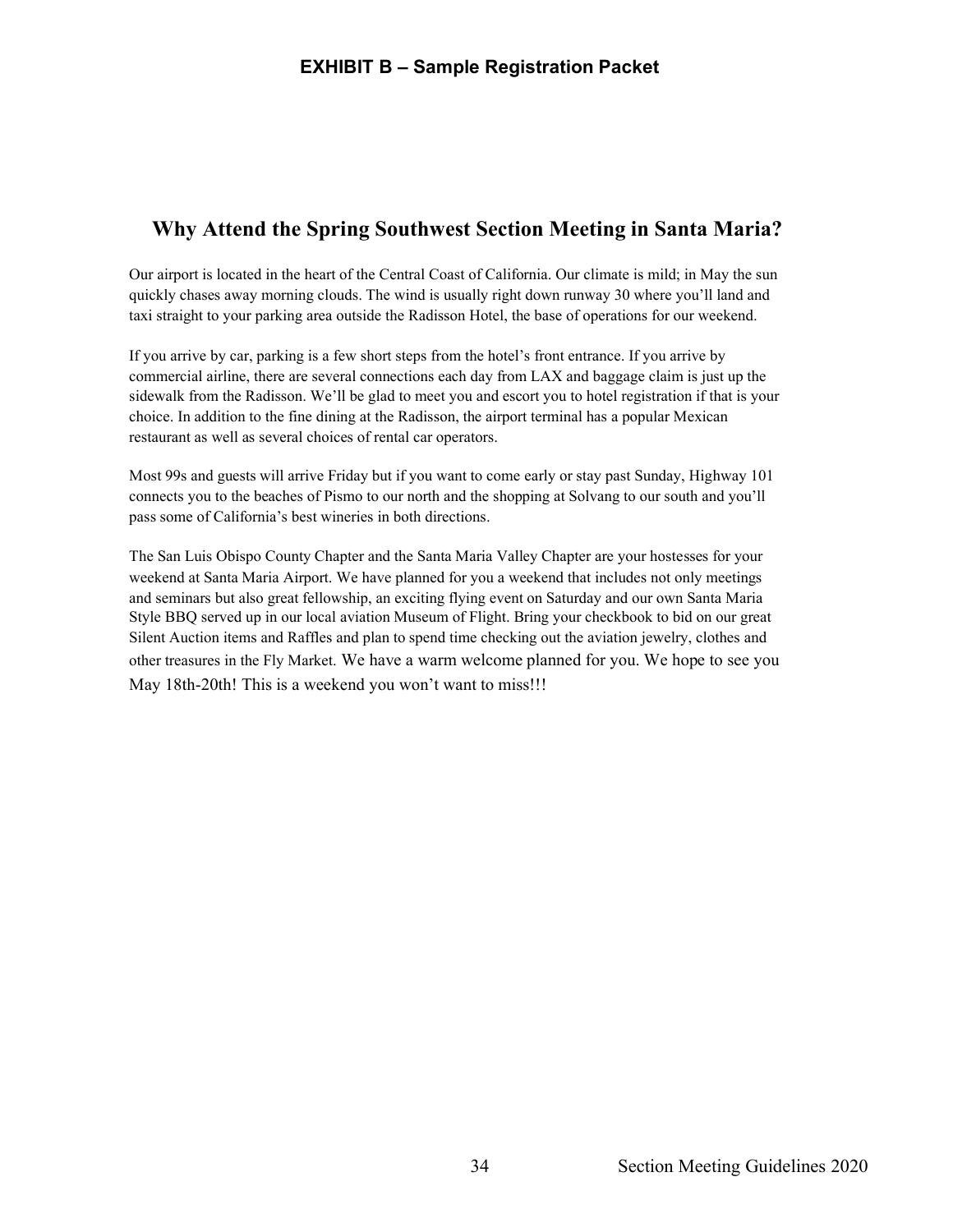|                                                                                                                                         |                                                                                                      | <b>EXHIBIT B - Sample Registration Packet</b>                       |                |          |                                                                                                                     |
|-----------------------------------------------------------------------------------------------------------------------------------------|------------------------------------------------------------------------------------------------------|---------------------------------------------------------------------|----------------|----------|---------------------------------------------------------------------------------------------------------------------|
|                                                                                                                                         |                                                                                                      | <b>SWS Website Based</b>                                            |                |          |                                                                                                                     |
|                                                                                                                                         |                                                                                                      | <b>Southwest Section Spring Meeting</b><br>May 18-20, $\frac{1}{2}$ |                |          |                                                                                                                     |
|                                                                                                                                         |                                                                                                      |                                                                     |                | Chapter: |                                                                                                                     |
|                                                                                                                                         |                                                                                                      |                                                                     |                |          |                                                                                                                     |
|                                                                                                                                         |                                                                                                      |                                                                     |                |          | $City$ $State$ $Zip$ $Zip$                                                                                          |
|                                                                                                                                         |                                                                                                      |                                                                     |                |          |                                                                                                                     |
|                                                                                                                                         |                                                                                                      |                                                                     |                |          |                                                                                                                     |
| Check all the following that apply:<br>$\Box$ First Section Meeting                                                                     |                                                                                                      |                                                                     |                |          |                                                                                                                     |
| □ Chapter Chairman                                                                                                                      |                                                                                                      |                                                                     |                |          |                                                                                                                     |
| □ Section Officer                                                                                                                       |                                                                                                      |                                                                     |                |          |                                                                                                                     |
| □ Int'l Board of Directors                                                                                                              |                                                                                                      |                                                                     |                |          |                                                                                                                     |
| Former Section Governor (years)<br>$\Box$ Former Int'l President (years) $\Box$                                                         |                                                                                                      |                                                                     |                |          |                                                                                                                     |
| □ Future Woman Pilot                                                                                                                    |                                                                                                      |                                                                     |                |          |                                                                                                                     |
|                                                                                                                                         |                                                                                                      |                                                                     |                |          |                                                                                                                     |
|                                                                                                                                         |                                                                                                      |                                                                     |                |          |                                                                                                                     |
|                                                                                                                                         | Registration Fee: Includes Registration, Transportation from your plane to hotel, Hospitality Suite, |                                                                     |                |          |                                                                                                                     |
|                                                                                                                                         | Fly Market, Educational Seminars, Governor's Reception, Friday night Santa Maria Style BBQ,          |                                                                     |                |          |                                                                                                                     |
|                                                                                                                                         | Saturday Breakfast Buffet and Saturday Banquet                                                       |                                                                     |                |          |                                                                                                                     |
|                                                                                                                                         |                                                                                                      |                                                                     |                |          | $\Box$ Check here if pre-registered at Ashland meeting (You still need to complete & sub it this registration form) |
|                                                                                                                                         | Registration Postmarked by March 30 th                                                               |                                                                     |                |          |                                                                                                                     |
|                                                                                                                                         | Registration Postmarked by April 20 th                                                               |                                                                     |                |          |                                                                                                                     |
|                                                                                                                                         |                                                                                                      |                                                                     |                |          | Registration Postmarked after April 20 $\#$ Registrations after April 30 are subject to space/meal availability     |
| \$119.00                                                                                                                                |                                                                                                      |                                                                     |                |          |                                                                                                                     |
| \$129.00                                                                                                                                |                                                                                                      |                                                                     |                |          |                                                                                                                     |
| \$139.00                                                                                                                                |                                                                                                      |                                                                     |                |          |                                                                                                                     |
|                                                                                                                                         |                                                                                                      |                                                                     |                |          |                                                                                                                     |
| <b>Additional Meals for 49-1/2 and/or Guests</b>                                                                                        |                                                                                                      |                                                                     |                |          |                                                                                                                     |
| Friday Santa Maria Style BBQ ______ @ \$30.00<br>Saturday Breakfast Buffet_______ @ \$17.00                                             |                                                                                                      |                                                                     |                |          |                                                                                                                     |
| Saturday Banquet <i>(a)</i> \$45.00                                                                                                     |                                                                                                      |                                                                     |                |          |                                                                                                                     |
| Choice of Entree for Saturday Banquet: $\Box$ Prime Rib or $\Box$ Salmon or $\Box$ Eggplant Parmesan (Veggie)                           |                                                                                                      |                                                                     |                |          |                                                                                                                     |
| # Prime Rib # Salmon # Eggplant Parmesan (Veggie)                                                                                       |                                                                                                      |                                                                     |                |          |                                                                                                                     |
| SATURDAY AFTERNOON WINE TOUR                                                                                                            |                                                                                                      |                                                                     | $(a)$ \$ 40.00 |          |                                                                                                                     |
| includes transportation and wine tasting at two wineries, box lunch & wine glass<br>Tour is limited to first 40 reservations we receive |                                                                                                      |                                                                     |                |          |                                                                                                                     |
| Please choose box lunch preference: ___ Turkey ___ Beef ___ Veggie Wrap                                                                 |                                                                                                      |                                                                     |                |          |                                                                                                                     |

 **TOTAL Enclosed \_\_\_\_\_\_\_\_\_\_\_\_\_\_\_\_\_\_\_\_**

à. -والمنابذة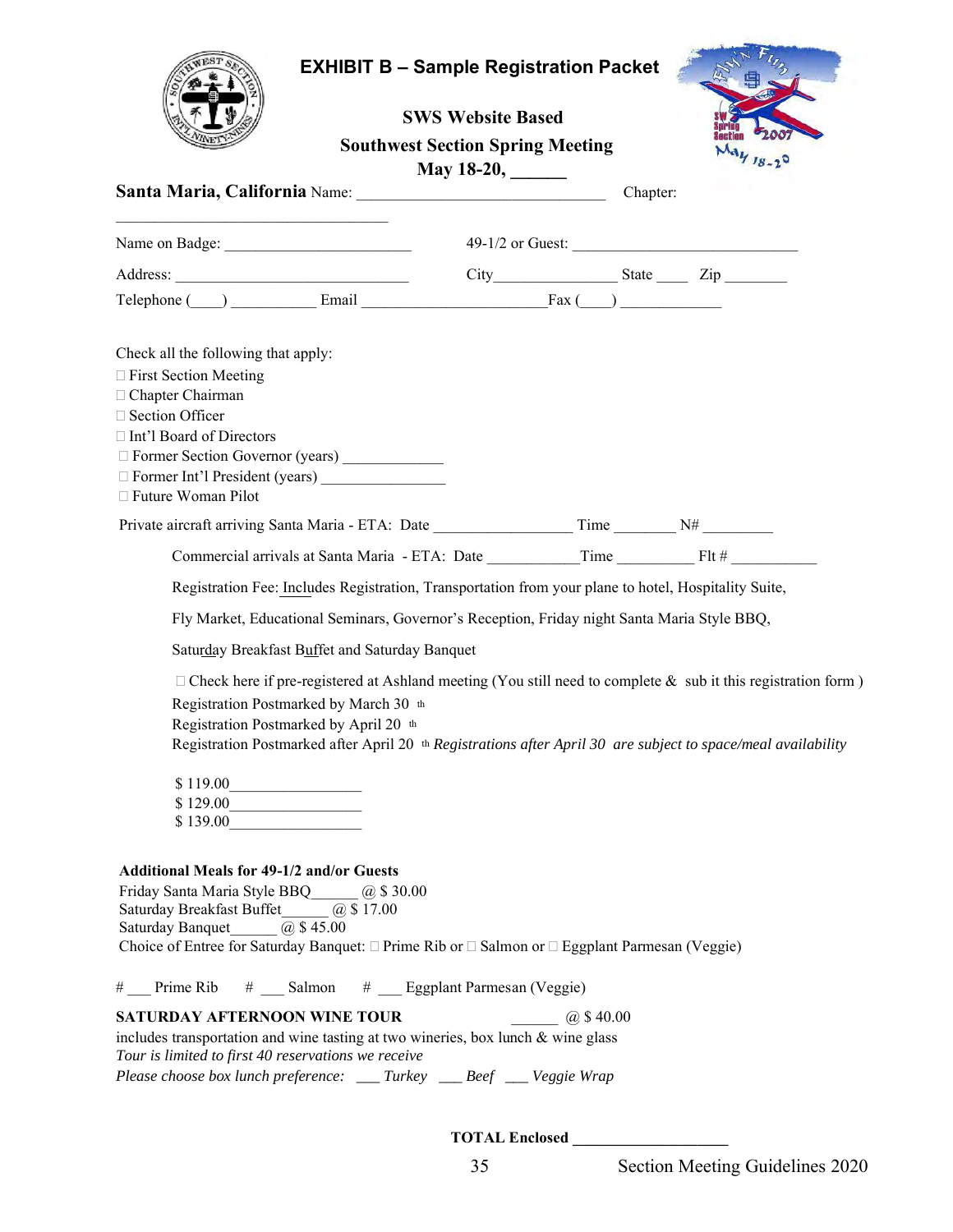Please make checks payable to: *Santa Maria Valley 99s SW Section Meeting*

Mail to: Sonja Gerfen 2435 Ridgemark Drive Santa Maria, CA 93455

*Refunds will be subject to review. Cancellations after M ay 1 will be subject to reselling meals due to guarantees.*

#### **SATURDAY AFTERNOON FLYING EVENT**

Yes, I want to participate, flying A/C #N and I expect to carry passengers Please note: Proof of Insurance form for aircraft and Passenger Participation forms are required. *Please contact Diane Pirm an in advance at* 805-937-9538 (dpirman@ verizon.net) for details and forms. *No aircraft will be approved to fly without properly com pleted Proof of Insurance form - Sorry, No Exceptions.*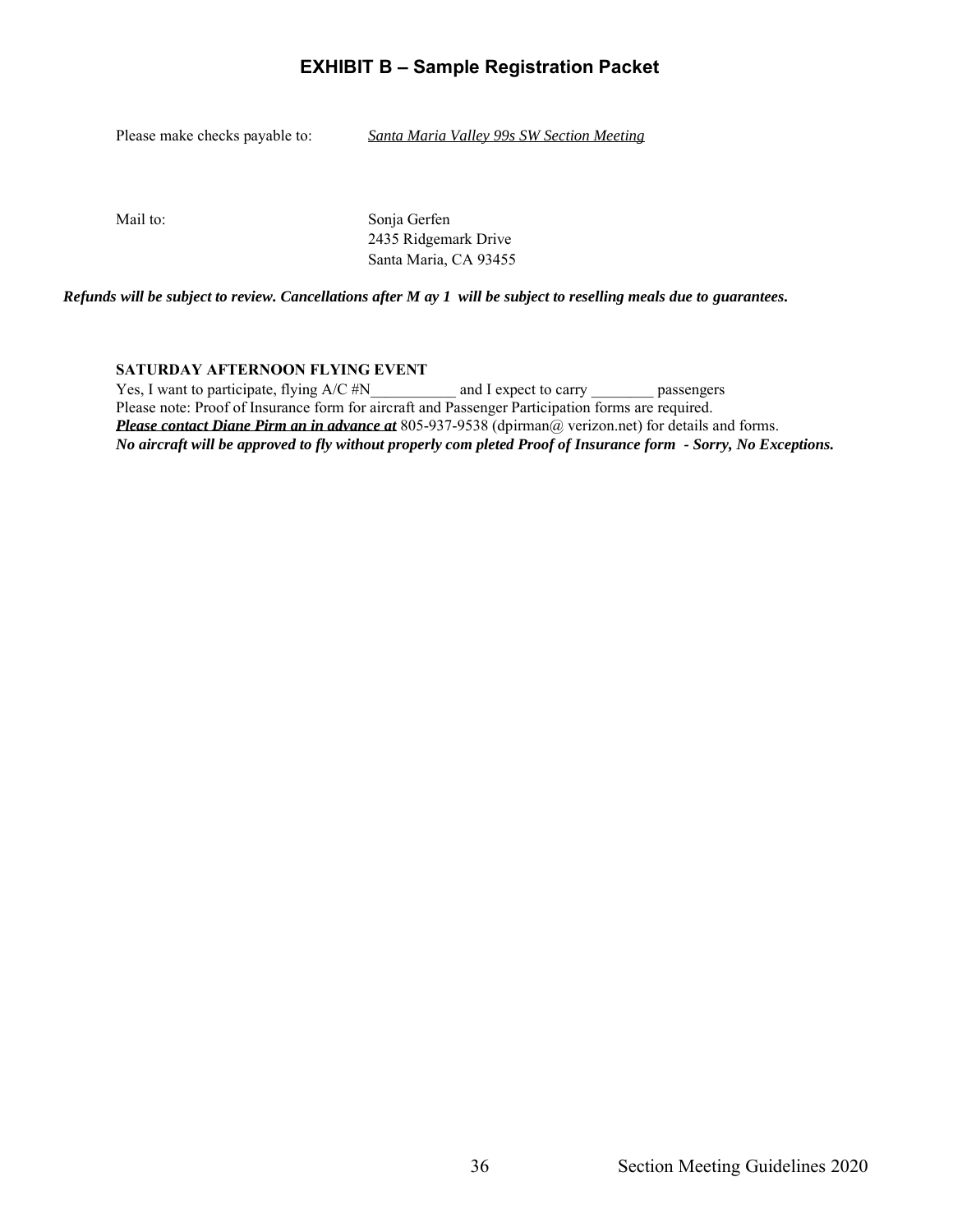#### **Southwest Section Spring Meeting May 18-20,** \_\_\_\_\_ **SCHEDULE OF EVENTS**

#### **Friday, May 18**

| $10:00$ a.m. $-6:00$ p.m.<br>10:00 a.m. - 5:00 p.m.<br>Noon - 5:00 p.m.<br>1:30 p.m. $-3:00$ p.m.<br>$3:30$ p.m. $-5:00$ p.m.<br>$5:30$ p.m.<br>6:30 p.m. $-8:00$ p.m.<br>Saturday, May 19 | Registration in Radisson Lobby<br>Fly Market<br>Hospitality & Silent Auction<br>Southwest Section Board of Directors Meeting<br>Chapter Chairman's Meeting<br>Cocktail Hour at the Santa Maria Museum of Flight (No Host)<br>Santa Maria Style BBQ at the Santa Maria Museum of Flight<br>WWII theme - 1940's dress optional |
|--------------------------------------------------------------------------------------------------------------------------------------------------------------------------------------------|------------------------------------------------------------------------------------------------------------------------------------------------------------------------------------------------------------------------------------------------------------------------------------------------------------------------------|
|                                                                                                                                                                                            |                                                                                                                                                                                                                                                                                                                              |
| $7:00$ a.m. $-8:30$ a.m.                                                                                                                                                                   | American Breakfast Buffet                                                                                                                                                                                                                                                                                                    |
| $8:00$ a.m. - 9:00 a.m.                                                                                                                                                                    | Late Registration in Enterprise Hallway                                                                                                                                                                                                                                                                                      |
| 9:00 a.m. - 12:00 p.m.                                                                                                                                                                     | Business Meeting in Enterprise Ballroom                                                                                                                                                                                                                                                                                      |
|                                                                                                                                                                                            | Lunch on your own                                                                                                                                                                                                                                                                                                            |
| Noon - 5:00 p.m.                                                                                                                                                                           | Fly Market                                                                                                                                                                                                                                                                                                                   |
| $12:15$ p.m. $-5:00$ p.m.                                                                                                                                                                  | Wine Tour (includes box lunch)                                                                                                                                                                                                                                                                                               |
| $1:00$ p.m. $-5:00$ p.m.                                                                                                                                                                   | Hospitality & Silent Auction                                                                                                                                                                                                                                                                                                 |
| $1:00$ p.m. $-5:00$ p.m.                                                                                                                                                                   | <b>Flying Event</b>                                                                                                                                                                                                                                                                                                          |
| 1:30 p.m. - 2:45 p.m.                                                                                                                                                                      | Seminar #1 - Air Racing Forum - Esther Grupenhagen                                                                                                                                                                                                                                                                           |
| $3:00$ p.m. $-4:15$ p.m.                                                                                                                                                                   | Seminar #2 - Medi-Facts for Aviators - Grace Crittenden M.D.                                                                                                                                                                                                                                                                 |
|                                                                                                                                                                                            | & Paul Georghiou, M.D.                                                                                                                                                                                                                                                                                                       |
| $5:00$ p.m. $-6:00$ p.m.                                                                                                                                                                   | Governor's Reception                                                                                                                                                                                                                                                                                                         |
| $6:00$ p.m.                                                                                                                                                                                | Cocktail Hour (No Host Bar)                                                                                                                                                                                                                                                                                                  |
| $7:00$ p.m.                                                                                                                                                                                | Banquet                                                                                                                                                                                                                                                                                                                      |
| <b>Sunday May 20</b>                                                                                                                                                                       |                                                                                                                                                                                                                                                                                                                              |
| 6:30 a.m. - 9:30 a.m.                                                                                                                                                                      | Breakfast on your own in Vintner's Grill                                                                                                                                                                                                                                                                                     |
| 8:00 a.m. - 10:30 a.m.                                                                                                                                                                     | Vendor clearing of Fly Market                                                                                                                                                                                                                                                                                                |
| 8:30 a.m.                                                                                                                                                                                  | <b>Section Meeting Debriefing</b>                                                                                                                                                                                                                                                                                            |
| $10:00$ a.m. $- 2:00$ p.m.                                                                                                                                                                 | Sunday Brunch (No host - please reserve in advance on your<br>own at hotel registration no later than 5:00 p.m. on Saturday<br>afternoon)                                                                                                                                                                                    |

#### **HOTEL INFORMATION:**

The Radisson Hotel overlooks the approach end of SMX's Runway 30 and is directly adjacent to aircraft parking. Free tie downs are available and the hotel has a security entrance from the tarmac that leads to the registration area for the hotel and for our conference. We will assist you to take your luggage from your plane to the hotel entrance. What could be easier or nicer?

To make your reservations, call the hotel direct at 805-928-8000. Do not use the Radisson's toll-free number and do tell Santa Maria's registration desk that you want a room overlooking the runway. Rooms are \$109.00 per night when you tell them you're with "The 99s, Women Pilots Conference." Please specify Executive King or Double Queen rooms. There is a \$10.00 additional charge if more than two guests share a room.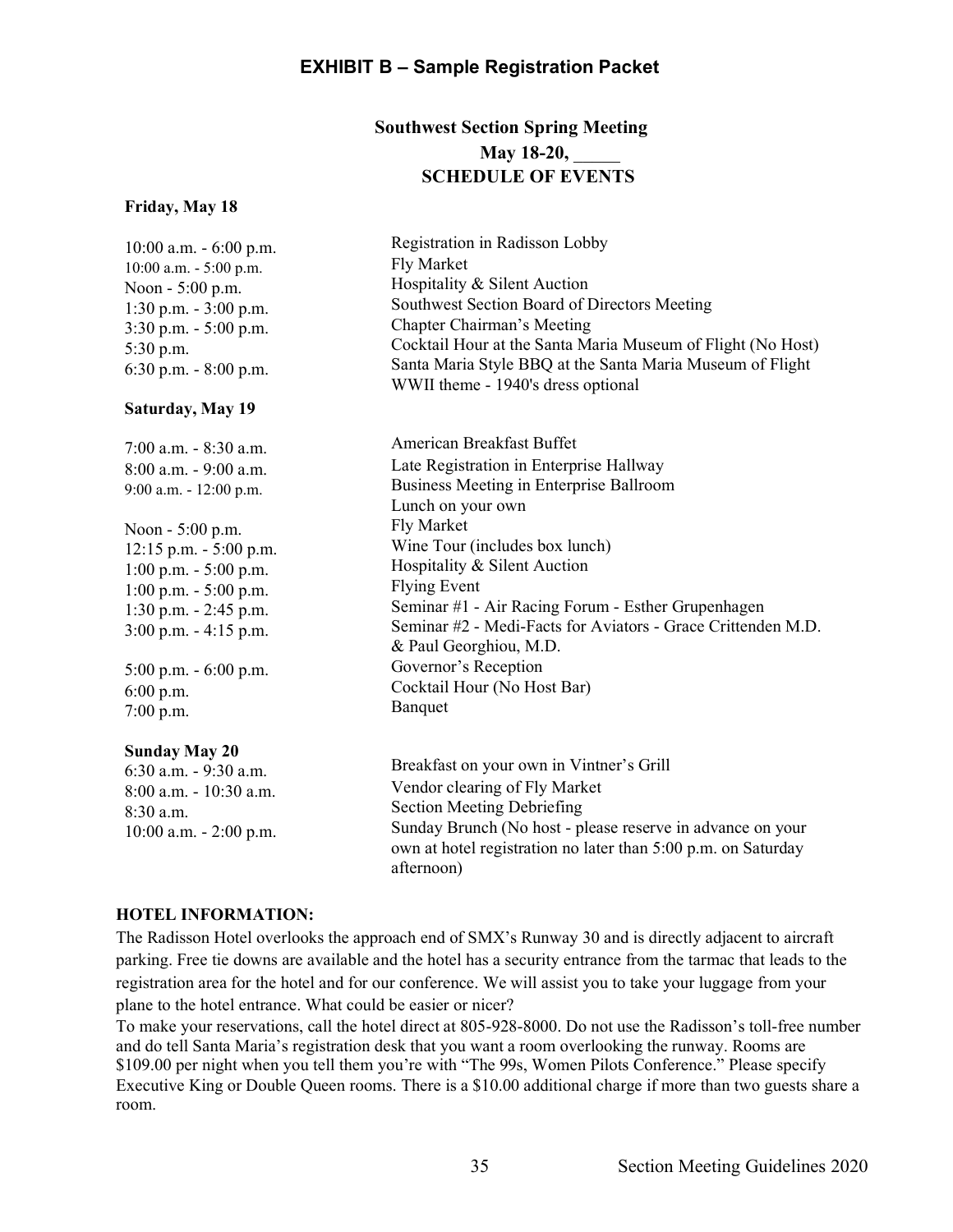



#### **Southwest Section Spring Meeting May 18-20,** \_\_\_\_\_\_ **SCHEDULE OF EVENTS**

#### **FLY MARKET REGISTRATION FORM**

| Name:       |        | Chapter: |        |             |  |
|-------------|--------|----------|--------|-------------|--|
| Address:    |        | `itv:    | State: | $\angle 10$ |  |
| Telephone:( | Email: |          | Fax:(  |             |  |

99s Chapter Benefit\$ 15.00 ea. \_\_\_\_\_\_

99s Personal Benefit\$ 25.00 ea. \_\_\_\_\_\_

Non 99s/Business Benefit\$ 35.00 ea. (# of tables) \_\_\_\_\_\_

**Total \$** ---------------------

Please make checks payable to: Mail to:

*Santa Maria Valley 99s SW Section Meeting*

Sonja Gerfen 2435 Ridgemark Drive Santa Maria, CA 93455

*Please send a separate check to cover Fly Market space (separate payment from Registration)* The Fly Market will be open 10:00 a.m. to 5:00 p.m. Friday & Noon to 5:00 p.m. Saturday. All goods & materials must be removed from the area by 10:30 a.m. Sunday. *Vendors are responsible for their goods & materials during both open and closed hours.*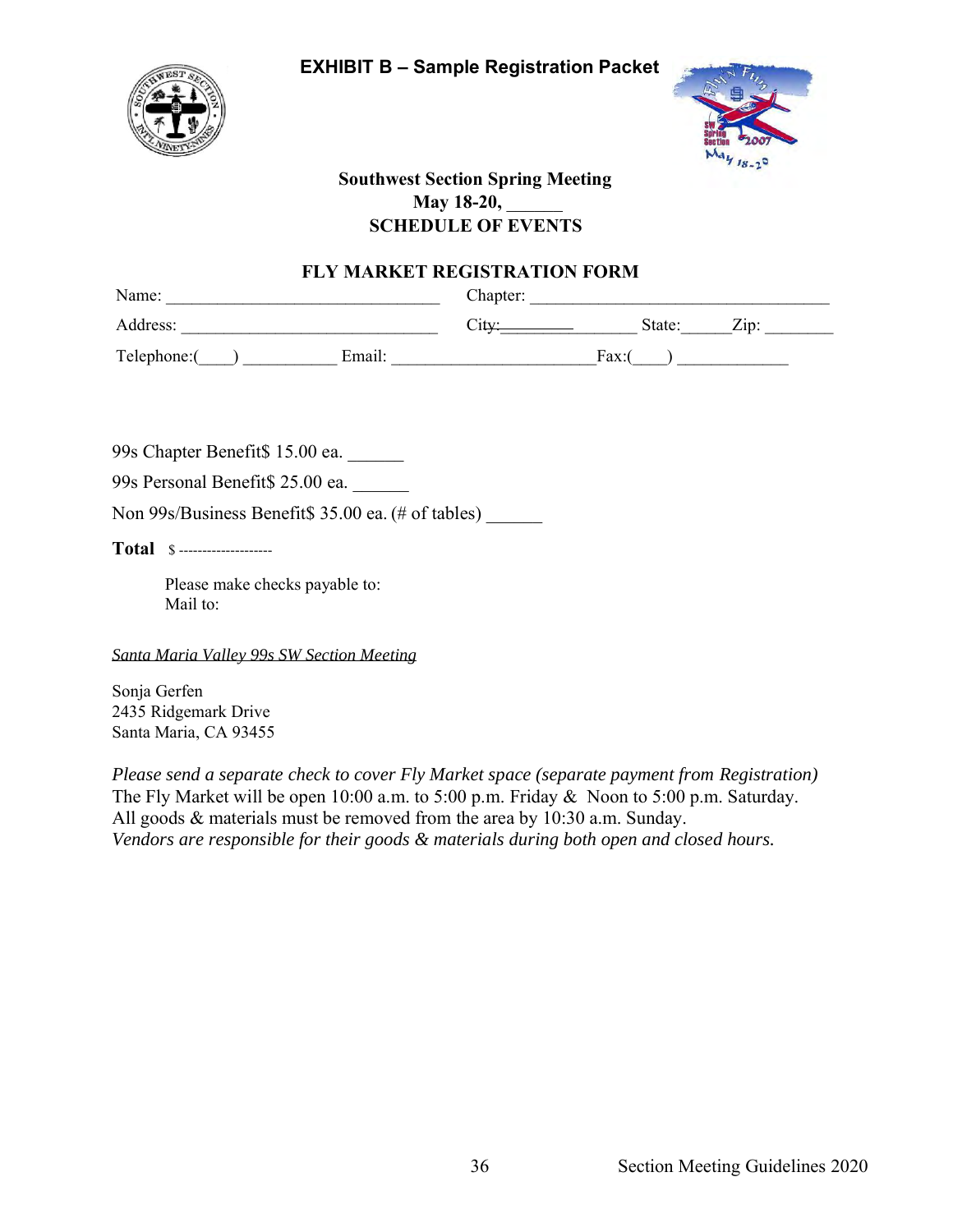#### **FLYING EVENT REGISTRATION**

Subject to weather and other possible changes, we are planning for our Flying Event to include a Spot Landing, a Flour Bombing, and a Treasure Hunt. There will be a small donation requested to participate in an optional Poker Run along the Treasure Hunt route.

Four airports (SMX, SBP, IZA and LPC) will be used for the event with the Spot Landing and Flour Bombing to happen at Santa Maria Airport in sight of the runway *The event will be limited to those aircraft that have PRE-REGISTERED and who provide PROOF OF INSURANCE FORMS which must be arranged for in advance SORRY, NO EXCEPTIONS* 

**Participation Agreements will be required for passengers**. These will be available at the Registration area on Friday, allowing pilots to invite others to fly with them without making arrangements prior to the Section Meeting - the goal is to have FLY 'N' FUN as you cruise over our beautiful Central Coast! Please contact Diane Pirman before April 20 for information and forms at dpirman@verizon.net or 805-937-9538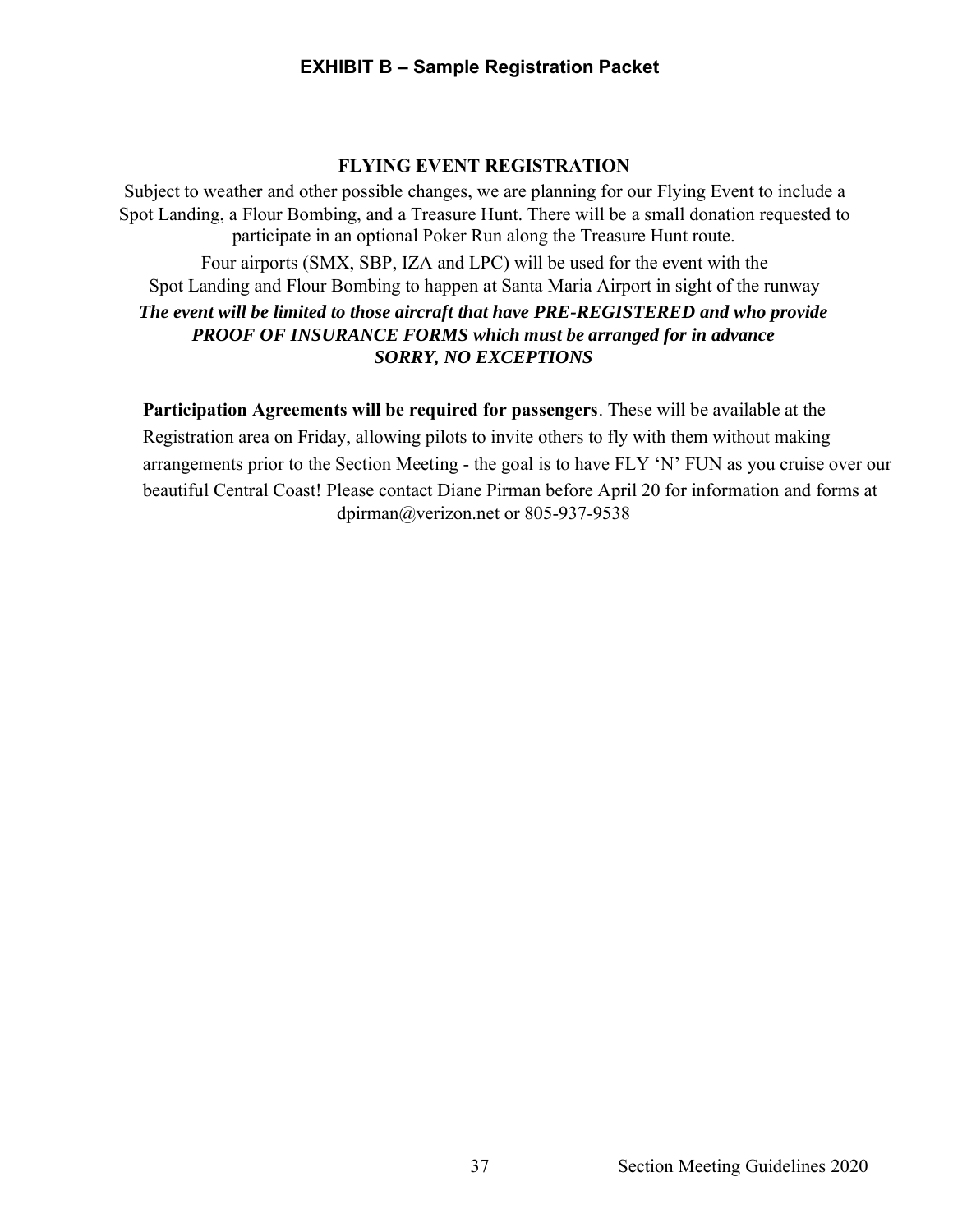#### **EXHIBIT C - Sample Section Meeting Details Checklist**

| <b>MEETING LOCATION</b>                                                                                                                                                                                                        |                                                                  | State |                         |
|--------------------------------------------------------------------------------------------------------------------------------------------------------------------------------------------------------------------------------|------------------------------------------------------------------|-------|-------------------------|
|                                                                                                                                                                                                                                |                                                                  |       | Approx number attending |
|                                                                                                                                                                                                                                |                                                                  |       |                         |
|                                                                                                                                                                                                                                |                                                                  |       |                         |
| <b>ACCOMMODATIONS</b>                                                                                                                                                                                                          |                                                                  |       |                         |
|                                                                                                                                                                                                                                |                                                                  |       |                         |
| Address experiences and the contract of the contract of the contract of the contract of the contract of the contract of the contract of the contract of the contract of the contract of the contract of the contract of the co |                                                                  |       |                         |
| City State Zip                                                                                                                                                                                                                 |                                                                  |       |                         |
|                                                                                                                                                                                                                                |                                                                  |       |                         |
| <b>ARRANGEMENTS</b> made with:                                                                                                                                                                                                 |                                                                  |       |                         |
| Sales Representative Name                                                                                                                                                                                                      |                                                                  |       |                         |
| Catering Manager Name                                                                                                                                                                                                          |                                                                  |       |                         |
| <b>ROOMS</b>                                                                                                                                                                                                                   |                                                                  |       |                         |
|                                                                                                                                                                                                                                |                                                                  |       |                         |
|                                                                                                                                                                                                                                |                                                                  |       |                         |
|                                                                                                                                                                                                                                |                                                                  |       |                         |
|                                                                                                                                                                                                                                |                                                                  |       |                         |
| Types and Numbers of Rooms Available: Rate: Single/Double Occupancy                                                                                                                                                            |                                                                  |       |                         |
|                                                                                                                                                                                                                                | Double (2beds)_______<br>Double (1 bed)                          |       |                         |
|                                                                                                                                                                                                                                |                                                                  |       |                         |
|                                                                                                                                                                                                                                | Alternate Hotels/Motels, if no vacancy for latecomers, if needed |       |                         |
|                                                                                                                                                                                                                                |                                                                  |       |                         |

| Name of Airport                                           | City, State                             |
|-----------------------------------------------------------|-----------------------------------------|
| (Indicate name and identifier on Sectional Chart)         |                                         |
| Host FBO                                                  | Phone                                   |
| Name of FBO Contact                                       | Cell #                                  |
| <b>Contact Tower Chief</b>                                |                                         |
| (Name)                                                    | (Phone number of Tower)                 |
| Controlled Airport? Tower Frequency<br>Approach Frequency | Ground Frequency<br>Departure Frequency |
| Uncontrolled Airport? Unicom Frequency                    | FSS Frequency                           |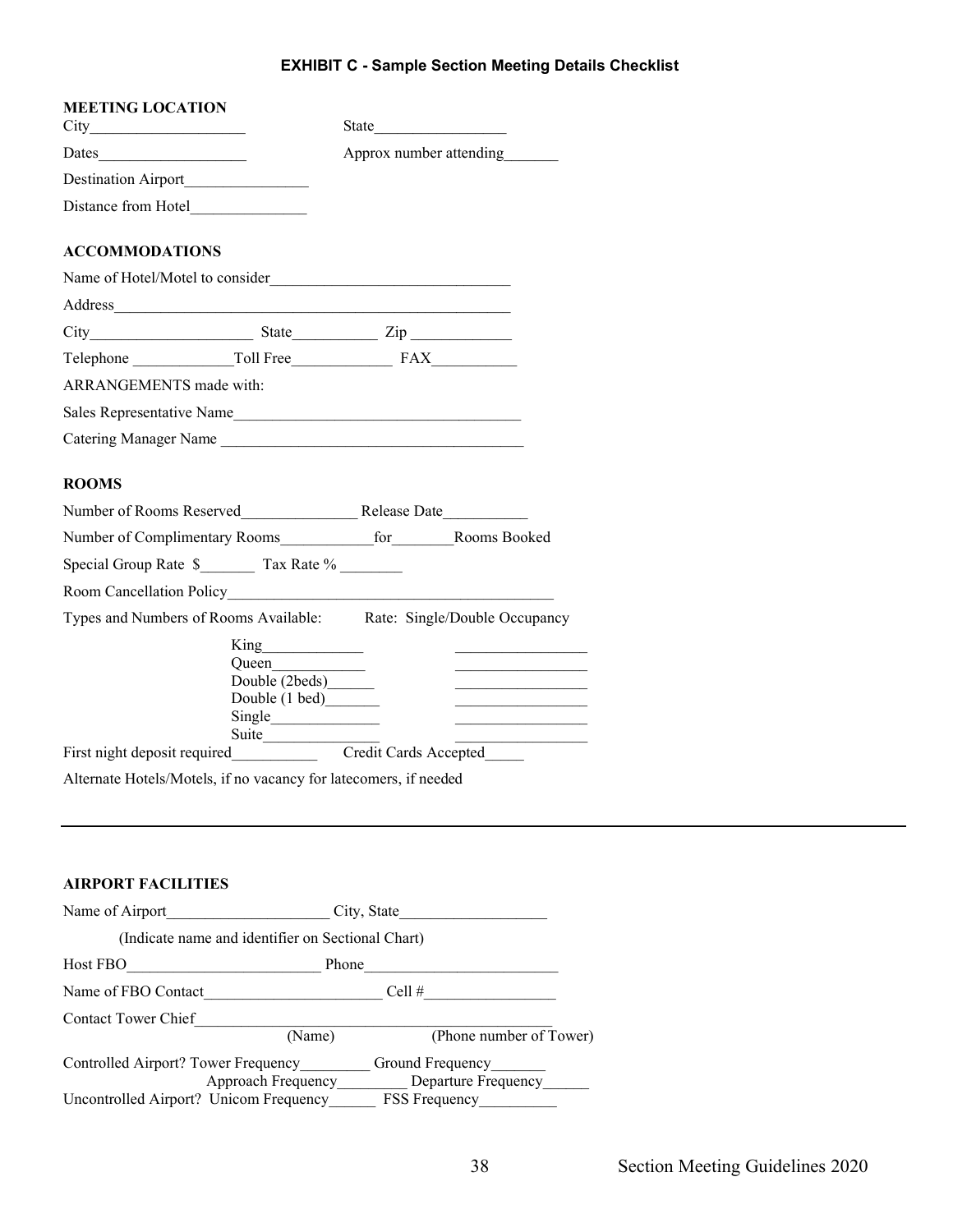| Hours of Operation                                                                                                                                  |                             |                                                                                                                                                                                                                                      |
|-----------------------------------------------------------------------------------------------------------------------------------------------------|-----------------------------|--------------------------------------------------------------------------------------------------------------------------------------------------------------------------------------------------------------------------------------|
|                                                                                                                                                     |                             |                                                                                                                                                                                                                                      |
|                                                                                                                                                     |                             |                                                                                                                                                                                                                                      |
|                                                                                                                                                     |                             |                                                                                                                                                                                                                                      |
| Airport Parking: Approx. Number of Spaces ______ Group Parking _______<br>Tie downs_______ Paved________ Dirt______ Tie down Ropes necessary?______ |                             | FBO Transient Airport lighted for night use?                                                                                                                                                                                         |
| Airport Parking Location(s) 2008 - 2008 - 2010 - 2010 - 2010 - 2010 - 2010 - 2010 - 2010 - 2010 - 2010 - 2010                                       |                             |                                                                                                                                                                                                                                      |
| Transportation needed from parking locations?___________________________________                                                                    |                             |                                                                                                                                                                                                                                      |
|                                                                                                                                                     |                             |                                                                                                                                                                                                                                      |
|                                                                                                                                                     |                             |                                                                                                                                                                                                                                      |
|                                                                                                                                                     |                             |                                                                                                                                                                                                                                      |
|                                                                                                                                                     |                             |                                                                                                                                                                                                                                      |
|                                                                                                                                                     |                             |                                                                                                                                                                                                                                      |
| Overnight Parking Fee: Single \$_______ Multi \$__________ Waived_________                                                                          |                             |                                                                                                                                                                                                                                      |
| FBO Maintenance Mechanic Hours Avionics Shop                                                                                                        |                             |                                                                                                                                                                                                                                      |
| Restaurant on Field-Name                                                                                                                            |                             |                                                                                                                                                                                                                                      |
| Location Hours                                                                                                                                      |                             |                                                                                                                                                                                                                                      |
|                                                                                                                                                     |                             |                                                                                                                                                                                                                                      |
|                                                                                                                                                     |                             |                                                                                                                                                                                                                                      |
|                                                                                                                                                     |                             |                                                                                                                                                                                                                                      |
|                                                                                                                                                     |                             |                                                                                                                                                                                                                                      |
| <b>HOSPITALITY</b>                                                                                                                                  |                             |                                                                                                                                                                                                                                      |
|                                                                                                                                                     |                             |                                                                                                                                                                                                                                      |
|                                                                                                                                                     |                             |                                                                                                                                                                                                                                      |
| Room availability                                                                                                                                   | Day                         | Time                                                                                                                                                                                                                                 |
|                                                                                                                                                     |                             |                                                                                                                                                                                                                                      |
|                                                                                                                                                     | <u> 1999 - Jan Jan Jawa</u> |                                                                                                                                                                                                                                      |
|                                                                                                                                                     |                             |                                                                                                                                                                                                                                      |
| Hostesses                                                                                                                                           |                             |                                                                                                                                                                                                                                      |
|                                                                                                                                                     |                             |                                                                                                                                                                                                                                      |
|                                                                                                                                                     |                             |                                                                                                                                                                                                                                      |
| <b>Types</b>                                                                                                                                        |                             | Number to plan for                                                                                                                                                                                                                   |
| the control of the control of the control of the control of the control of                                                                          |                             | <u> 2002 - John Harry John Harry John Harry John Harry John Harry John Harry John Harry John Harry John Harry John Harry John Harry John Harry John Harry John Harry John Harry John Harry John Harry John Harry John Harry John</u> |
|                                                                                                                                                     |                             |                                                                                                                                                                                                                                      |
| Door Prizes Purchase Donated Donated                                                                                                                |                             |                                                                                                                                                                                                                                      |
|                                                                                                                                                     |                             |                                                                                                                                                                                                                                      |
| <b>MEALS</b>                                                                                                                                        |                             |                                                                                                                                                                                                                                      |
|                                                                                                                                                     |                             |                                                                                                                                                                                                                                      |
|                                                                                                                                                     |                             |                                                                                                                                                                                                                                      |
|                                                                                                                                                     |                             |                                                                                                                                                                                                                                      |

BANQUET FACILITIES available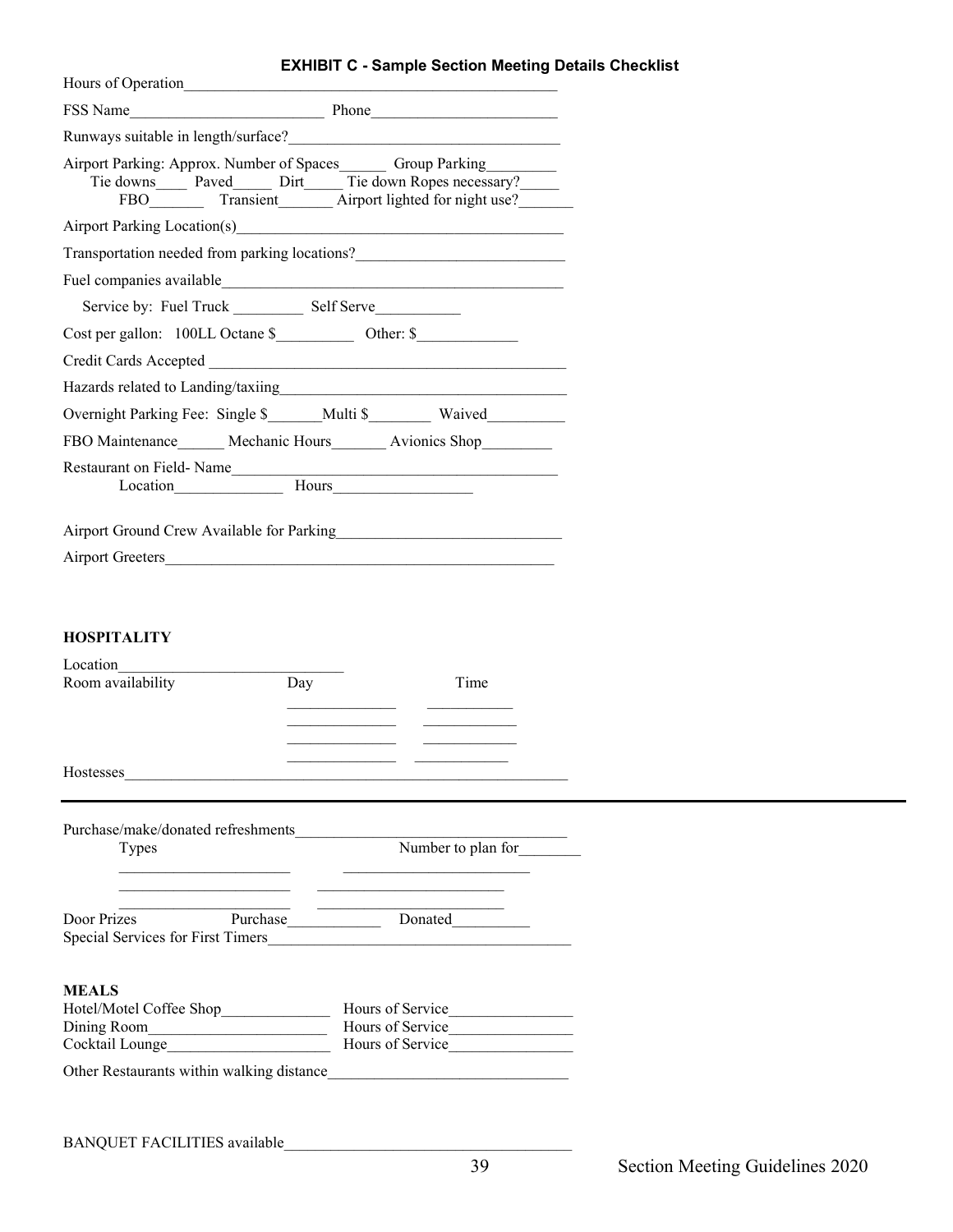#### **EXHIBIT C - Sample Section Meeting Details Checklist**

| Maximum Number of Persons                                                                                                                                                                                                              |                                |
|----------------------------------------------------------------------------------------------------------------------------------------------------------------------------------------------------------------------------------------|--------------------------------|
| Banquet arrangements made with (Name of Catering Contact)                                                                                                                                                                              |                                |
|                                                                                                                                                                                                                                        |                                |
|                                                                                                                                                                                                                                        |                                |
| Is there a Dinner guarantee required? How much? Deadline?                                                                                                                                                                              |                                |
|                                                                                                                                                                                                                                        |                                |
|                                                                                                                                                                                                                                        |                                |
| MENU CHOICES and PRICES, including Tax & Gratuity:                                                                                                                                                                                     |                                |
|                                                                                                                                                                                                                                        | $1.$ $\overline{\phantom{a}1.$ |
|                                                                                                                                                                                                                                        | 2. $\frac{1}{\sqrt{2\pi}}$     |
|                                                                                                                                                                                                                                        |                                |
|                                                                                                                                                                                                                                        |                                |
| Vegetarian Meal Available? Frice, including tax and gratuity \$                                                                                                                                                                        |                                |
|                                                                                                                                                                                                                                        |                                |
| Beverages included with meal?                                                                                                                                                                                                          |                                |
|                                                                                                                                                                                                                                        |                                |
| Who will provide table decorations for banquet tables?<br><u>Letting and the set of the set of the set of the set of the set of the set of the set of the set of the set of the set of the set of the set of the set of the set of</u> |                                |
| BAR setup available in Banquet Room?________ Extra Charge for setup? \$_______                                                                                                                                                         |                                |
|                                                                                                                                                                                                                                        |                                |
|                                                                                                                                                                                                                                        |                                |
|                                                                                                                                                                                                                                        |                                |
| TIME for Dinner will be?                                                                                                                                                                                                               |                                |

BE SURE TO GET CONFIRMATION from the Hotel that the Banquet Room will be soundproof from other groups on both sides. Remember to schedule governor's reception – and consider tour times of return, hospitality suite hours and fly market when setting the reception time.

### **MEETINGS/OTHER ROOMS**

| Purpose                                                                                                                                     |                                                   | Room Cost \$                                                                        |
|---------------------------------------------------------------------------------------------------------------------------------------------|---------------------------------------------------|-------------------------------------------------------------------------------------|
| Place                                                                                                                                       |                                                   | Room Number                                                                         |
| Time                                                                                                                                        |                                                   |                                                                                     |
| Coffee/Tea Service Needed?<br>Water Service Needed?<br>Tables & Chairs Needed?<br>Table Top/Free Standing Lectern/Podium Needed?<br>$Cost\$ | Number of People?<br>Number of People?<br>Number? | Cost & Pot Size<br>Setup Charge <sup>\$</sup><br>Setup Charge?<br>AV System Needed? |
| <b>Exhibit Tables needed?</b>                                                                                                               | Number?                                           | Cost\$                                                                              |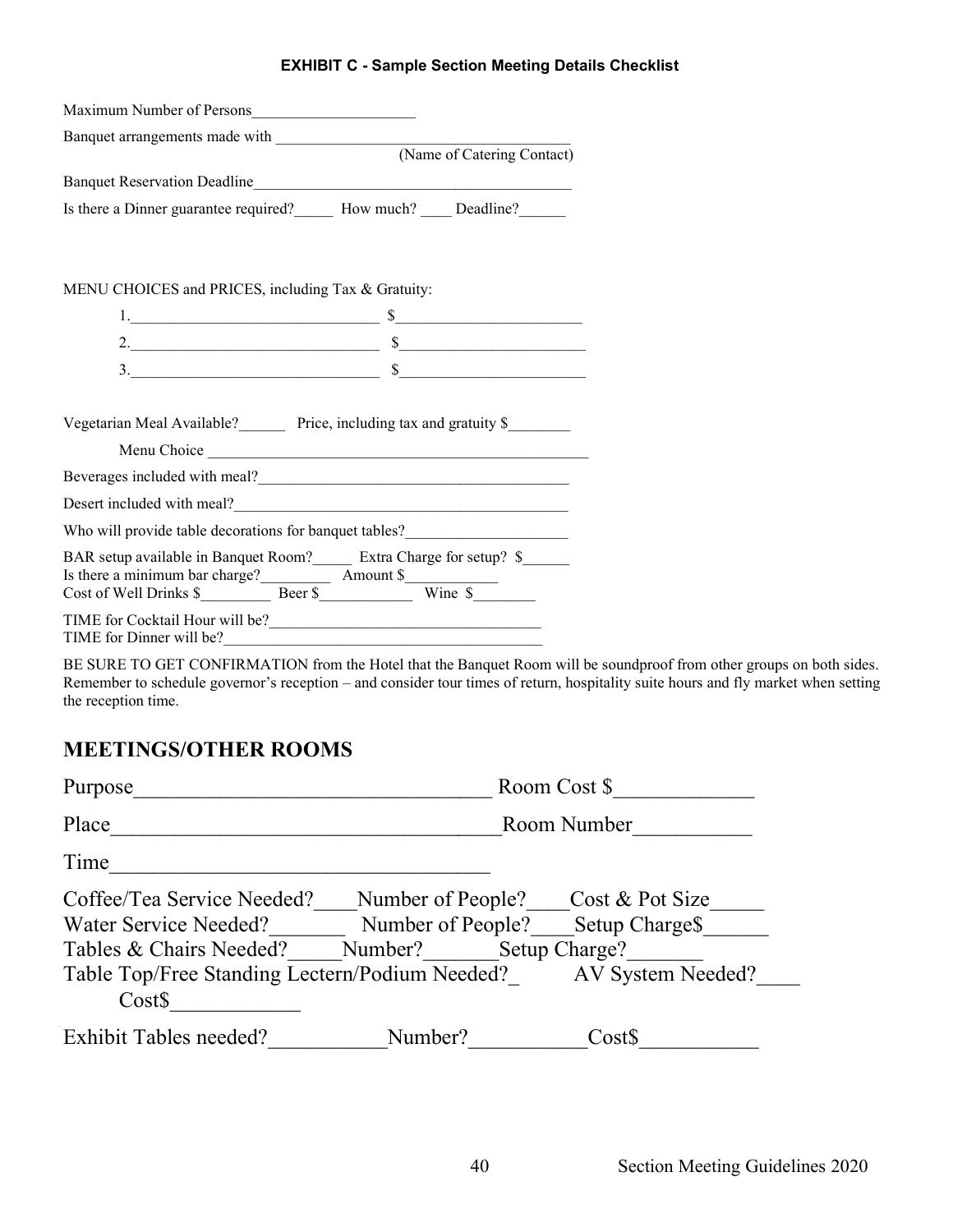### **OTHER FACILITIES NEEDED**

| Hospitality Room available? <b>Marker Access</b> Hours? <b>Marker Access Marker Access Marker Access Marker Access Marker Access Marker Access Marker Access Marker Access Marker Access Marker Access Marker Acc</b> |                                              |        |                                                                                                                                                                                                                                    |  |  |  |
|-----------------------------------------------------------------------------------------------------------------------------------------------------------------------------------------------------------------------|----------------------------------------------|--------|------------------------------------------------------------------------------------------------------------------------------------------------------------------------------------------------------------------------------------|--|--|--|
| Permitted to bring food and drinks?                                                                                                                                                                                   |                                              |        |                                                                                                                                                                                                                                    |  |  |  |
|                                                                                                                                                                                                                       |                                              |        |                                                                                                                                                                                                                                    |  |  |  |
|                                                                                                                                                                                                                       |                                              |        |                                                                                                                                                                                                                                    |  |  |  |
|                                                                                                                                                                                                                       |                                              |        |                                                                                                                                                                                                                                    |  |  |  |
| Business Meeting Rooms?<br>Registration Area Available? Location?                                                                                                                                                     |                                              |        |                                                                                                                                                                                                                                    |  |  |  |
| <b>AUDIO/VISUAL</b>                                                                                                                                                                                                   |                                              |        |                                                                                                                                                                                                                                    |  |  |  |
|                                                                                                                                                                                                                       |                                              |        | Power Point/Slide Projector?<br>Available from Hotel?<br>Extension cord available?<br>Extension cord available?<br>Extension cord available?<br>Extension cord available?<br>Extension Cost?<br>Extension Cost?<br>Extension Cost? |  |  |  |
|                                                                                                                                                                                                                       |                                              |        |                                                                                                                                                                                                                                    |  |  |  |
|                                                                                                                                                                                                                       |                                              |        |                                                                                                                                                                                                                                    |  |  |  |
|                                                                                                                                                                                                                       |                                              |        | Working PA System available?_____Cost\$_____Setup Fee?________                                                                                                                                                                     |  |  |  |
|                                                                                                                                                                                                                       |                                              |        | Internet connection available in conference rooms?                                                                                                                                                                                 |  |  |  |
| Is it a wireless connection? _________ Cost\$ ___________                                                                                                                                                             |                                              |        |                                                                                                                                                                                                                                    |  |  |  |
|                                                                                                                                                                                                                       |                                              |        |                                                                                                                                                                                                                                    |  |  |  |
| <b>HOTEL ACCOUNTING</b>                                                                                                                                                                                               |                                              |        |                                                                                                                                                                                                                                    |  |  |  |
| CONFIRMATION PAYMENT of \$____________Due Date______                                                                                                                                                                  |                                              |        |                                                                                                                                                                                                                                    |  |  |  |
| (To hold facilities-usually in the amount of \$500 to \$1000)                                                                                                                                                         |                                              |        |                                                                                                                                                                                                                                    |  |  |  |
| FINAL HOTEL PAYMENT DUE DATE                                                                                                                                                                                          |                                              |        |                                                                                                                                                                                                                                    |  |  |  |
|                                                                                                                                                                                                                       |                                              |        | L HOTEL PAYMENT DUE DATE<br>(Includes Meals, Rentals, Coffee Service, Audio visual Equipment, etc.)                                                                                                                                |  |  |  |
|                                                                                                                                                                                                                       |                                              |        |                                                                                                                                                                                                                                    |  |  |  |
| <b>SALES OR "FLY MARKET"</b>                                                                                                                                                                                          |                                              |        |                                                                                                                                                                                                                                    |  |  |  |
| Location of Area                                                                                                                                                                                                      |                                              |        |                                                                                                                                                                                                                                    |  |  |  |
|                                                                                                                                                                                                                       |                                              |        |                                                                                                                                                                                                                                    |  |  |  |
| Number of tables:                                                                                                                                                                                                     |                                              |        |                                                                                                                                                                                                                                    |  |  |  |
| Size Number                                                                                                                                                                                                           |                                              |        |                                                                                                                                                                                                                                    |  |  |  |
| Size                                                                                                                                                                                                                  |                                              | Number |                                                                                                                                                                                                                                    |  |  |  |
| Size                                                                                                                                                                                                                  |                                              | Number |                                                                                                                                                                                                                                    |  |  |  |
| <b>Additional Floor Space</b>                                                                                                                                                                                         |                                              |        |                                                                                                                                                                                                                                    |  |  |  |
|                                                                                                                                                                                                                       |                                              |        | Floor Space Dimensions ___________________Location in Room_______________________                                                                                                                                                  |  |  |  |
|                                                                                                                                                                                                                       |                                              |        | Floor Space Dimensions Location in Room                                                                                                                                                                                            |  |  |  |
| Availability:                                                                                                                                                                                                         |                                              | Time   |                                                                                                                                                                                                                                    |  |  |  |
|                                                                                                                                                                                                                       | Day                                          |        |                                                                                                                                                                                                                                    |  |  |  |
|                                                                                                                                                                                                                       |                                              |        |                                                                                                                                                                                                                                    |  |  |  |
|                                                                                                                                                                                                                       |                                              |        |                                                                                                                                                                                                                                    |  |  |  |
|                                                                                                                                                                                                                       |                                              |        | <u> 1989 - Johann John Stein, market fan it ferstjer fan it ferstjer fan it ferstjer fan it ferstjer fan it fers</u>                                                                                                               |  |  |  |
|                                                                                                                                                                                                                       | the control of the control of the control of |        |                                                                                                                                                                                                                                    |  |  |  |
| Room Set-up Arrangements                                                                                                                                                                                              |                                              |        |                                                                                                                                                                                                                                    |  |  |  |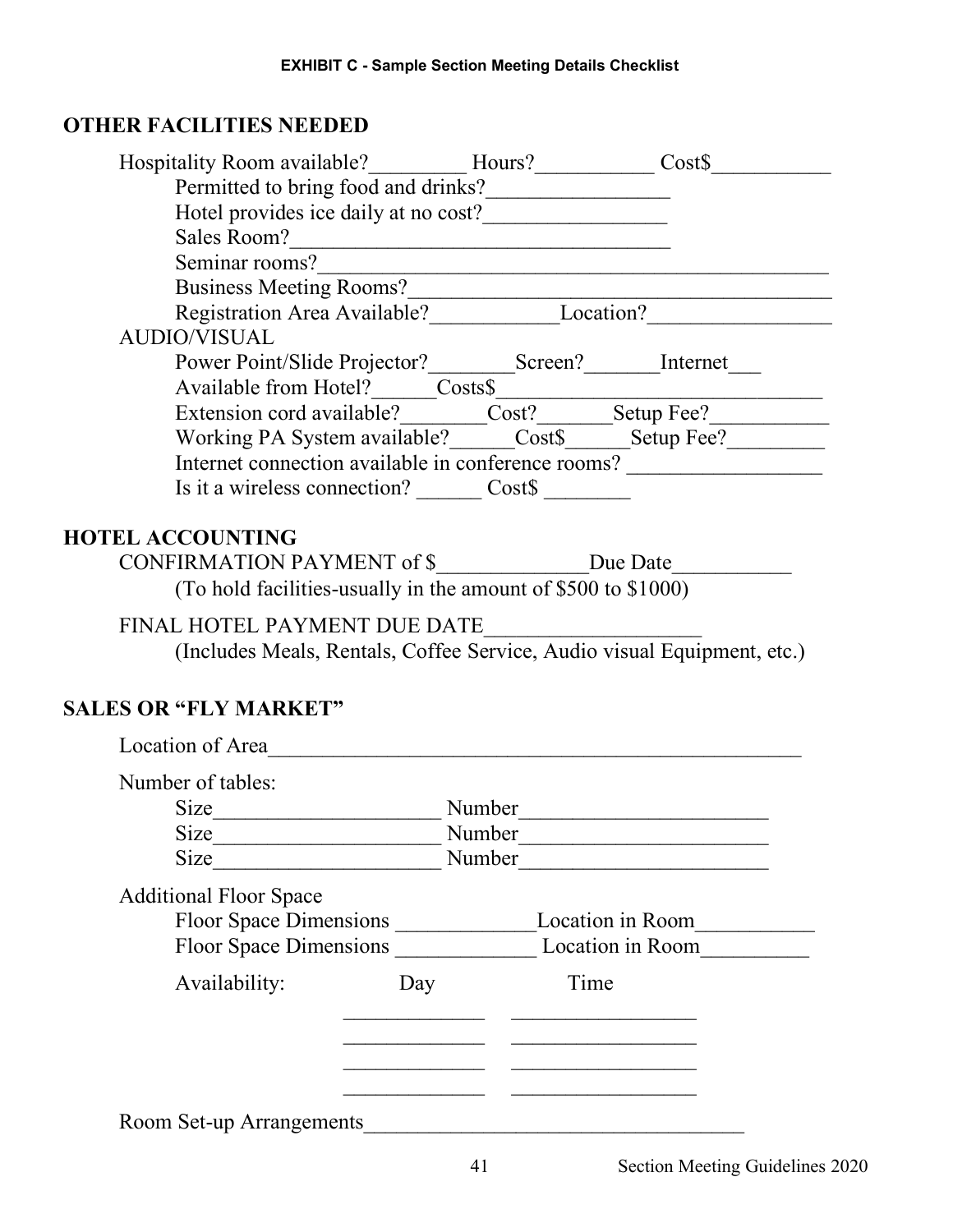#### **EXHIBIT C - Sample Section Meeting Details Checklist**

#### **SPECIAL EVENTS**

### TOURS Place\_\_\_\_\_\_\_\_\_\_\_\_\_\_\_\_\_\_\_\_\_\_\_\_\_\_\_\_\_\_\_\_\_\_\_\_\_\_\_\_\_\_\_\_\_\_\_\_\_\_\_\_\_\_ Date\_\_\_\_\_\_\_\_\_\_\_\_\_\_\_\_\_\_\_\_\_\_\_\_\_\_\_\_\_\_\_\_\_\_\_\_\_\_\_\_\_\_\_\_\_\_\_\_\_\_\_\_\_\_\_ Departure Time \_\_\_\_\_\_\_\_\_\_\_\_\_\_\_\_\_\_\_\_\_\_Return Time\_\_\_\_\_\_\_\_\_\_\_\_\_\_\_\_\_\_\_\_\_\_\_\_\_\_\_\_\_\_\_\_ Number of Seats Available \_\_\_\_\_\_\_\_\_\_\_Number of Buses/Vans\_\_\_\_\_\_\_\_\_\_\_\_\_\_\_\_\_\_\_\_\_\_\_ TOTAL Transportation Costs \$\_\_\_\_\_\_\_\_\_\_Individual Seat Cost \$\_\_\_\_\_\_ Special GROUP MEALS on Tour: LUNCH- Served \_\_\_\_\_\_Box Lunch\_\_\_\_\_\_\_\_\_ Restaurant\_\_\_\_\_\_\_\_\_\_\_\_\_\_\_\_\_\_\_\_\_\_\_\_\_\_\_\_\_\_\_\_\_\_\_\_\_\_\_\_\_\_\_\_\_\_\_\_\_\_\_ Place \_\_\_\_\_\_\_\_\_\_\_\_\_\_\_\_\_\_Time \_\_\_\_\_\_\_\_\_\_\_\_\_Date\_\_\_\_\_\_\_\_\_\_\_\_\_\_\_\_ Meal cost including tax & gratuity  $\overline{\S}$  Pay as Group? Event Contact (Name and Position) FLYING EVENT Type of event Arrangements made with Airports, Towers, FBOs, other Chapters \_\_\_\_\_\_\_\_\_\_\_\_\_\_\_\_\_\_\_\_\_\_\_\_\_\_\_\_\_\_\_\_\_\_\_\_\_\_\_\_\_\_\_\_\_\_\_\_\_\_\_\_\_\_\_\_\_\_\_  $\mathcal{L}_\text{G}$  , and the contribution of the contribution of the contribution of the contribution of the contribution of the contribution of the contribution of the contribution of the contribution of the contribution of t \_\_\_\_\_\_\_\_\_\_\_\_\_\_\_\_\_\_\_\_\_\_\_\_\_\_\_\_\_\_\_\_\_\_\_\_\_\_\_\_\_\_\_\_\_\_\_\_\_\_\_\_\_\_\_\_\_\_\_ Special registration material prepared\_\_\_\_\_\_\_\_\_\_\_\_\_\_\_\_\_\_\_\_\_\_\_\_\_\_\_\_\_ Insurance secured through Section on\_\_\_\_\_\_\_\_\_\_\_\_\_\_\_\_\_\_\_\_\_\_\_\_\_\_\_\_\_ Prizes secured (purchased/donated)\_\_\_\_\_\_\_\_\_\_\_\_\_\_\_\_\_\_\_\_\_\_\_\_\_\_\_\_\_\_\_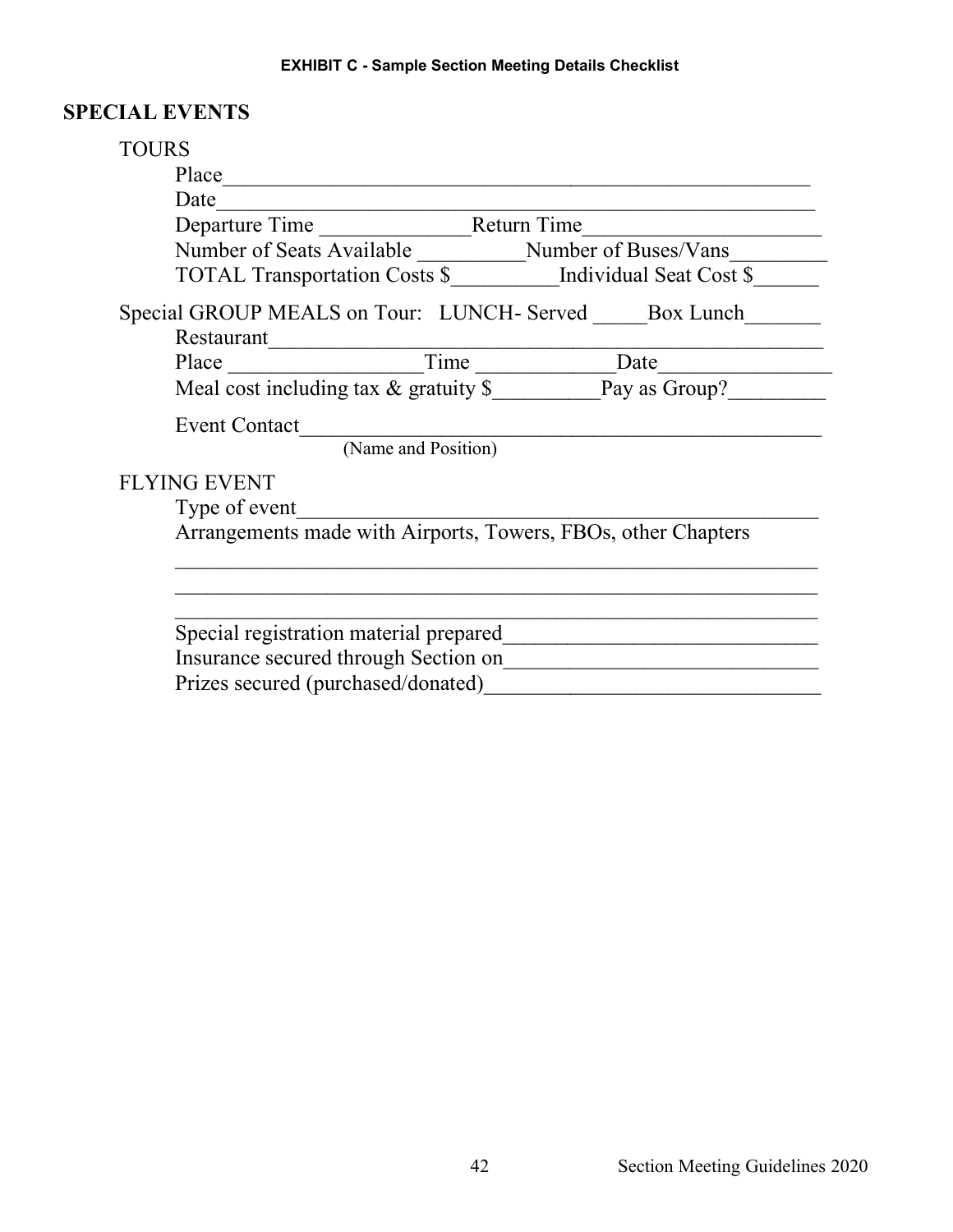### **REGISTRATION**

|                                                  | $\overline{\text{S}}$                                                            |  |  |  |  |  |
|--------------------------------------------------|----------------------------------------------------------------------------------|--|--|--|--|--|
|                                                  | $\overline{\mathbb{S}}$                                                          |  |  |  |  |  |
|                                                  | Other amounts from other Committees, i.e. tours, flying events:                  |  |  |  |  |  |
|                                                  | Type Cost \$<br>Type Cost \$                                                     |  |  |  |  |  |
|                                                  |                                                                                  |  |  |  |  |  |
|                                                  | $Type$ $Cost $$                                                                  |  |  |  |  |  |
|                                                  | Registration packet includes: Registration Form_________________________________ |  |  |  |  |  |
| (in Southwesterly - \$1000)                      | Meeting Schedule                                                                 |  |  |  |  |  |
|                                                  |                                                                                  |  |  |  |  |  |
| Program Highlights<br>Special Event Registration |                                                                                  |  |  |  |  |  |
|                                                  | Hotel Information                                                                |  |  |  |  |  |
|                                                  | Arrival Information                                                              |  |  |  |  |  |
|                                                  |                                                                                  |  |  |  |  |  |
|                                                  | Request for Sales Space Form                                                     |  |  |  |  |  |
|                                                  |                                                                                  |  |  |  |  |  |
|                                                  |                                                                                  |  |  |  |  |  |
|                                                  |                                                                                  |  |  |  |  |  |
|                                                  |                                                                                  |  |  |  |  |  |
|                                                  | On site Registration packets: Program____ Name Badges__Meal Tickets___           |  |  |  |  |  |
|                                                  | Special Event(s) Tickets_____ Goodie Bags ______ Miscellaneous                   |  |  |  |  |  |
| <b>Informational Brochures</b>                   |                                                                                  |  |  |  |  |  |
|                                                  | Ribbons (for International/ Section Officers, Chapter Chairmen, First Timers-    |  |  |  |  |  |
| check with Section Vice Governor)                |                                                                                  |  |  |  |  |  |
|                                                  | List of Registrants                                                              |  |  |  |  |  |
| Number to prepare                                |                                                                                  |  |  |  |  |  |
|                                                  | Cash Box Change Fund Receipt Book Master List                                    |  |  |  |  |  |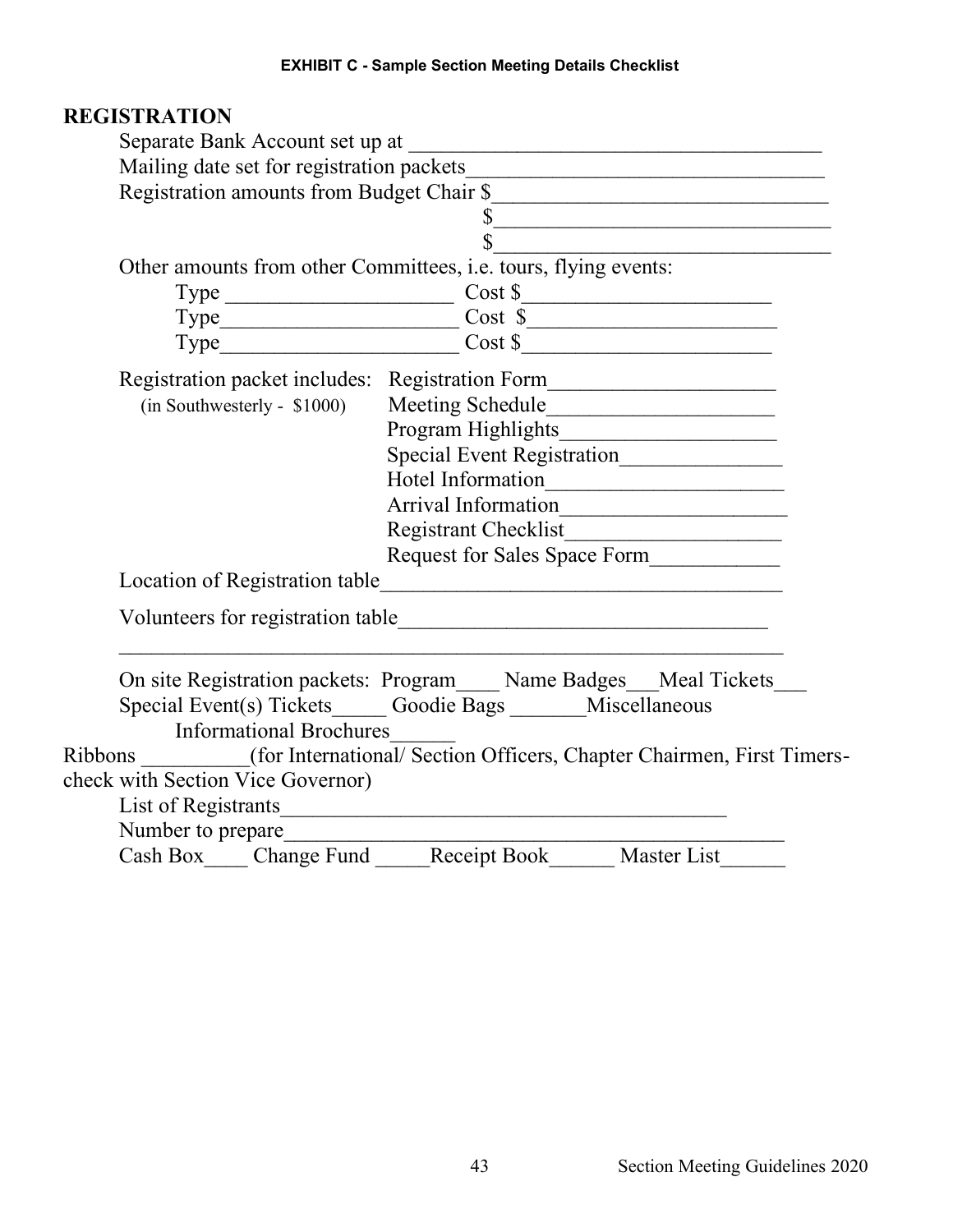#### **EXHIBIT C - Sample Section Meeting Details Checklist**

#### **TRANSPORTATION**

| Hours available?       | AIRPORT TRANSPORTATION provided by the Hotel/Motel?                                                                                     |          |                                                                                               |
|------------------------|-----------------------------------------------------------------------------------------------------------------------------------------|----------|-----------------------------------------------------------------------------------------------|
|                        |                                                                                                                                         |          | If Hotel does not provide this service, will there be volunteers to meet the arriving guests? |
|                        |                                                                                                                                         |          |                                                                                               |
| Rental cars available: |                                                                                                                                         |          |                                                                                               |
| Hotel/Motel?           | (Name of Agency) (Phone Number)                                                                                                         |          |                                                                                               |
|                        | Airport? (Name of Agency) (Phone Number)                                                                                                |          |                                                                                               |
|                        |                                                                                                                                         |          |                                                                                               |
| CAR RENTAL: \$ Per Day |                                                                                                                                         |          |                                                                                               |
|                        | Economy                                                                                                                                 |          |                                                                                               |
|                        |                                                                                                                                         | Standard |                                                                                               |
|                        | Luxury                                                                                                                                  |          |                                                                                               |
|                        | Other                                                                                                                                   |          |                                                                                               |
|                        |                                                                                                                                         |          |                                                                                               |
|                        |                                                                                                                                         |          |                                                                                               |
|                        |                                                                                                                                         |          |                                                                                               |
|                        | BUSES available, if tours are planned;                                                                                                  |          |                                                                                               |
|                        |                                                                                                                                         |          |                                                                                               |
|                        |                                                                                                                                         |          |                                                                                               |
|                        | Address                                                                                                                                 |          |                                                                                               |
|                        |                                                                                                                                         |          |                                                                                               |
|                        |                                                                                                                                         |          |                                                                                               |
|                        |                                                                                                                                         |          |                                                                                               |
|                        | Contact person<br>Deluxe Bus<br>Standard Bus<br>Number of Minimum Hours<br>Number of Minimum Hours<br>Peating Capacity<br>at COST of \$ |          |                                                                                               |
|                        |                                                                                                                                         |          |                                                                                               |
|                        |                                                                                                                                         |          |                                                                                               |
|                        |                                                                                                                                         |          |                                                                                               |
|                        |                                                                                                                                         |          |                                                                                               |
|                        |                                                                                                                                         |          |                                                                                               |
|                        | Buses to arrive at: TIME LOCATION<br>Buses to return at: TIME LOCATION<br>Deposit required to Reserve Bus(s)? Amount \$                 |          |                                                                                               |
|                        |                                                                                                                                         |          |                                                                                               |
| Miscellaneous Notes:   |                                                                                                                                         |          |                                                                                               |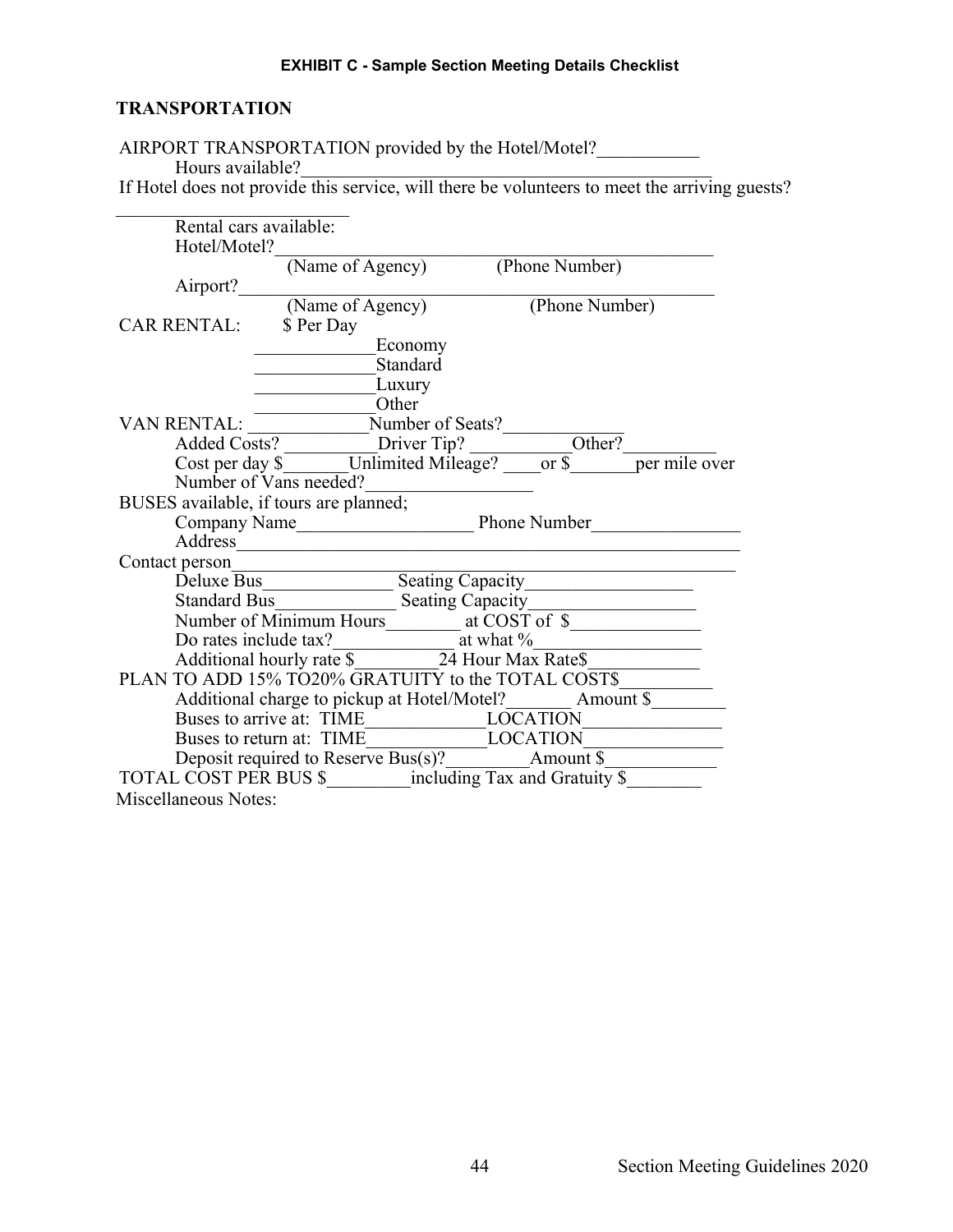|                                                        | Date of Report                                            |                           | <b>Section Meeting Chair</b> |  |  |
|--------------------------------------------------------|-----------------------------------------------------------|---------------------------|------------------------------|--|--|
|                                                        | <b>Sec Meeting Dates</b>                                  |                           | Hostess Chapter(s)           |  |  |
| Place: City                                            |                                                           |                           |                              |  |  |
| Resort or Hotel                                        |                                                           |                           |                              |  |  |
| <b>Total Planes Flying</b>                             |                                                           |                           |                              |  |  |
| In                                                     |                                                           |                           |                              |  |  |
| <b>Total Hotel Rooms</b>                               |                                                           |                           |                              |  |  |
| Used                                                   |                                                           |                           |                              |  |  |
| Total Number of                                        | <b>Thurs</b>                                              | Friday                    | Saturday                     |  |  |
| <b>Room Nights</b>                                     |                                                           |                           |                              |  |  |
| Total 99s Attending                                    |                                                           | <b>Total Guests</b>       |                              |  |  |
|                                                        |                                                           | Attending                 |                              |  |  |
| <b>Total Advance</b>                                   |                                                           | Walk-ins (Sat only)       |                              |  |  |
| <b>Registration Sold</b>                               |                                                           |                           |                              |  |  |
|                                                        |                                                           |                           |                              |  |  |
| Events                                                 | # Prepared For                                            | # Attended                |                              |  |  |
| Friday Lunch                                           |                                                           |                           |                              |  |  |
| Friday Dinner                                          |                                                           |                           |                              |  |  |
| Saturday Breakfast                                     |                                                           |                           |                              |  |  |
| Saturday Lunch                                         |                                                           |                           |                              |  |  |
| <b>Saturday Tours</b>                                  |                                                           |                           |                              |  |  |
| Tour 1 to                                              |                                                           |                           |                              |  |  |
|                                                        |                                                           |                           |                              |  |  |
| Tour 2 to                                              |                                                           |                           |                              |  |  |
|                                                        |                                                           |                           |                              |  |  |
| <b>Saturday Banquet</b>                                |                                                           |                           |                              |  |  |
| <b>Sunday Breakfast</b>                                |                                                           |                           |                              |  |  |
|                                                        |                                                           |                           |                              |  |  |
| <b>Total Income</b>                                    | (include registration, tours, meals)                      |                           |                              |  |  |
|                                                        | (not including special projects such as t-shirt sales and |                           |                              |  |  |
|                                                        | auctions)<br>Add to expenses SWS covers                   |                           |                              |  |  |
| Southwesterly                                          |                                                           |                           |                              |  |  |
| mailing<br><b>Total Expenses</b>                       | (include hotel charges, tour fees/transportation,         |                           |                              |  |  |
|                                                        | Hospitality, signage badges, printing , mailing, etc.)    |                           |                              |  |  |
| <b>Net Income</b>                                      |                                                           |                           |                              |  |  |
| 10% Due to SWS                                         |                                                           |                           |                              |  |  |
| Seed Money Due                                         |                                                           |                           |                              |  |  |
| <b>SWS</b>                                             |                                                           |                           |                              |  |  |
| <b>Total Due SWS</b>                                   |                                                           |                           |                              |  |  |
| Income from Special projects: (silent auction, raffle) |                                                           |                           |                              |  |  |
| # Complimentary Meals                                  |                                                           |                           |                              |  |  |
| Donations (Money and in-kind such as publishing)       |                                                           |                           |                              |  |  |
| <b>Business Meeting</b>                                |                                                           | Total Number of           |                              |  |  |
| <b>Total Delegates</b>                                 |                                                           | <b>Chapters Attending</b> |                              |  |  |

Other interesting statistics/comments, Problems and Lessons Learned: (use back or more sheets, if necessary)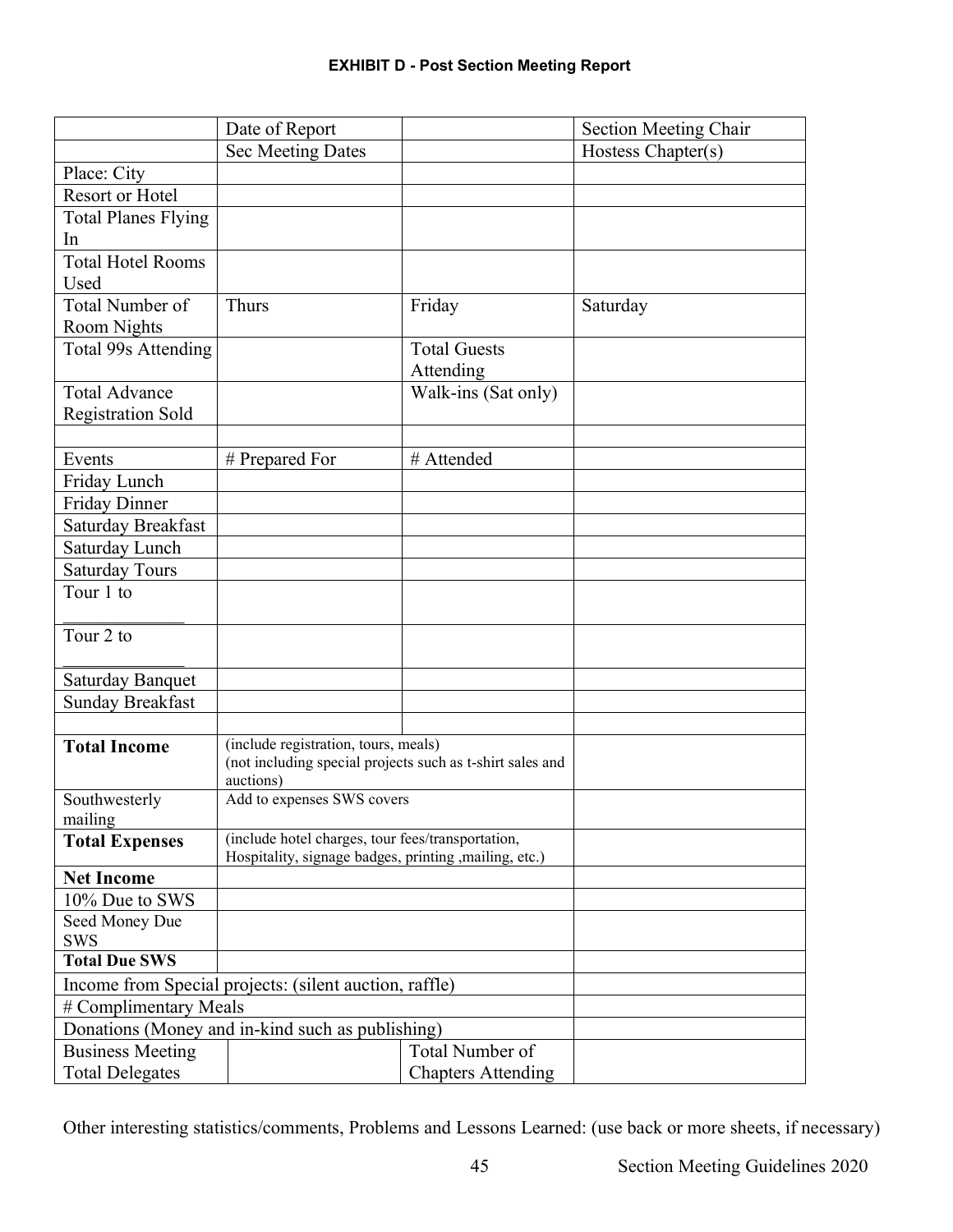## Exhibit E - FLY MARKET Suggested Vendors

Wanda Johnston "Wanda Did It" Aircraft embroidered or prints, t-shirts, blouses, etc

224 Chippewahn Lake Winnebago, MO. 64034 c-816-419-1344 816-520-2461 Wandajohnston@gmail.com

Barbara Schultz "Plane Mercantile" Travel and Aviation Gift items P.O. Box 2043 Books Lancaster, CA 93539 661-965-2645 [schultz@planemercantile.com](mailto:schultz@planemercantile.com)

12430 Valley Vista Way books, jewelry Sylmar, CA 91342-3482 818-364-1224

Ruth Logan Aviation shirts, tops, jackets,

[rlogan02@yahoo.com](mailto:rlogan02@yahoo.com) Available: Southern Ca. only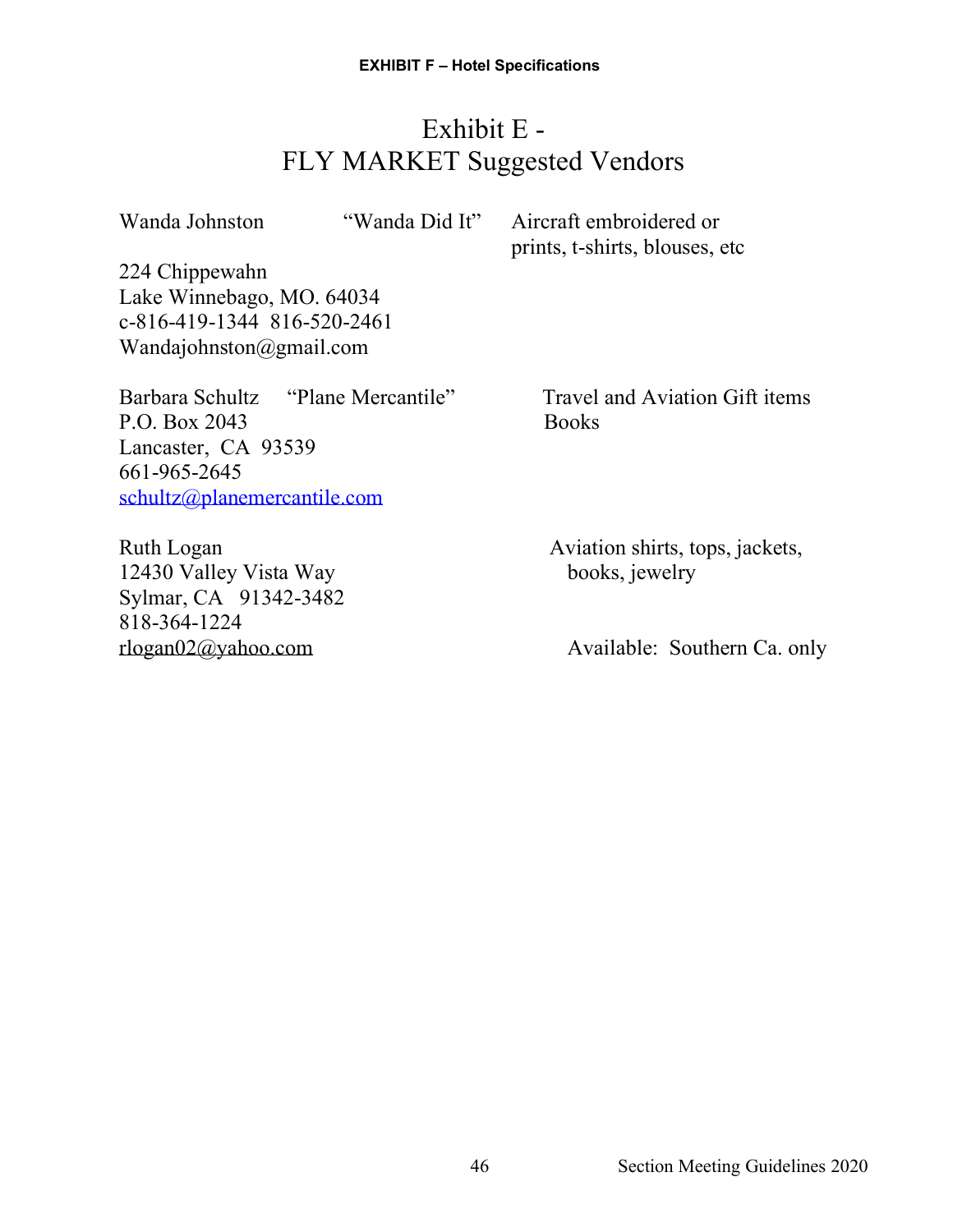### **SWS 99s SECTION MEETING HOTEL SPECS**

|                             | <b>IDEAL</b>   | <b>HOTEL#1</b> | HOTEL#2 | HOTEL#3 |
|-----------------------------|----------------|----------------|---------|---------|
| <b>GUEST ROOMS</b>          |                |                |         |         |
| Room Rate                   | \$129-\$229    |                |         |         |
| All taxes (sales/local)     | <10%           |                |         |         |
| Resort Fee?                 | No Charge      |                |         |         |
| Other fees?                 | None           |                |         |         |
| Add'l charge - 3rd person   | No Charge      |                |         |         |
| Add'l charge - 4th person   | No Charge      |                |         |         |
| Hotel-comped Rooms          | 1 to 30 Nights |                |         |         |
| Pre- & Post-Conf Rooms      | Same rate &    |                |         |         |
|                             | counts $1:30$  |                |         |         |
| Governor's Suite (3 nights) | Comped/upgrade |                |         |         |
| <b>Arrival Amenities</b>    | For Gov        |                |         |         |
| Cont/Buffet Breakfast       | Incl w/room    |                |         |         |
| Handicapped Rooms Avail?    | Yes            |                |         |         |
| 25% Attrition allowed on    | Yes            |                |         |         |
| contracted rooms            |                |                |         |         |
| 25% Overage allowed at      | Yes            |                |         |         |
| same price                  |                |                |         |         |
| Check-in 2pm                | Early avail    |                |         |         |
| Check-out 12N               | Late avail     |                |         |         |
| Hair dryers in room         | Yes            |                |         |         |
| Irons/Ironing Board in room | Yes            |                |         |         |
| Mini-fridge in room         | Yes            |                |         |         |
| <b>Internet Access</b>      | Free           |                |         |         |
| King bed rooms              | Available      |                |         |         |
| Queen bed rooms             | Available      |                |         |         |
|                             |                |                |         |         |
| <b>PARKING</b>              |                |                |         |         |
| <b>Guest Parking</b>        | No Charge      |                |         |         |
| <b>Valet Parking</b>        | Reasonable     |                |         |         |
|                             |                |                |         |         |
| <b>MEETING ROOMS</b>        |                |                |         |         |
| <b>Business Meeting</b>     | Comped         |                |         |         |
| <b>Hospitality Suite</b>    | Comped         |                |         |         |
| Fly Market                  | Comped         |                |         |         |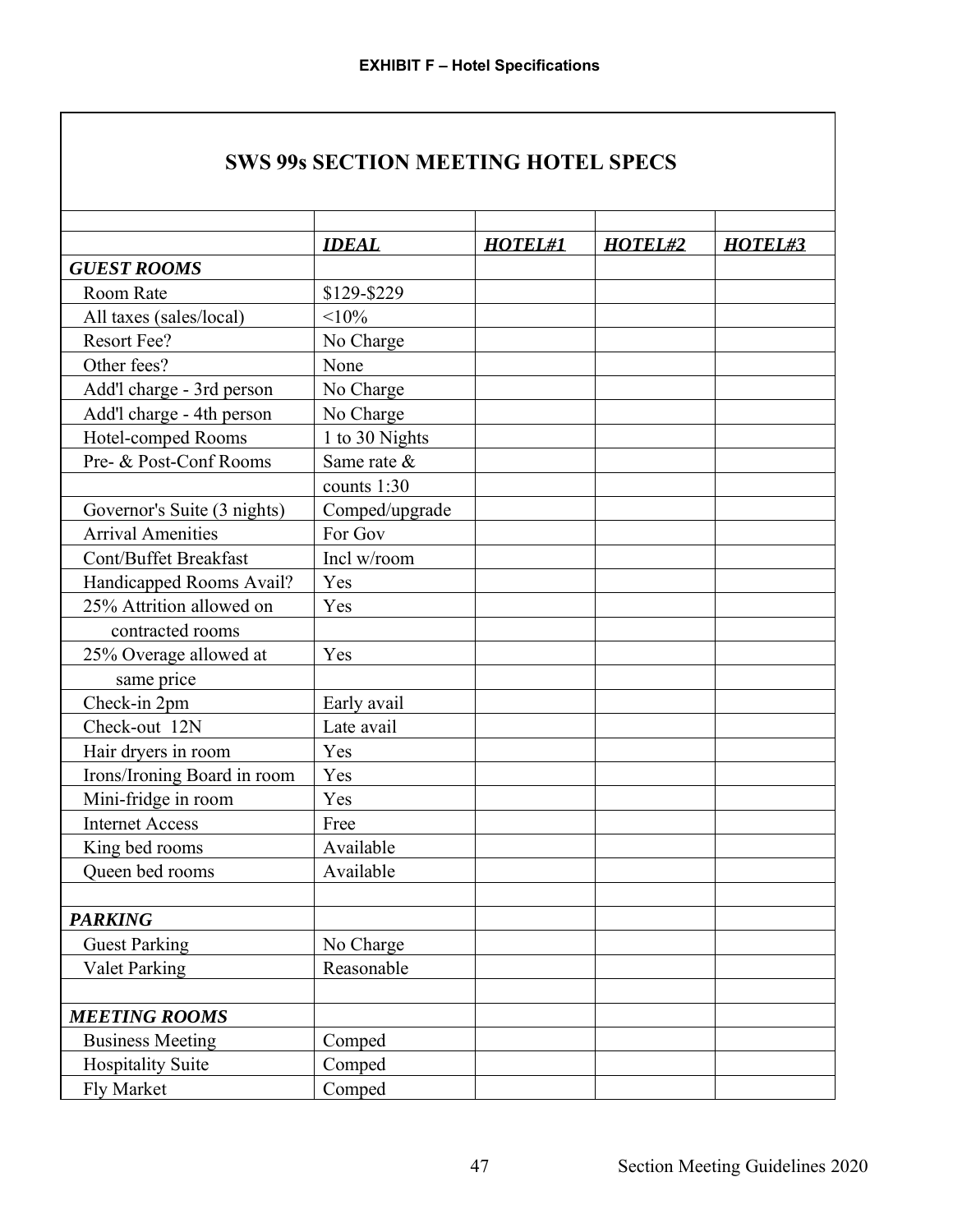### **SWS 99s SECTION MEETING HOTEL SPECS**

|                               | <b>IDEAL</b>   | HOTEL#1 | HOTEL#2 | HOTEL#3 |
|-------------------------------|----------------|---------|---------|---------|
| Seminars                      | Comped         |         |         |         |
| <b>Welcome Reception</b>      | Comped         |         |         |         |
| <b>Saturday Banquet</b>       | Comped         |         |         |         |
| <b>SWS Board Mtg</b>          | Comped         |         |         |         |
| <b>Chapter Chairman's Mtg</b> | Comped         |         |         |         |
| Post-Mtg De-brief             | Comped         |         |         |         |
|                               |                |         |         |         |
| <b>MEALS/REFRESHMENTS</b>     |                |         |         |         |
| <b>Welcome Reception</b>      |                |         |         |         |
| Pre-Meeting Breakfast         | W/room chg     |         |         |         |
| <b>Saturday Banquet</b>       |                |         |         |         |
| Cash Bar-Welcome Recpt        | #&No Charge    |         |         |         |
| Cash Bar-Banquet              | #&No Charge    |         |         |         |
| Meeting Water Service         | Comped         |         |         |         |
| Gratuities                    | 15% max        |         |         |         |
| Taxes                         | State tax only |         |         |         |
| <b>Overage Allowances</b>     | 10%            |         |         |         |
|                               |                |         |         |         |
| <b>REGISTRATION</b>           |                |         |         |         |
| Area set aside?               | Lobby          |         |         |         |
| Tables/chairs/table skirts    | Provided       |         |         |         |
|                               |                |         |         |         |
| <b>ISSUES/MISC</b>            |                |         |         |         |
| <b>HOSPITALITY</b>            |                |         |         |         |
| Wet bar? Fridge? Sink?        | Yes to all     |         |         |         |
| Bring in own food/drink?      | Yes            |         |         |         |
| <b>SALES ROOM</b>             |                |         |         |         |
| Any item(s) prohibited?       | N <sub>o</sub> |         |         |         |
| Competing hotel/gift shop     | N <sub>0</sub> |         |         |         |
| Able to lock up?              | Yes            |         |         |         |
| Tables/chairs                 | Provided       |         |         |         |
| DEPOSITS/HOTEL BILLS          |                |         |         |         |
| Meal/Beverage Deposit         | Not required   |         |         |         |
| <b>Final Bill Settlement</b>  | 14 days after  |         |         |         |
| Final Count - Meals           | Day of event   |         |         |         |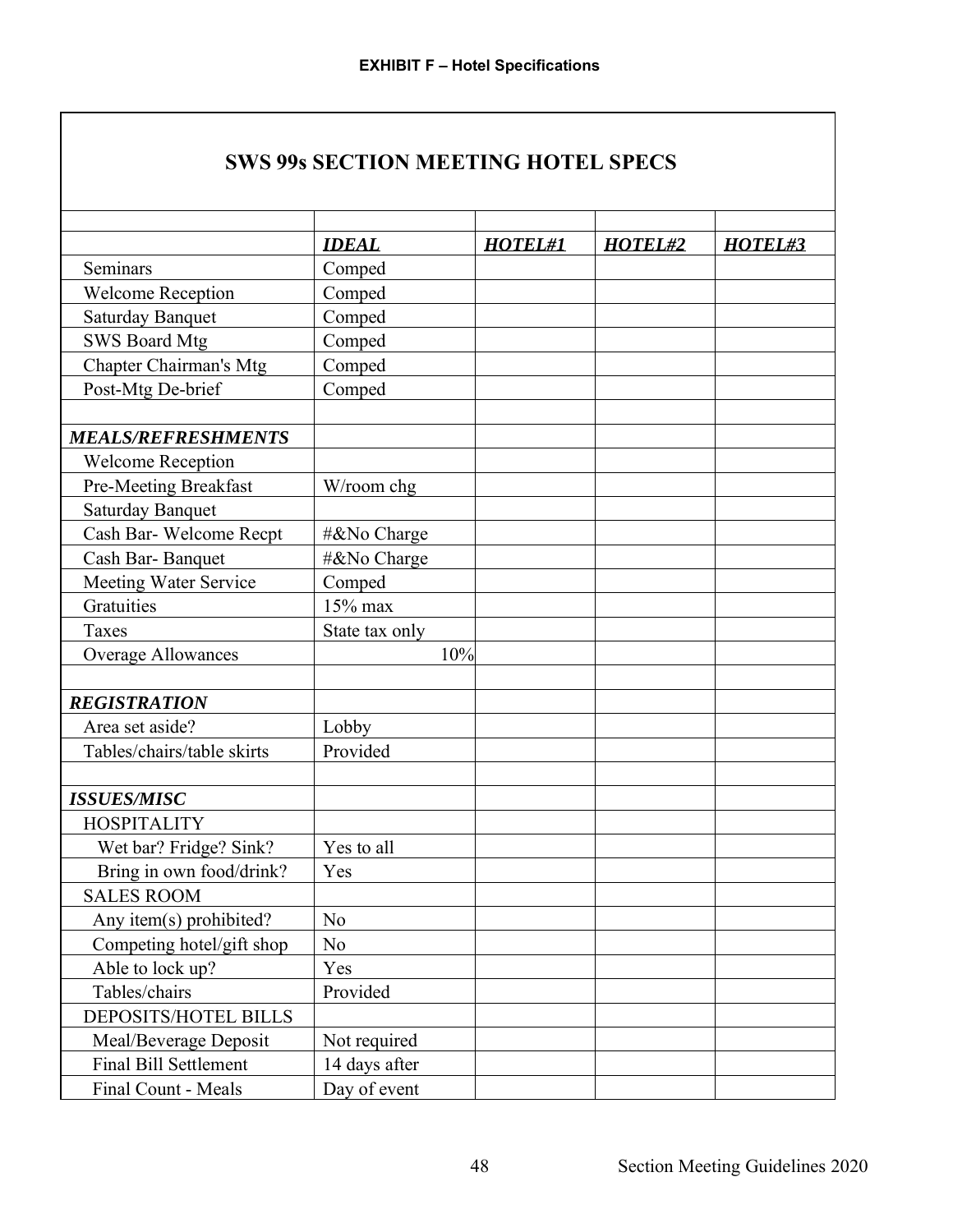### **SWS 99s SECTION MEETING HOTEL SPECS**

|                           | <b>IDEAL</b> | <b>HOTEL#1</b> | HOTEL#2 | HOTEL#3 |
|---------------------------|--------------|----------------|---------|---------|
|                           |              |                |         |         |
| <b>TRANSPORTATION</b>     |              |                |         |         |
| MAJOR COMM. AIRPORT       |              |                |         |         |
| Hotel Shuttle             | No Charge    |                |         |         |
| <b>Commercial Shuttle</b> | Available    |                |         |         |
| G. A. AIRPORT             |              |                |         |         |
| Hotel Shuttle             | No Charge    |                |         |         |
| AUDIO-VISUAL+             |              |                |         |         |
| <b>WELCOME RECEPTION</b>  |              |                |         |         |
| Hand Microphone           |              |                |         |         |
| Decorations               | No Charge    |                |         |         |
| <b>SEMINARS</b>           |              |                |         |         |
| Podium/Removable Mike     |              |                |         |         |
| Screen                    |              |                |         |         |
| Projector                 |              |                |         |         |
| Laptop                    | Not provided |                |         |         |
| <b>Extension Cord</b>     | Provided     |                |         |         |
| <b>SATURDAY BANQUET</b>   |              |                |         |         |
| Risers/Steps              |              |                |         |         |
| Podium/Removable Mike     |              |                |         |         |
| Screen                    | If needed    |                |         |         |
| Projector                 | If needed    |                |         |         |
| Laptop                    | Use own      |                |         |         |
| Round Table Seating       |              |                |         |         |
| Decorations               | No Charge    |                |         |         |
| <b>BUSINESS MEETING</b>   |              |                |         |         |
| Risers/Steps              |              |                |         |         |
| Tables/Seats for 8        |              |                |         |         |
| Podium/Removable Mike     |              |                |         |         |
| 1 Walk-up Aisle Mike      |              |                |         |         |
| <b>Classroom Seating</b>  | No extra chg |                |         |         |
| Coffee/Water Service      | Provided     |                |         |         |
| Screen                    | Provided     |                |         |         |
| Projector                 |              |                |         |         |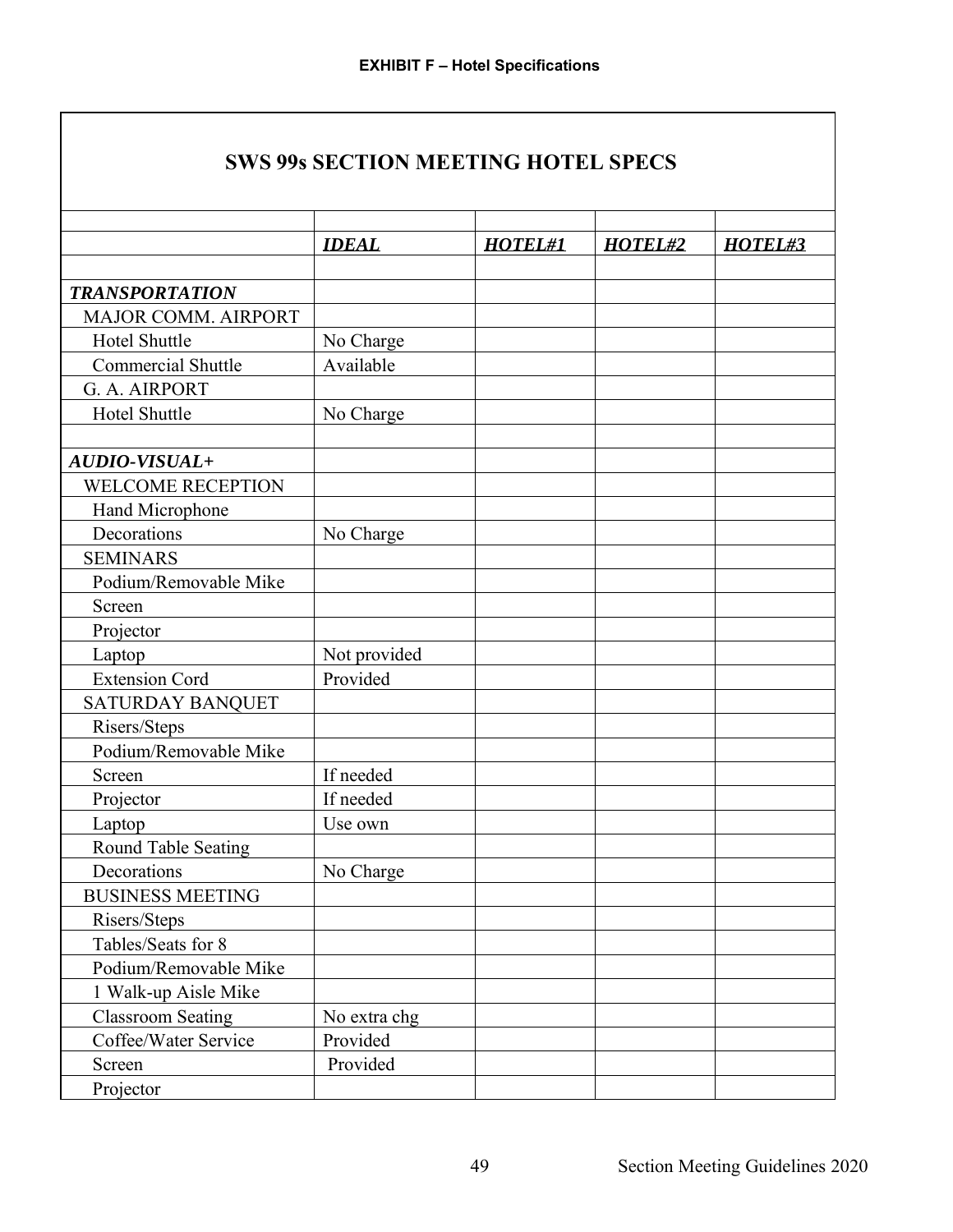|  | <b>SWS 99s SECTION MEETING HOTEL SPECS</b> |  |
|--|--------------------------------------------|--|
|  |                                            |  |

|                         | <b>IDEAL</b>   | <b>HOTEL#1</b> | HOTEL#2 | HOTEL#3 |
|-------------------------|----------------|----------------|---------|---------|
| Laptop                  | Use own        |                |         |         |
|                         |                |                |         |         |
| <b>HOTEL</b>            |                |                |         |         |
| Recent renovations      | Yes            |                |         |         |
| Construction during mtg | N <sub>0</sub> |                |         |         |
| Other conv at same time | N <sub>0</sub> |                |         |         |
| Pool?                   | Yes            |                |         |         |
| Spa?                    | Yes            |                |         |         |
| <b>Fitness Room</b>     | Yes            |                |         |         |